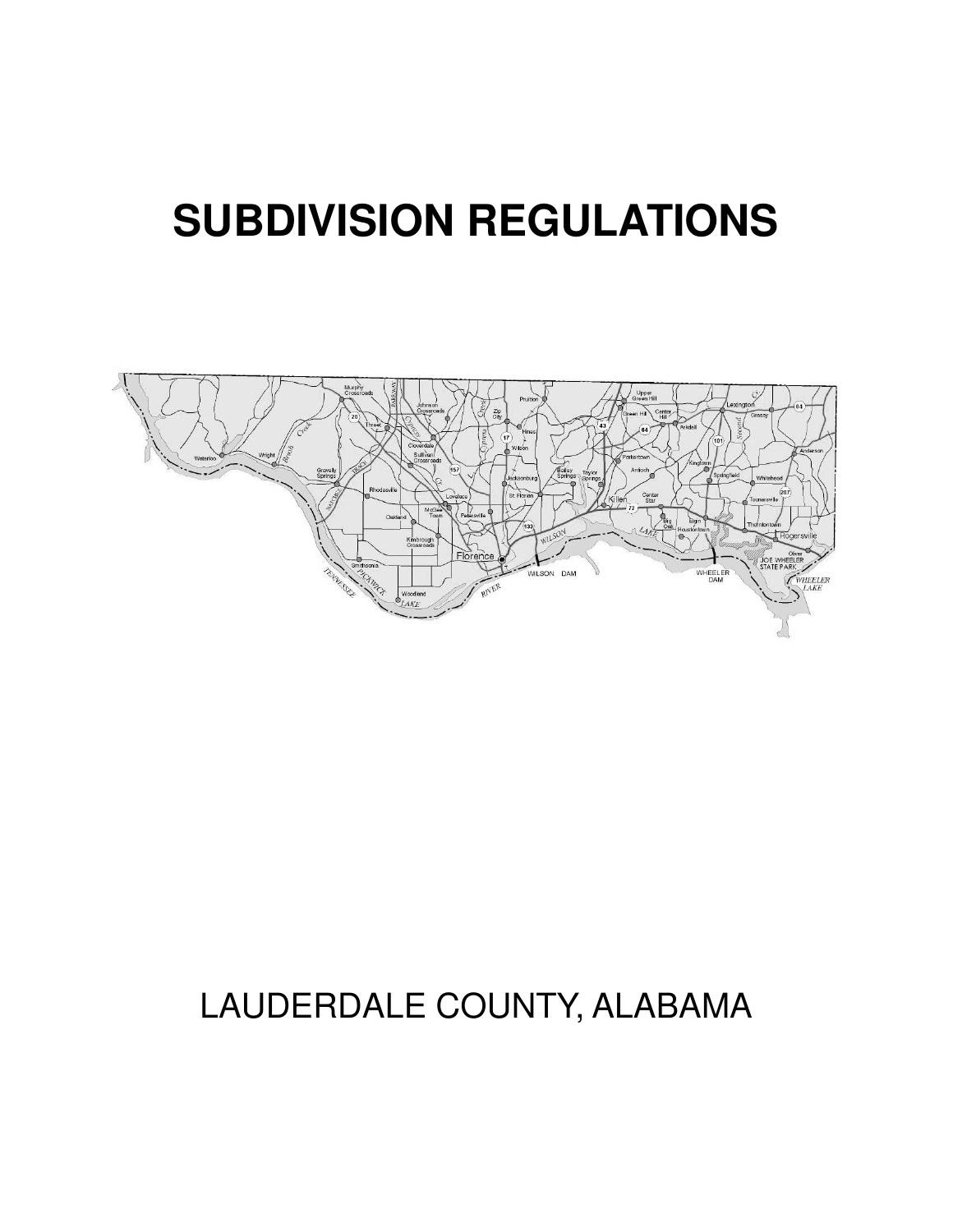## FOREWORD

A subdivision is defined as the development and division of a lot, tract, or parcel of land into **two (2) or more lots, plats, sites,** or otherwise for the purpose of establishing or creating a subdivision through the **sale, lease, or building development of the lot or lots**. Further explanation of the definition and any exemptions from these subdivision regulations can be found in Section 2-1-60 of these regulations.

Any individual who plans to develop and/ or divide a parcel of land in the County should consult with the County Engineer early in the planning phase of the development to assure compliance with these regulations.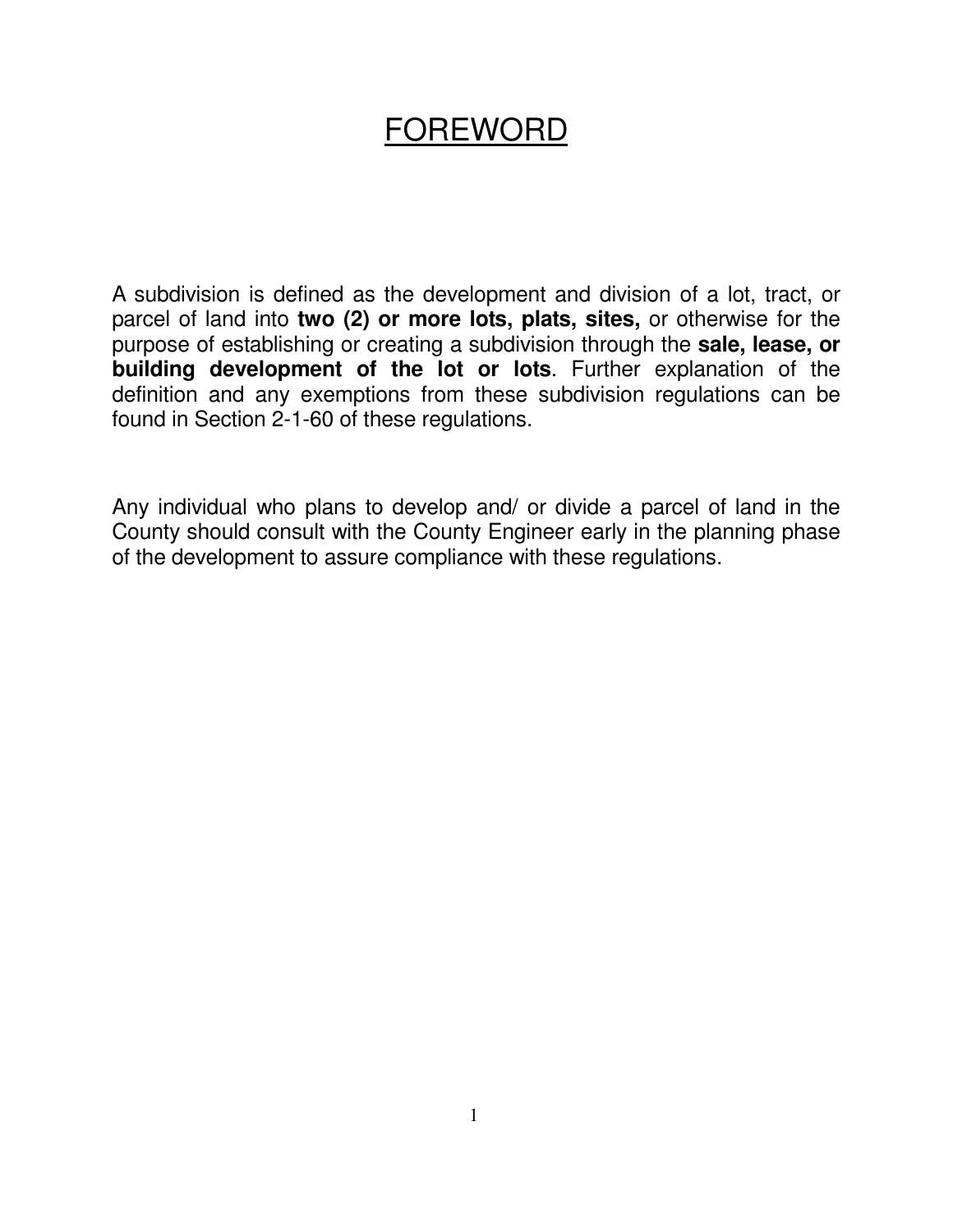## **TABLE OF CONTENTS**

- **ARTICLE I** PURPOSE AND POLICY
- **ARTICLE II** DEFINITIONS
- **ARTICLE III APPROVAL OF SUBDIVISION PLATS**
- **ARTICLE IV PLAT AND PLAN REQUIREMENTS**
- **ARTICLE V DEVELOPMENT STANDARDS**
- **ARTICLE VI INSTALLATION OF PERMANENT REFERENCE POINTS**
- **ARTICLE VII OMIT**
- **ARTICLE VIII VARIANCES**
- **ARTICLE IX CONFLICT WITH PUBLIC AND PRIVATE PROVISIONS**
- **ARTICLE X LEGAL PROVISIONS**
- **APPENDIX I SAMPLE CERTIFICATES**
- **APPENDIX II SUBDIVISION FLOWCHART AND SAMPLE FORMS**
- **APPENDIX III AMENDMENTS**
- **APPENDIX IV APPLICABLE STATE LAWS**
- **APPENDIX V ACCEPTANCE OF ROADS AND STREETS FOR COUNTY MAINTENANCE**
- APPENDIX VI **TYPICAL SECTIONS**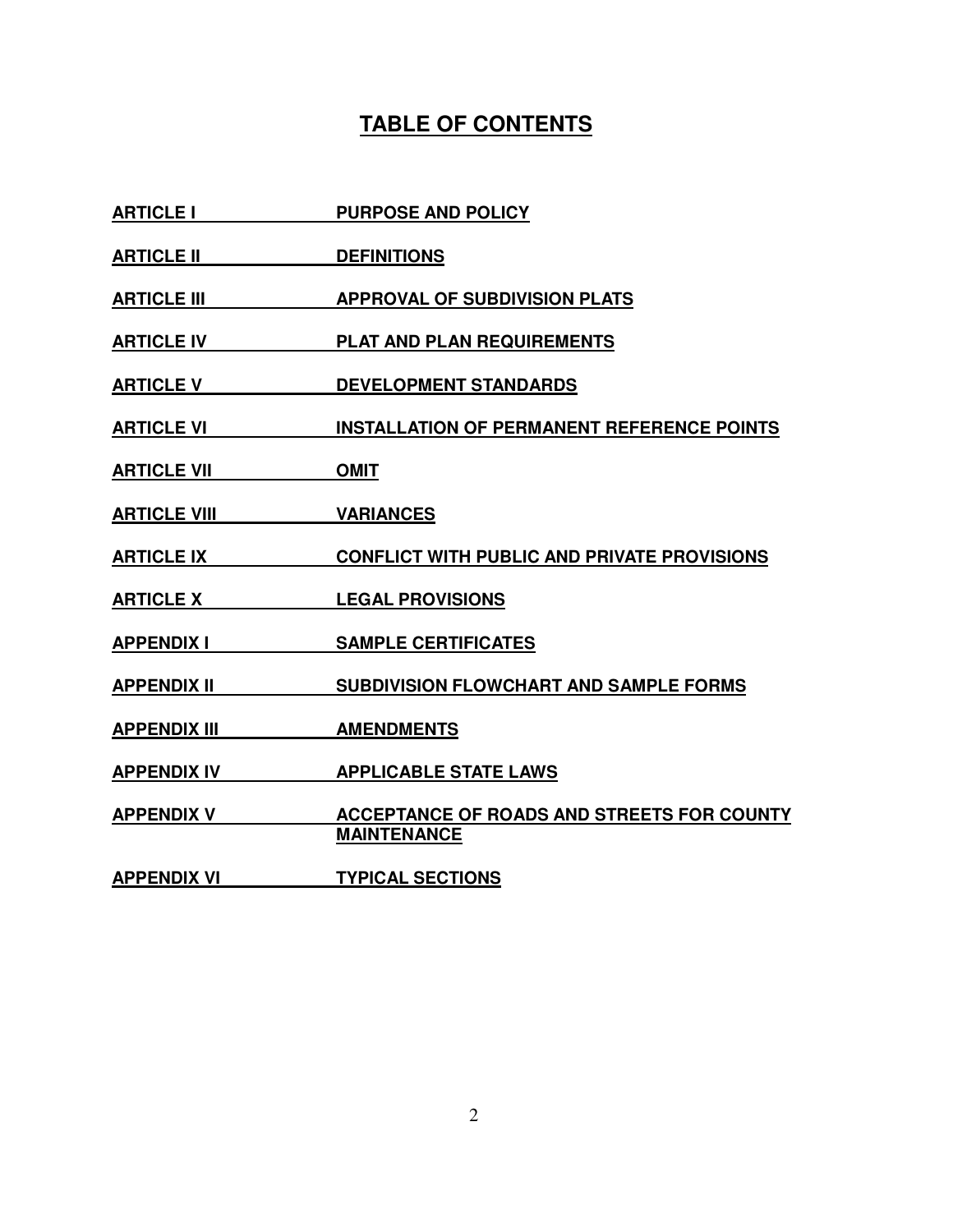### **ARTICLE I**

#### **PURPOSE AND POLICY**

- **1-1 PURPOSE AND POLICY**
- **1-2 TITLE**
- **1-3 FEES**
- **1-4 ENFORCEMENT AND VIOLATIONS**
- **1-5 AMENDMENTS**

#### **SECTION 1-1 PURPOSE AND POLICY**

The subdivision regulations set out herein have been adopted pursuant to authority granted by Code of Alabama 1975, § 11-24-1(b) to establish procedures and standards for the design and development of proposed subdivisions or additions to existing subdivisions within the subdivision jurisdiction of Lauderdale County, Alabama. These regulations shall be applicable to the development of any subdivision within the county's subdivision jurisdiction, and shall include the planning and construction of all public streets, roads, and drainage structures. Additionally, unless waived by the Lauderdale County Commission, these regulations shall also apply to the county's plat approval for developments within the territorial jurisdiction of a municipal planning commission; provided, however, that in such instance, the County's approval shall be limited to the approval required in Code of Alabama 1975, § 11-52-30(b) regarding approval of plats, and shall not include enforcement.

By Resolution of the Lauderdale County Commission, adopted on the 14th day of March, 2011 and pursuant to the powers and jurisdiction granted by Code of Alabama 1975, § 11-24-1 et seq., the Lauderdale County Commission does hereby set a policy to exercise the power and authority to review, approve, and disapprove plats for all subdivisions within the subdivision jurisdiction of Lauderdale County, Alabama. The Lauderdale County Commission further does hereby exercise the authority to inspect any development within its subdivision jurisdiction to ensure that there are no violations of its rules and regulations, to charge fees for said inspection as set out in Section 1- 3 of these regulations and authorized under Code of Alabama 1975, § 11-24-3, and to enforce these regulations as provided in Section 1-4 and authorized in Code of Alabama 1975, § 11-24-3.

The regulations set out herein shall be in force and applicable to the development of all subdivisions in the subdivision jurisdiction of the Lauderdale County Commission from and after the date of adoption by resolution. Subdivision regulations previously in place in Lauderdale County are hereby repealed and rescinded.

These regulations shall be in effect and shall apply to the development of any subdivision within the subdivision jurisdiction of Lauderdale County as defined in Section 2-1-60 from and after thirty (30) days from the date of the County's filing a certified copy of these regulations with the Probate Judge. No street or road shall be accepted and maintained by the County unless and until the requirements set forth in these regulations have been complied with and the subdivision has been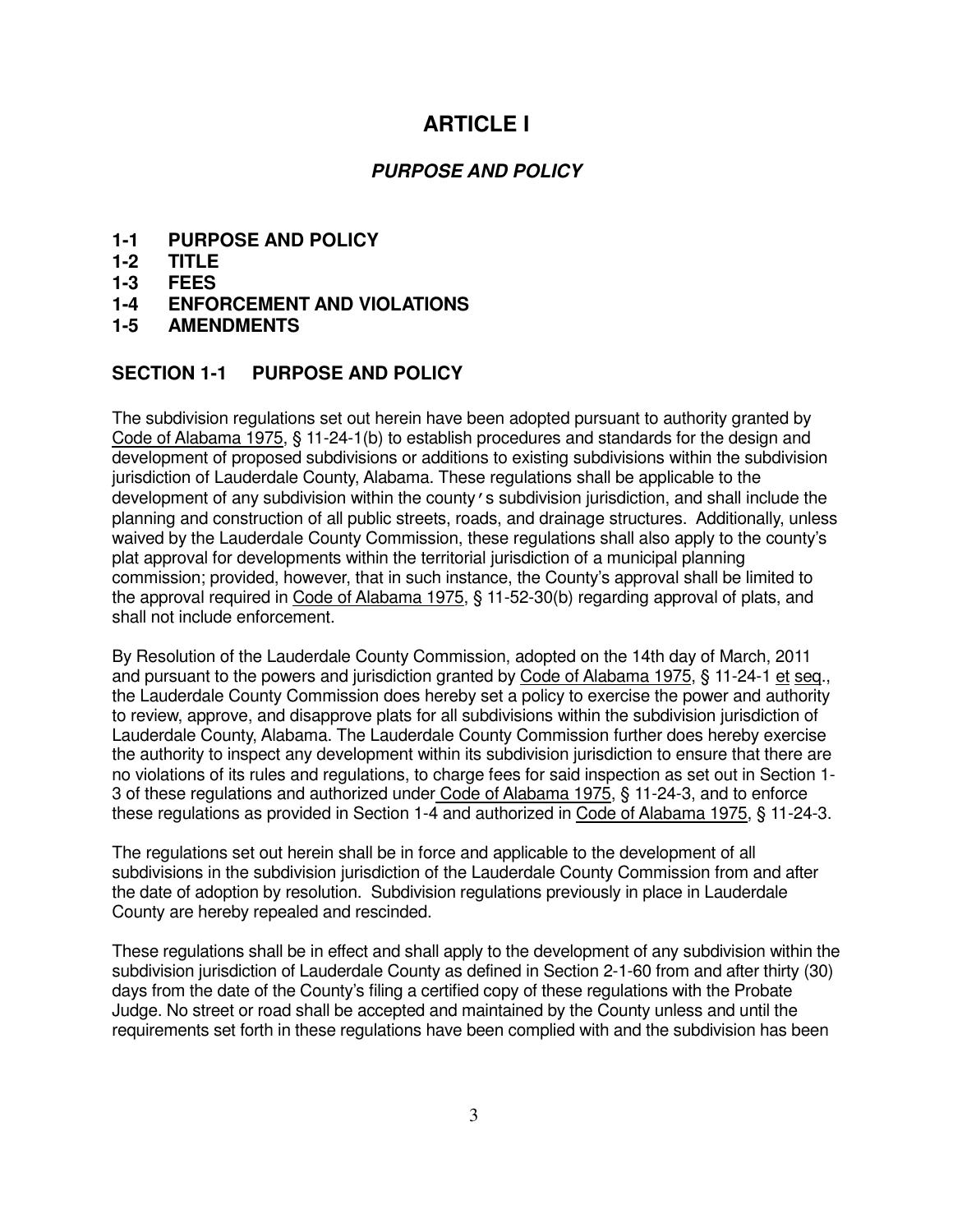given final approval by Lauderdale County.

The current policy for acceptance of roads and bridges for maintenance by the Lauderdale County Commission is in Appendix V.

#### **SECTION 1-2 TITLE**

The regulations shall hereafter be known, cited and referred to as the Subdivision Regulations of Lauderdale County, Alabama.

#### **SECTION 1-3 FEES**

Lauderdale County has established the following schedule of fees, as authorized under Code of Alabama 1975 Section 11-24-3, to cover costs associated with the inspection and review of subdivision developments. The developer is responsible for **all** charges, including inspection and testing, incurred by the County during the subdivision approval process. The fee schedule is as follows:

- (1) Permit to Develop: A permit fee of \$25; and
- (2) Subdivision Inspection Fee: \$200 plus \$10 per lot/ site.

#### **SECTION 1-4 ENFORCEMENT AND VIOLATIONS**

Pursuant to authority granted under Code of Alabama 1975, § 11-24-3(d), the Lauderdale County Commission shall enforce the provisions of these regulations by the issuance of citations issued by a county license inspector appointed by the Lauderdale County Commission to enforce these regulations. Acting under authority granted in Code of Alabama 1975, § 11-24-3(d) and § 40-12- 10, the county license inspector may issue a citation for the failure to properly obtain the permit to develop required under Section 3-6 and/or for any other violations of these regulations or of Code of Alabama 1975, § 11-24-1 et seq.

As authorized by Code of Alabama 1975, § 11-24-3(a), the fine for noncompliance of any provisions of these regulations shall be \$1000 per lot that has been sold, offered for sale, transferred, or leased. A separate citation shall be issued for each violation.

All fines shall be paid to the office of the judge of probate within thirty (30) days of the issuance of a citation by the county license inspector, and all fines shall be doubled upon the failure to remit the fine within thirty (30) days of the issuance of the citation.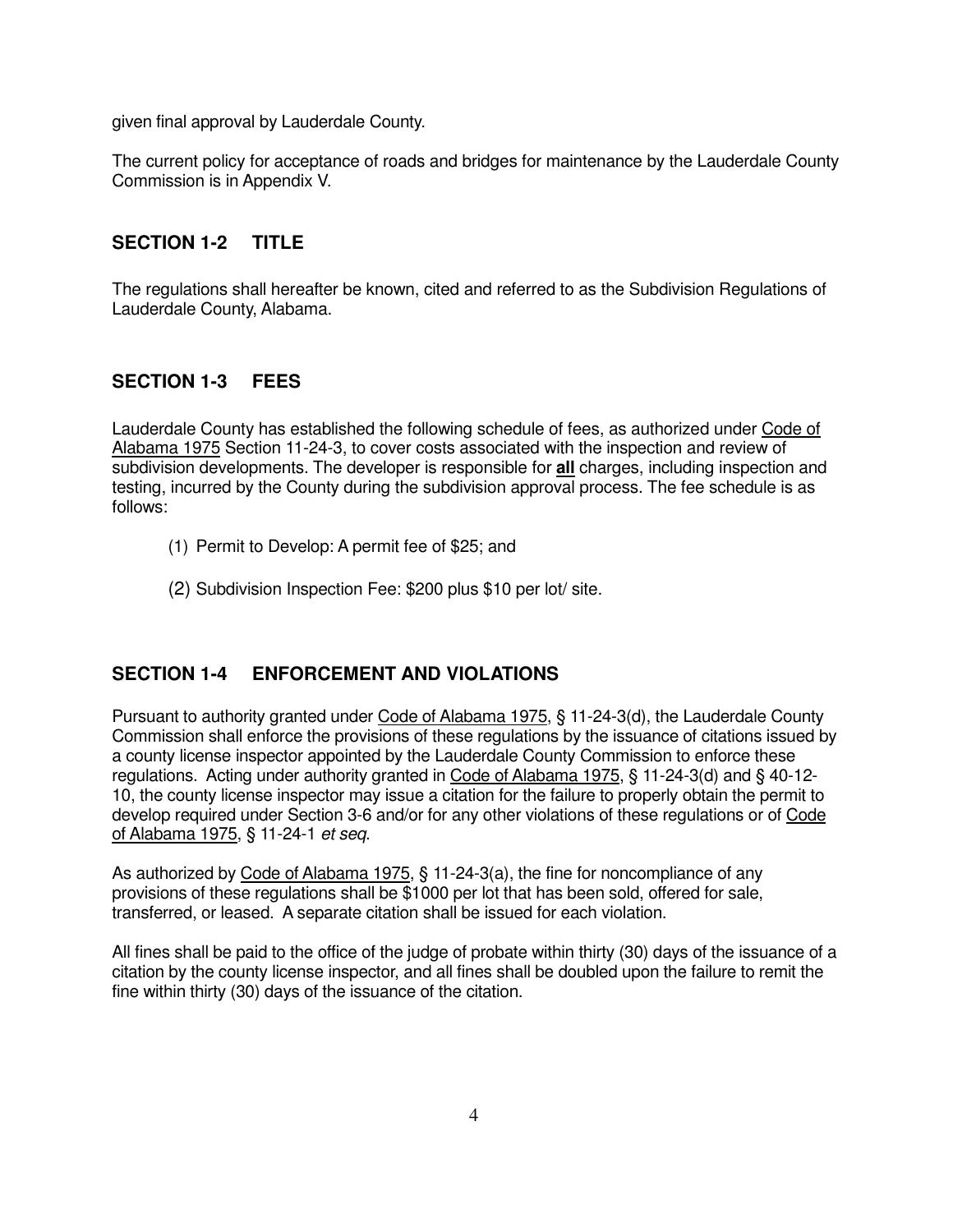In addition to the issuance of citations for violation of these regulations, the Lauderdale County Commission retains the right to seek an injunction against any developer or owner who fails to comply with these regulations as provided in Code of Alabama 1975, § 11-24-3(b), and may bring action against a developer or owner to compel compliance with these regulations in the event that work on the subdivision has been completed in violation of these regulations and the requirements of Code of Alabama 1975, § 11-24-1 et seq.

No provision of this section shall apply to subdivisions lying within the Territorial Jurisdiction of Municipal Planning Commissions.

#### **SECTION 1-5 AMENDMENTS**

The Lauderdale County Commission may adopt amendments to these regulations. Procedures to adopt amendments are detailed in Section 10-4.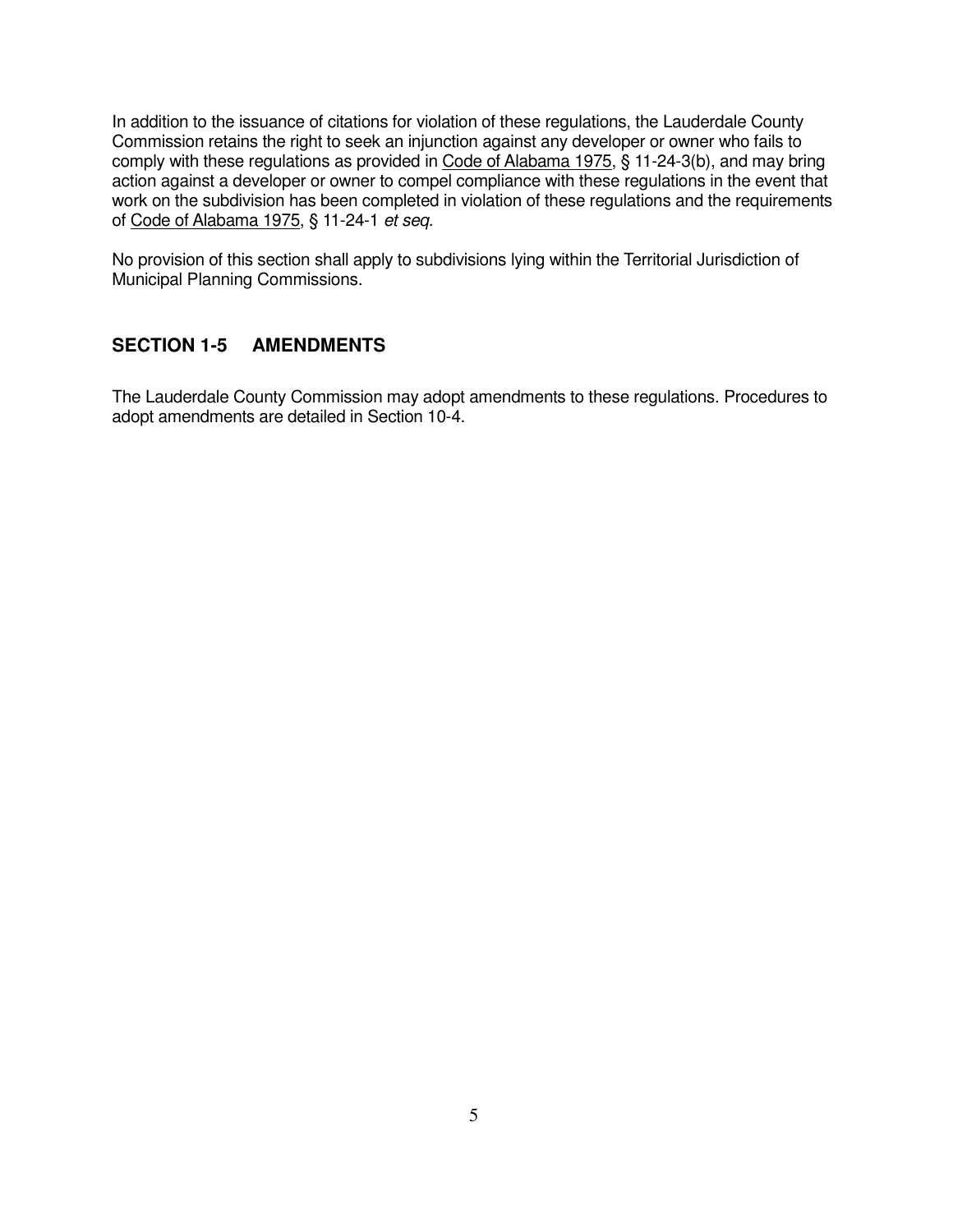## **ARTICI F II**

#### **DEFINITIONS**

#### **2-1 DEFINITION OF TERMS**

#### **SECTION 2- 1 DEFINITION OF TERMS**

- 2-1-1 ACCESS: Deeded portion of property or lot that provides travel way to a city, county, state or other public road. All access must have thirty (30) foot minimum width from the city, county, state or other public road to the building site.
- 2-1-2 ADT (AVERAGE DAILY TRAFFIC): total volume of vehicles during a given time period, in whole days, as measured during a non-holiday weekday.
- 2-1-3 ALLEY: A public right-of-way primarily designed to serve as a secondary access to the side or rear of those properties whose principal frontage is on some other street.
- 2-1-4 APPLICANT: The owner of land proposed to be subdivided or a person designated in writing by the legal owner as his or her representative.
- 2-1-5 APPLICATION ASSEMBLY: The packet of materials that the developer is required to submit with his or her application for proposed plat approval.
- 2-1-6 ARTERIAL: A term used to describe a road or street whose primary purpose is to connect areas that produce a large amount of trip generation. These routes have a dual function to move traffic and to provide access to land uses, particularly the high trip-generating commercial activities. In terms of counties, major and minor collector routes, as classified by the Federal Highway Administration, may require treatment as this type of route even though they are termed collector roads.
- 2-1-7 BLOCK: A tract of land bounded by streets, or by a combination of streets and public parks, cemeteries, railroad right-of-way, shorelines of waterways or other boundary lines.
- 2-1-8 BUILDING: Any structure built for the support, shelter, or enclosure of persons, animals, chattels, or movable property of any kind, and includes any structure.
- 2-1-9 BUILDING SETBACK LINE: A line parallel to the property over which no structure may be erected.
- 2-1-10 COLLECTOR: A route whose primary function is to collect traffic from an area and move it to the arterial street system while also providing substantial service to abutting land use, and which typically does not have extensive continuity.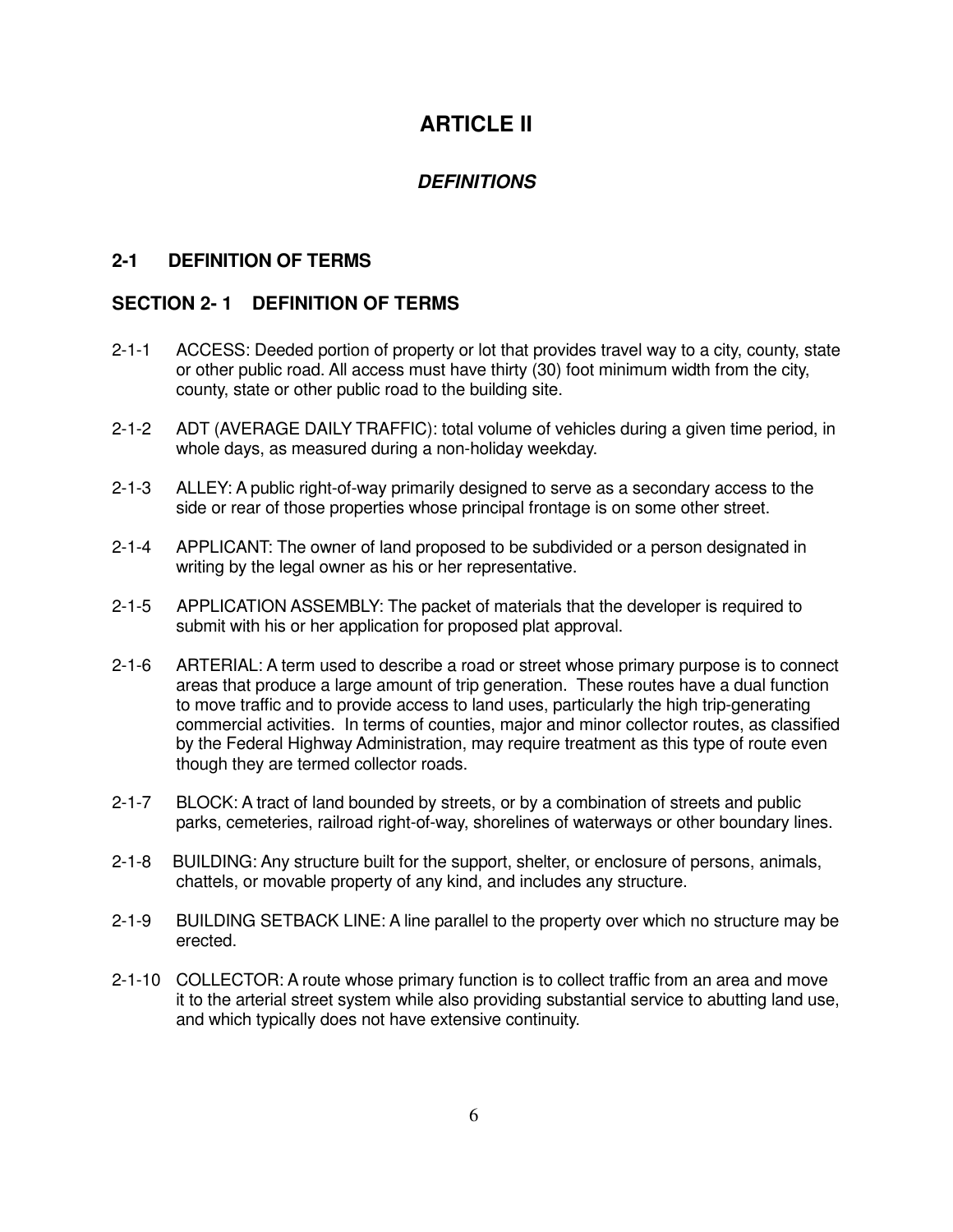- 2-1-11 CONSTRUCTION PLANS: Plans detailing the design and requirements for the construction of public improvements. These plans shall detail such items as the location of all existing and proposed roads, plan and profiles of all roads, curve data, hydraulic data, etc. (See Section 4-2 for complete list of items required.)
- 2-1-12 CORNER LOT: A lot which occupies the interior angle at the intersection of street lines.
- 2-1-13 COUNTY: The County of Lauderdale, Alabama.
- 2-1-14 COUNTY ADMINISTRATOR: The duly designated Administrator of Lauderdale County, Alabama.
- 2-1-15 COUNTY COMMISSION: The County Commission of the County of Lauderdale, Alabama.
- 2-1-16 COUNTY ENGINEER: The duly designated Engineer of the County of Lauderdale, Alabama.
- 2-1-17 COUNTY SPECIFICATIONS: All construction specifications which are included in these regulations and any special specifications required by the County Engineer or other state or local entity based upon the particular development.
- 2-1-18 CUL-DE-SAC: A minor street with only one outlet and having an appropriate terminal for the safe and convenient reversal of traffic movement.
- 2-1-19 DAY: A calendar day.
- 2-1-20 DEDICATION: The transfer of property from private to public ownership.
- 2-1-21 DEVELOPER: The owner of land proposed to be subdivided or a person designated in writing by the legal owner as his or her representative.
- 2-1-22 DEVELOPMENT: The design work of lot layout, the construction of drainage structures, the construction of buildings or public use areas, the planning and construction of public streets and public roads, and the placement of utilities, and any other applicable construction or improvement required or included in a certain subdivision project.
- 2-1-23 DEPTH OF LOT: The mean horizontal distance between the front and rear lot lines.
- 2-1-24 DOUBLE FRONT LOT: A lot having frontage on two (2) non-intersecting streets as distinguished from a corner lot.
- 2-1-25 EASEMENT: A grant by the property owner of use, by the public, a corporation, or person(s) of a strip of land for specified purposes or as created by operation of law.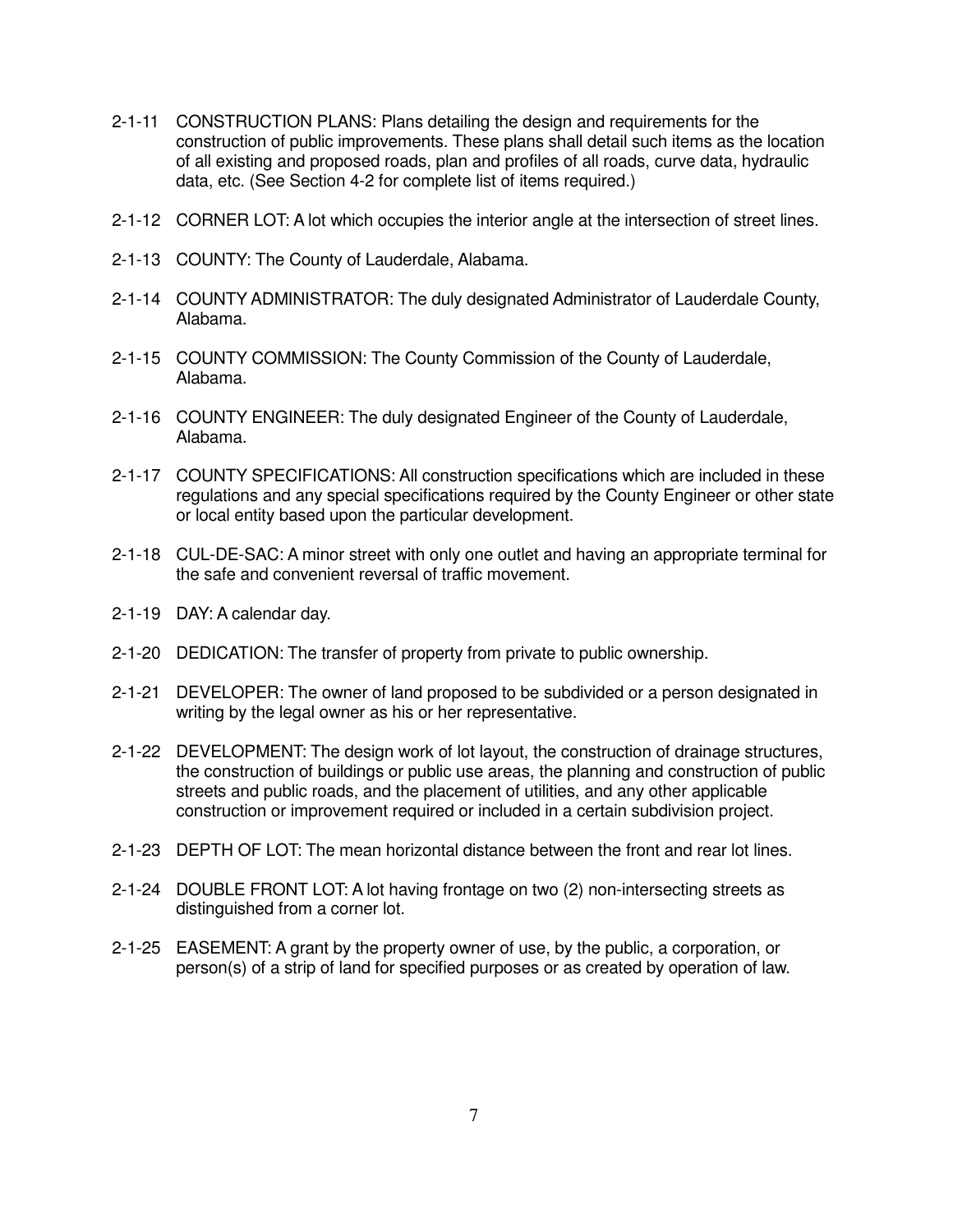- 2-1-26 EXPRESSWAY OR FREEWAY: Facilities that accommodate a high volume of traffic through the prohibiting of ingress and egress except at controlled intervals. Freeways involve complete control of access while expressways permit at grade intersections at infrequent intervals. The expressway or freeway has only one function - to carry traffic.
- 2-1-27 ENGINEERING PLAN: A post construction record giving details of construction and locations of improvements as they were built or installed.
- 2-1-28 FINAL PLAT: A plat of a tract of land which meets the requirements of these regulations and is in form for recording in the Office of the Probate Judge of Lauderdale County, Alabama.
- 2-1-29 FLOODPROOFING: Any combination of structural or nonstructural additions, changes, or adjustments which reduce or eliminate flood damage to real property, or improved real property, water supply and sanitary sewer facilities, electrical systems, and structures and their contents.
- 2-1-30 FLOODWAY: The stream channel and the portion of the adjacent floodplain which must be reserved solely for the passage of flood-waters in order to prevent an increase in upstream flood heights of more than one (1) foot above the predevelopment conditions. For the purpose of these regulations, floodways shall be defined and governed by the County's Flood Damage Prevention Ordinance.
- 2-1-31 LAND SUBJECT TO FLOODING: For the purpose of these regulations, land subject to flooding shall be defined in the County's Flood Damage Prevention Ordinance.
- 2-1-32FLOOD, ONE HUNDRED (100) YEAR: A flood that has, on the average, a one (1) percent chance of being equaled or exceeded in any given year.
- 2-1-33FLOOD, TEN (10) YEAR: A flood that has, on average, been equaled or exceeded at a frequency of once every ten (10) years.
- 2-1-34 FLOOD, TWENTY-FIVE YEAR: A flood that has on average been equaled or exceeded at a frequency of once every twenty-five (25) years.
- 2-1-35 HARDSHIP: An unusual situation on the part of an individual property owner which will not permit the full utilization of property. A hardship exists only when it is not self-created.
- 2-1-36 HEALTH DEPARTMENT: Alabama State Department of Public Health or Lauderdale County Health Department.
- 2-1-37 IMMEDIATE FAMILY MEMBER: As defined in *Black's Law Dictionary*, a person's parents, spouse, children, and siblings.
- 2-1-38 LICENSED ENGINEER: An engineer properly licensed and registered in the State of Alabama in good standing with the Alabama State Board of Licensure for Professional Engineers and Land Surveyors.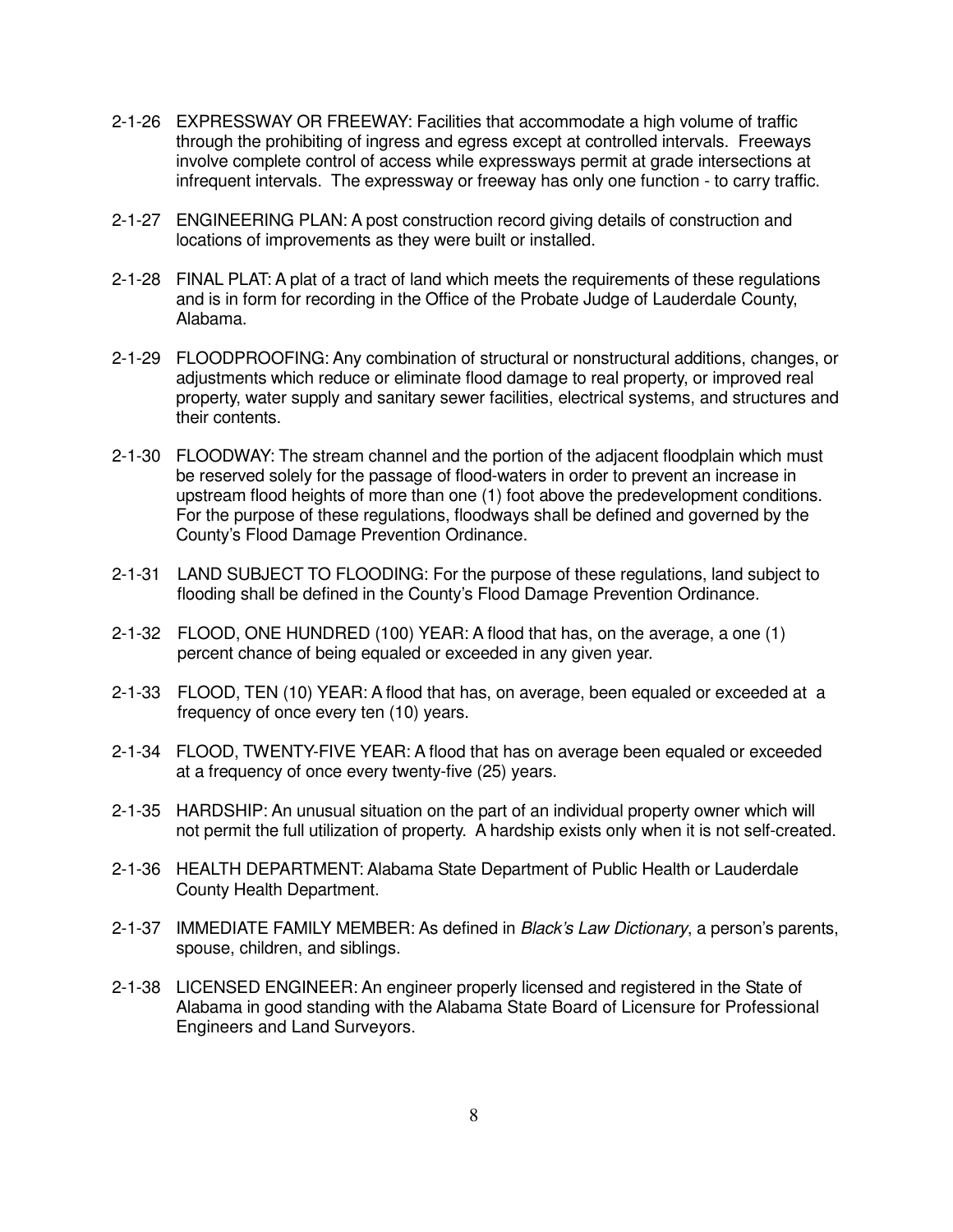- 2-1-39 LICENSE INSPECTOR: The person or persons appointed by the County Commission to enforce the county's subdivision regulations pursuant to Code of Alabama 1975, § 11-24- 3, utilizing the authority granted to a license inspector under Code of Alabama 1975, § 40-12-10.
- 2-1-40 LICENSED LAND SURVEYOR: A land surveyor properly licensed and registered in the State of Alabama in good standing with the Alabama State Board of Licensure for Professional Engineers and Land Surveyors.
- 2-1-41 LOT: A tract, plot, or portion of a subdivision or other parcel of land intended as a unit for the purpose, whether immediate or future, of transfer of ownership, lease or rental, or for building development.
- 2-1-42 MARGINAL ACCESS: A service road or other treatment used to provide adequate protection of properties in cases where an arterial runs through or near a subdivided area.
- 2-1-43 OMIT
- 2-1-44 MINOR ROAD OR STREET: A route used to connect collector roads in a road system and service only the residents of that road.
- 2-1-45 OMIT
- 2-1-46 MONUMENT: A permanent object serving to indicate a limit or to mark a boundary.
- 2-1-47 OWNER: Any person, group of persons, firm or firms, corporation or corporations, or any other legal entity having legal title to or sufficient proprietary interest in the land sought to be subdivided under these regulations.
- 2-1-48 OWNER'S ENGINEER: The licensed engineer who is the agent of the owner or developer of land which is proposed to be subdivided or which is in the process of being subdivided.
- 2-1-49 PERMANENT REFERENCE POINTS: As defined by the Minimum Technical Standards set out and required by the Alabama Society of Professional Land Surveyors.
- 2-1-50 PERMIT FEE: The fee assessed to obtain the permit to develop required in Section 3-6.
- 2-1-51 PERMIT TO DEVELOP: An instrument issued by the County Engineer following the approval of a proposed plat by the County Commission and which authorizes the developer to proceed with the development of the subdivision.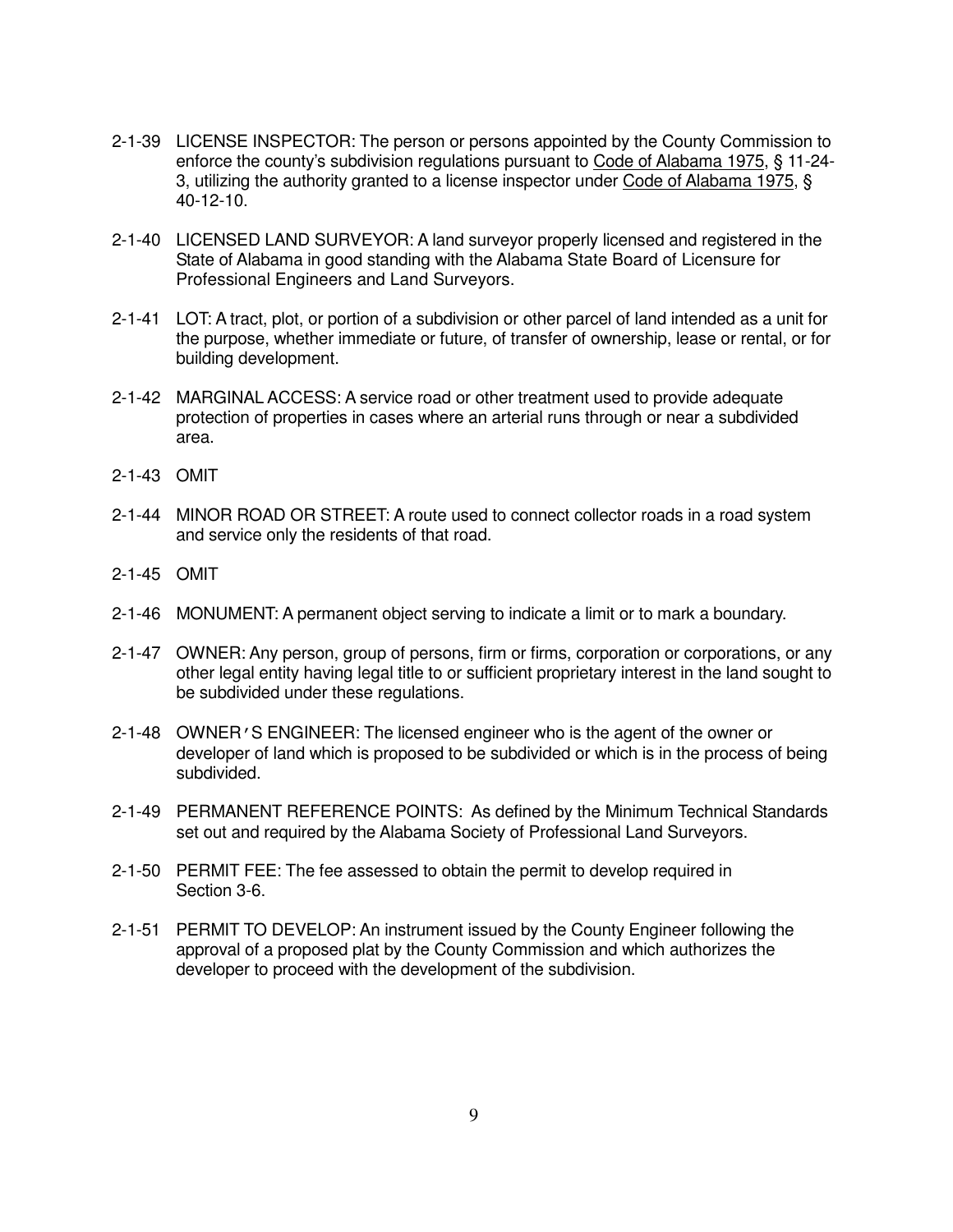- 2-1-52 PROPOSED PLAT: A plan for a subdivision of land which is submitted for approval to develop the subdivision as required in Section 3 of these subdivision regulations and Code of Alabama 1975,§ 11-24-2.
- 2-1-53 PROBATE JUDGE: The Judge of Probate of Lauderdale County, Alabama.
- 2-1-54 RESUBDIVISION: A change in a map of an approved or recorded subdivision plat if such change affects any street layout on such map or area reserved thereon for public use, or any lot line; or if it affects any map or plan legally recorded prior to the adoption of any regulations controlling subdivisions.
- 2-1-55 ROAD OR STREET: A public right-of-way for vehicular traffic that affords the principal means of access to abutting property.
	- 1. CITY ROAD: Public road maintained by the city.
	- 2. COUNTY ROAD: Public road which has been accepted into the county road system through construction by the county, dedication and formal acceptance by the county commission, or prescription and is maintained by the county. A road which has been dedicated to the public and is used by the public is not a county road, unless it has been accepted into the county road system through construction, acceptance or prescription as set out herein.
	- 3. PUBLIC ROAD: A street or road that has been constructed for public use, established by statutory proceedings, or dedicated for public use. A public road may or may not be a county road.
	- 4. PRIVATE ROAD: Road which has not been dedicated to the public and is not owned or maintained by the city, county, or state whether or not it has public access.
	- 5. STATE ROAD: Public road owned or maintained by the state of Alabama.
- 2-1-56 SETBACKS: A setback is synonymous to "building setback line". See Section 2-1-9.
- 2-1-57 SINGLE TIER LOT: A lot which backs upon a street, a railroad, a physical barrier, or a residential or non-residential use, and to which access from the rear of the lot is usually prohibited.
- 2-1-58 SKETCH PLAN: Drawing submitted prior to the preparation of the Proposed Plat to enable the applicant to save time and expense in reaching general agreement with the County Engineer as to the form of the plat and the objectives of these regulations.
- 2-1-59 SUBDIVIDER: Any person who (1) having an interest in land, causes it, directly or indirectly, to be divided into a subdivision or who (2), directly or indirectly, sells, leases, or develops, or offers to sell, lease, or develop, or advertises for sale, lease, or development, any interest, lot, parcel, site, unit, or plat in a subdivision, or who (3) is employed by or directly or indirectly controlled by, or under direct, or indirect common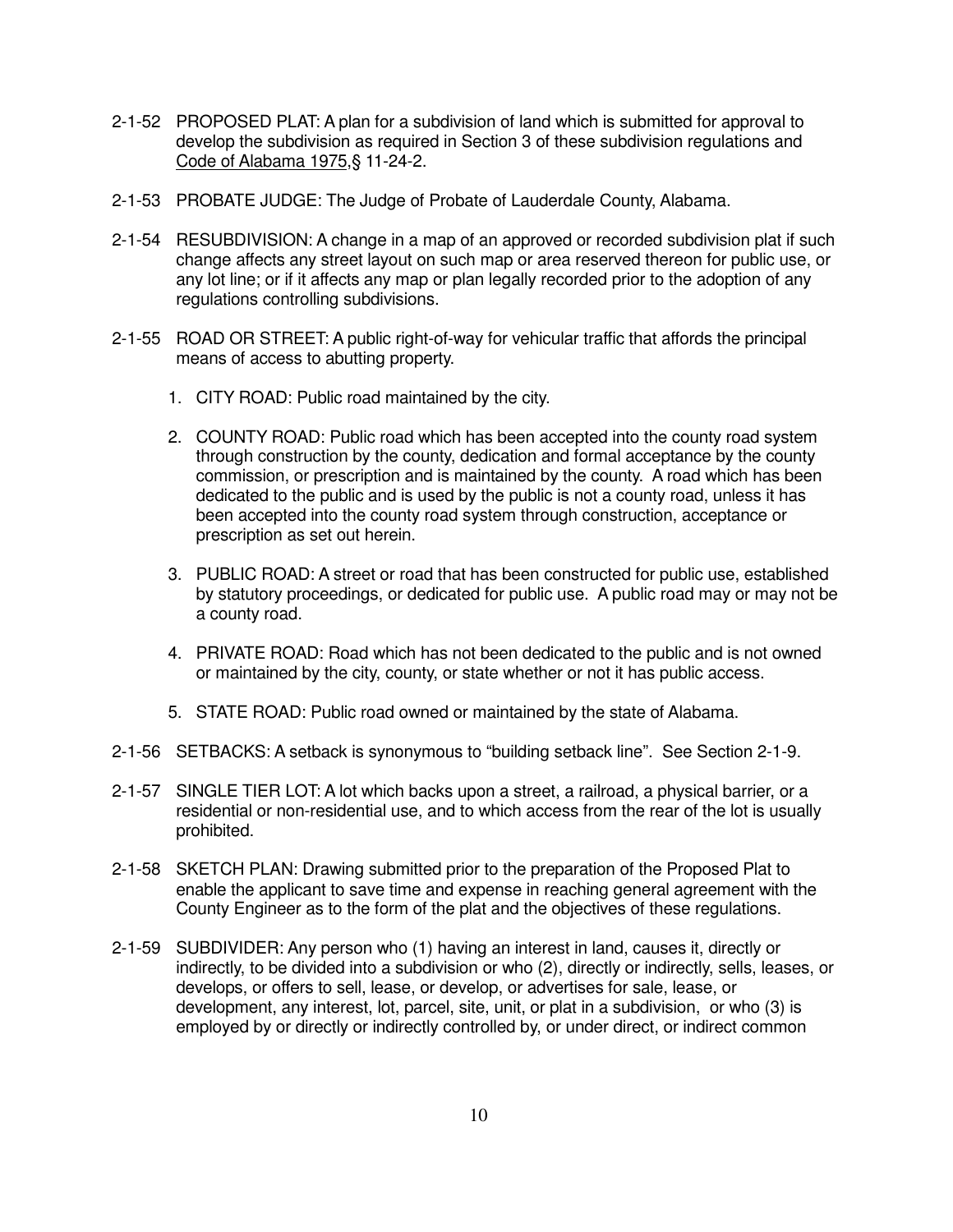control with any of the foregoing.

2-1-60 SUBDIVISION: As defined in Code of Alabama 1975, § 11-24-1(a)(4), the development and division of a lot, tract, or parcel of land into two (2) or more lots, plats, sites, or otherwise for the purpose of establishing or creating a subdivision through the sale, lease, or building development of the lot or lots.

EXCLUSIONS: A subdivision shall not include any of the following:

- a. The construction or development of roads or buildings on private property to be used for agricultural purposes. See, Code of Alabama 1975, § 11-24-1(a)(4);
- b. The public acquisition by purchase or donation of strips of land for the widening or opening of streets;
- c. Property divided between immediate family members as provided in Code of Alabama 1975, § 11-24-2(d);
- d. The division of property within the subdivision jurisdiction of Lauderdale County along existing county, city, state or federal roads, streets or highways where no new roads are planned and where no alterations to existing roads or drainage structures will occur.
- e. Parcels which qualify for exemptions from subdivision criteria and rules and regulations imposed by the State Board of Health pursuant to Code of Alabama 1975, § 22-26-7
- f. A division, sale, deed or other transfer of land between adjoining property owners.
- 2-1-61 OMIT
- 2-1-62 SUBDIVISION JURISDICTION: All areas outside the corporate limits of any municipality in Lauderdale County, except areas within the territorial jurisdiction of a municipal planning commission.
- 2-1-63 SURETY: Any bond, certificate of deposit, irrevocable letter of credit, cashier check, or other acceptable guarantee as approved by the County Commission or their authorized agent.
- 2-1-64 TERRITORIAL JURISDICTION OF MUNICIPAL PLANNING COMMISSION: As provided in Code of Alabama 1975, § 11-52-30(a), all land located in the municipality and all land lying within up to five miles of the corporate limits of the municipality and not located in any other municipality.
- 2-1-65 VARIANCE: Permission to depart from the literal requirements of these subdivision regulations by virtue of unique hardship due to special circumstances regarding property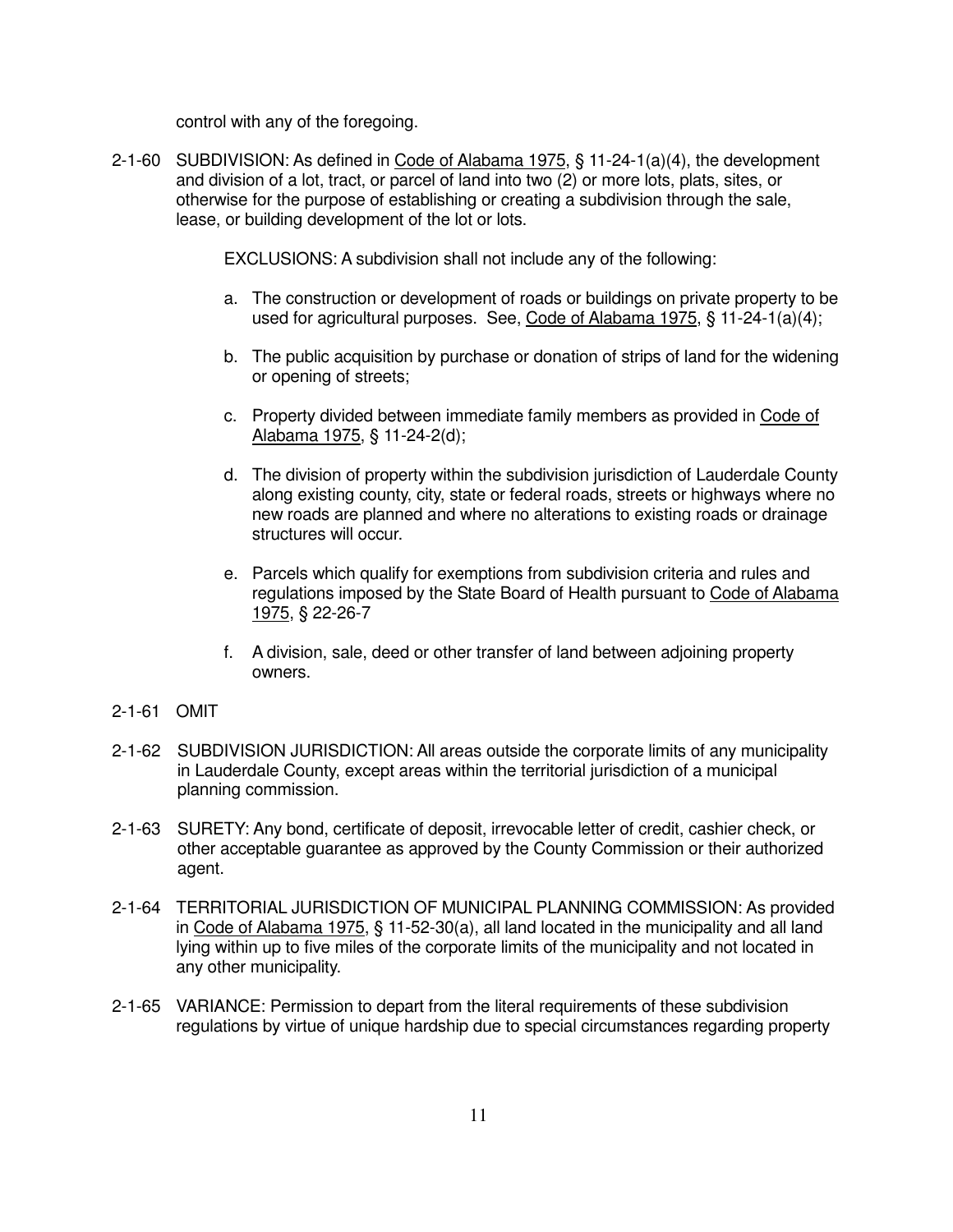to be developed. It is a waiver of the strictest letter of the regulations upon substantial compliance without sacrificing the spirit and purpose of the regulations.

- 2-1-66 WATERCOURSE: Any depression serving to give direction to a flow of water, having a bed and defined banks. The definition shall also include other generally or specifically designated areas where flooding may occur. The flow of water need not be on a continuous basis, but may be intermittent resulting from the surface runoff of precipitation.
- 2-1-67 WIDTH OF LOT: The mean horizontal distance between the two side lot lines.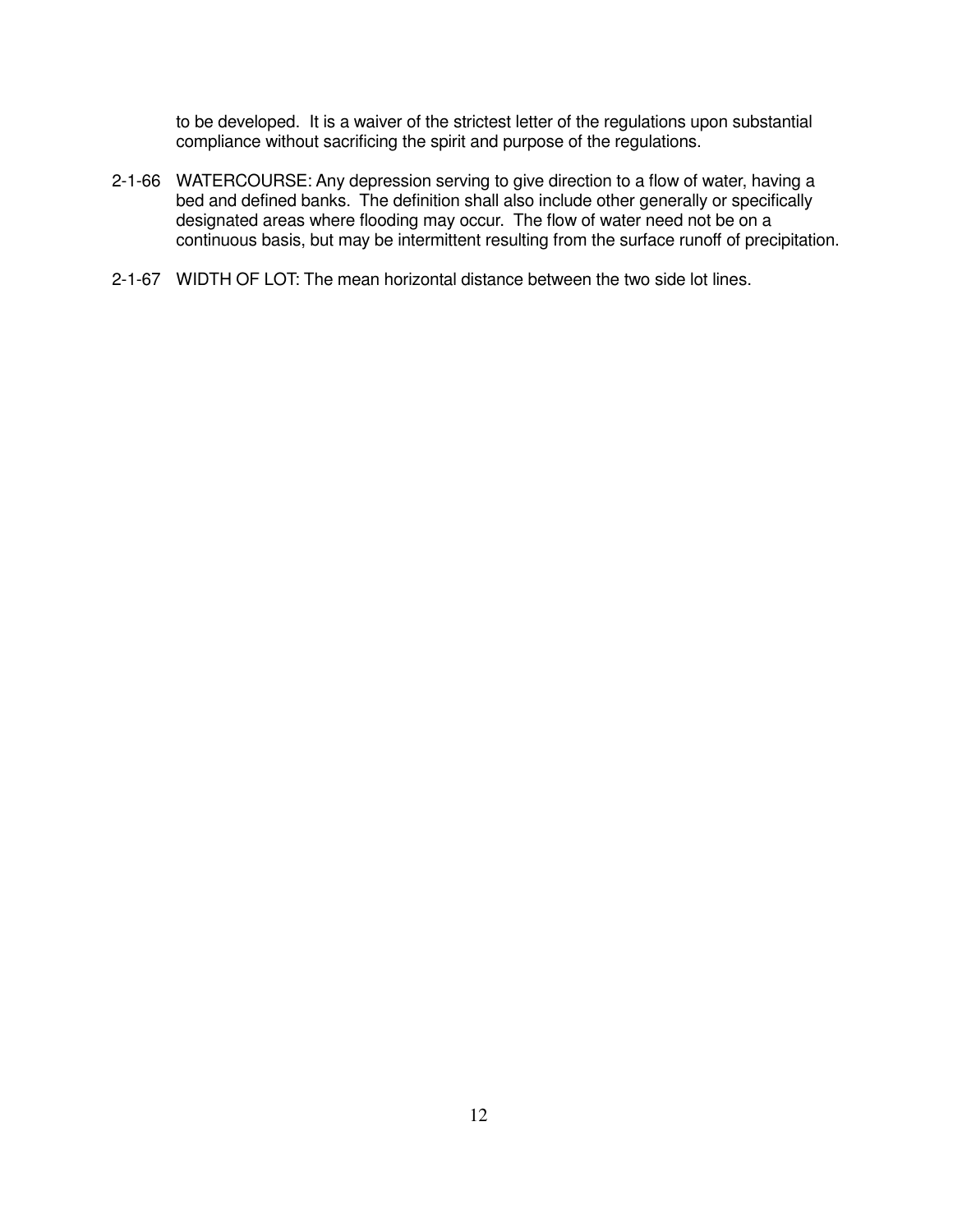## **ARTICLE III**

#### **APPROVAL OF SUBDIVISION PLATS**

- **3-1 APPROVAL OF SUBDIVISION PLATS**
- **3-2 SKETCH PLAN**
- **3-3 PROPOSED PLAT SUBMISSION**
- **3-4 REVIEW BY COUNTY ENGINEER**
- **3-5 COUNTY COMMISSION APPROVAL OF PLAT**
- **3-6 PERMIT TO DEVELOP**
- **3-7 CONSTRUCTION OF SUBDIVISION**
- **3-8 FINAL PLAT APPROVAL**
- **3-9 PRIVATE SUBDIVISIONS**

#### **SECTION 3-1 APPROVAL OF SUBDIVISION PLATS**

This section details the **general** steps necessary to achieve approval of a subdivision in Lauderdale County. A flow chart is included in Appendix II further outlining this process.

#### **SECTION 3-2 SKETCH PLAN**

Whenever the subdivision of a tract of land is proposed within the jurisdiction of these regulations, the developer, or subdivider, is urged to consult early and informally with the County Engineer. The subdivider may submit sketch plans and data showing existing conditions within the site and in its vicinity along with the proposed layout and development of the subdivision. The purpose of this sketch plan review is to afford the subdivider an opportunity to avail himself of the advice and assistance of the County Engineer in order to facilitate the subsequent preparations and approval of plans.

#### **SECTION 3-3 PROPOSED PLAT SUBMISSION**

Following sketch plan review or in the event the subdivider does not submit a sketch plan for review; the subdivider shall submit a **complete** Application Assembly to the County Engineer for review of the proposed plat. The application shall be submitted at least 30 days prior to any consideration for proposed plat approval by the County Commission. The Proposed Plat Application Assembly shall include each of the following:

 (1) A letter stating that the proposed plat is being submitted for review. This letter shall state the developer's intent as to the final ownership of any new roads included on the proposed plat. (The developer is reminded to refer to Appendix V for the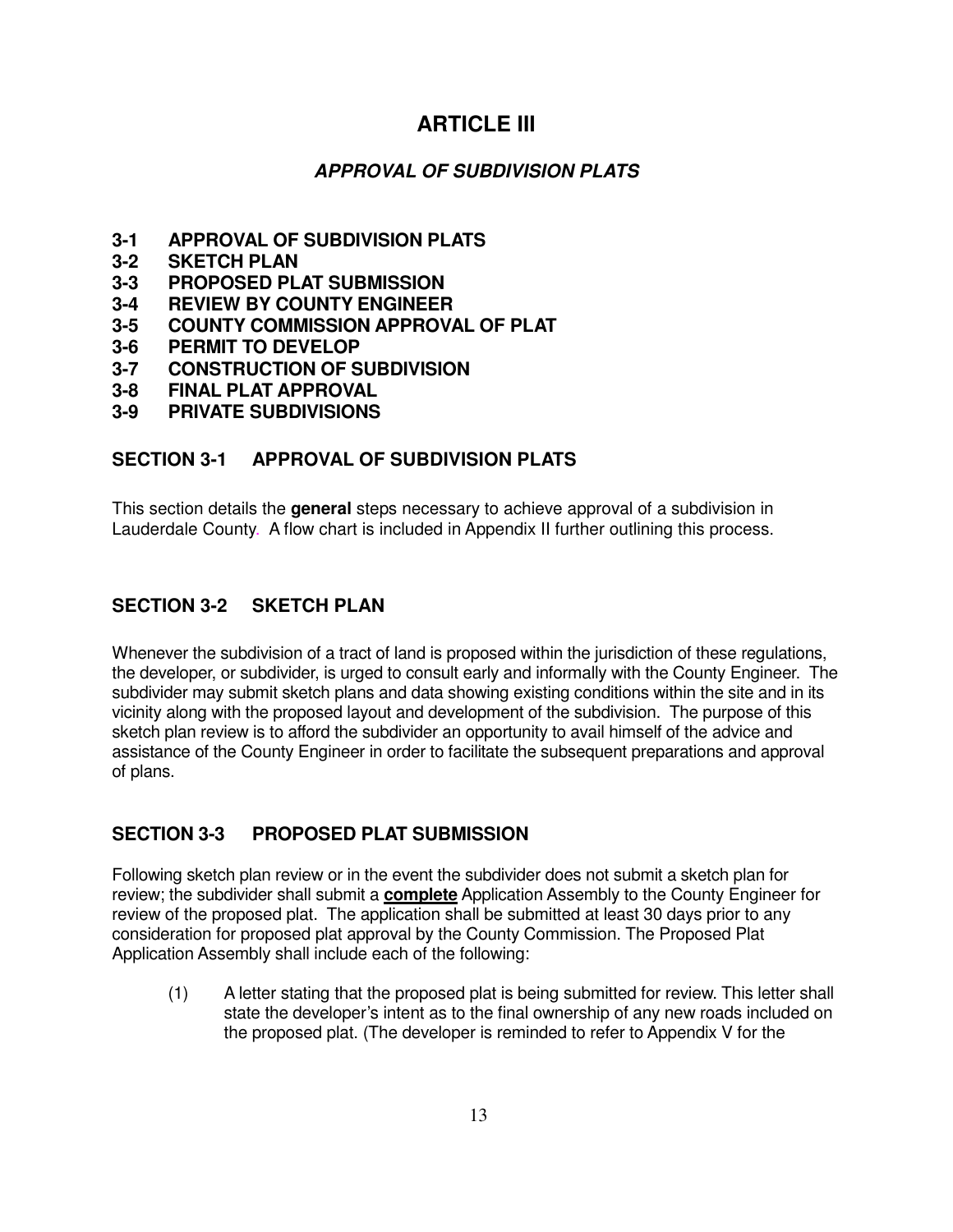County's Road Acceptance Policy);

- (2) Application for Proposed Plat Review (Appendix II);
- (3) Four (4) copies of the proposed plat **prepared in accordance with the requirements** detailed in Section 4-1 of these regulations. (Additional copies may be required);
- (4) Two (2) copies of the construction plans for all required improvements **prepared in accordance with the requirements** detailed in Section 4-2 of these regulations;
- (5) Any variances requested accompanied by detailed supporting documentation;
- (6) The names and addresses of each adjoining landowner and utility entitled to notice pursuant to Code of Alabama 1975, §11-24-2(b); and
- (7) Application for Permit to Develop Land (Appendix II) along with a permit fee in the amount of \$25.

**Failure to submit a complete Proposed Plat Application Assembly initially shall delay the consideration of such plat for approval by the County Engineer and the County Commission.** 

#### **SECTION 3-4 REVIEW BY COUNTY ENGINEER**

The County Engineer shall use this **minimum** thirty (30) day period to review the submitted Application Assembly and ensure its compliance with these regulations. In the event the Application Assembly does not meet these regulations, the County Engineer shall notify the developer that it is deficient. No further action will be taken by the County Commission or County Engineer until and unless the developer shall correct the deficiencies and resubmit the corrections to the County Engineer for his approval.

If upon completion of the review the County Engineer determines that the Application Assembly complies with these regulations, he or she shall notify the developer in writing to that effect. The County Engineer shall also send proper notice of his/her recommendation for approval, as required in Code of Alabama 1975, § 11-24-2(b), to each of the adjoining landowners and the affected utilities submitted by the developer.

#### **SECTION 3-5 COUNTY COMMISSION APPROVAL OF PROPOSED PLAT**

Once the County Engineer verifies that the Application Assembly meets the County Regulations the Proposed Plat shall be submitted to the County Commission for their approval at a regularly scheduled County Commission meeting. Pursuant to Code of Alabama 1975, § 11-24-2(b), the County Commission shall approve the proposed plat in the event that the County Engineer has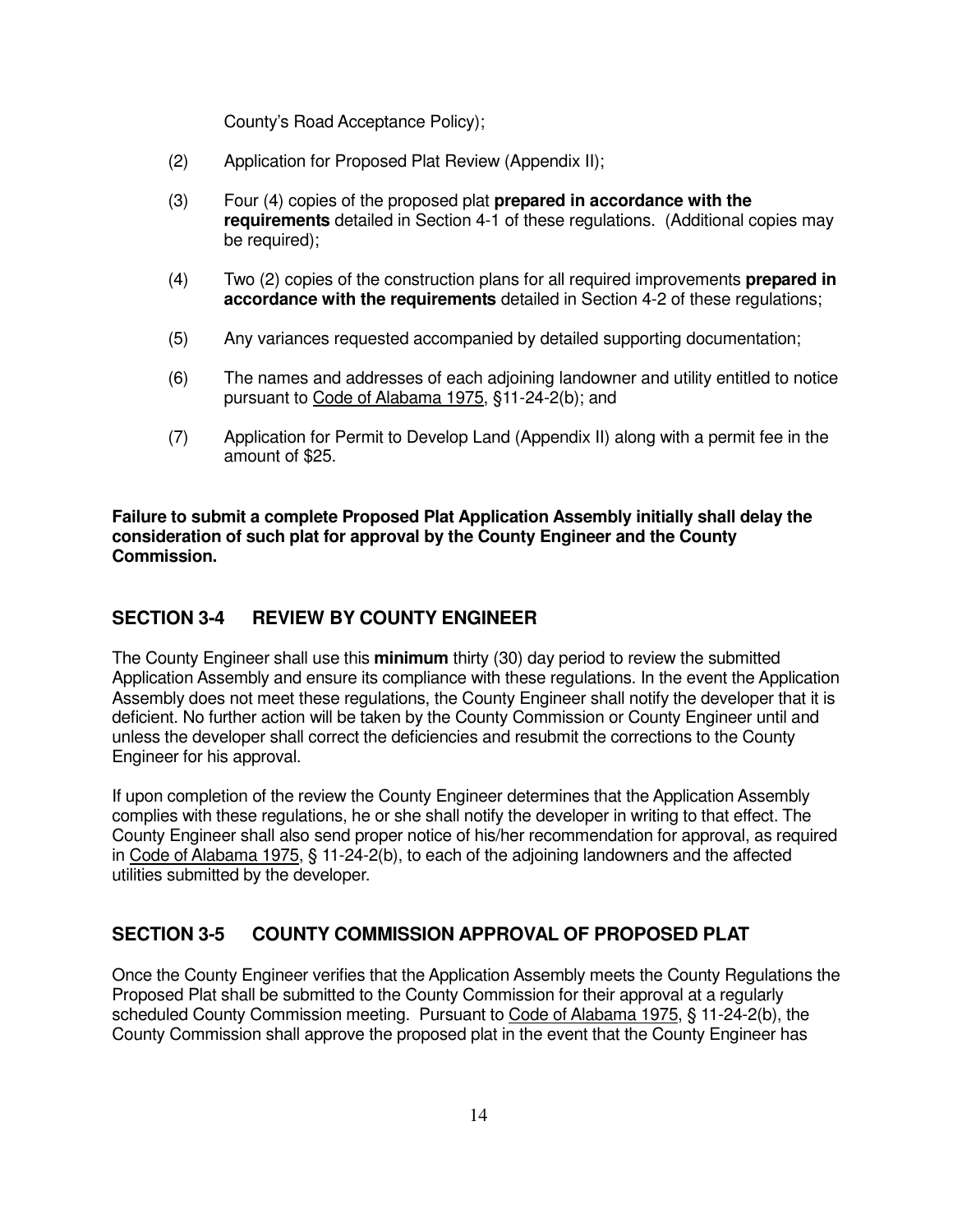determined that the proposed plat meets these regulations.

#### **SECTION 3-6 PERMIT TO DEVELOP**

Following the approval of the Proposed Plat by the County Commission, the County Engineer shall issue a Permit to Develop for the Proposed Plat. The Permit to Develop allows the developer to proceed with construction of the development in compliance with these regulations. Additionally, the developer may **offer** lots in the proposed subdivision for sale, transfer, or lease **; provided, however, that no sale, transfer, or lease may be completed or recorded until after the final plat has been recorded in office of the Probate Judge pursuant to the requirements of Code of Alabama 1975, § 11-24-2(c)**.

#### **SECTION 3-7 CONSTRUCTION OF SUBDIVISION**

Once the permit to develop has been issued, the developer of a subdivision may proceed with construction of the proposed subdivision in accordance with these regulations. The developer should refer to Article V for detailed requirements pertaining to construction.

The developer shall have one (1) year from the date of issuance of the permit to develop to begin substantial work on the proposed development. If work does not begin within the one (1) year time frame, the proposed plat must be resubmitted to the County Engineer and County Commission for approval as if the plat had never been submitted.

If any changes in the development plans of the approved proposed plat are required for any reason, the developer shall submit the proposed changes to the County Engineer **prior** to construction or implementation of the proposed changes. Approval of the County Engineer shall be required before any changes are constructed. Any changes or deviations from the approved proposed plans prior to the County Engineer's approval shall be in violation of these regulations and shall be subject to removal or correction at the expense of the developer.

Changes to the proposed subdivision construction plans that do not change the overall layout of the subdivision may be reviewed and approved by the County Engineer without the requirement of the proposed plat having to be resubmitted for approval by the County Commission. Any changes that do change the overall layout of the subdivision shall require the proposed plat to be resubmitted for approval by the County Commission.

#### **SECTION 3-8 FINAL PLAT APPROVAL**

A final plat shall be submitted to the County Engineer for approval of the proposed subdivision once all infrastructure items are complete.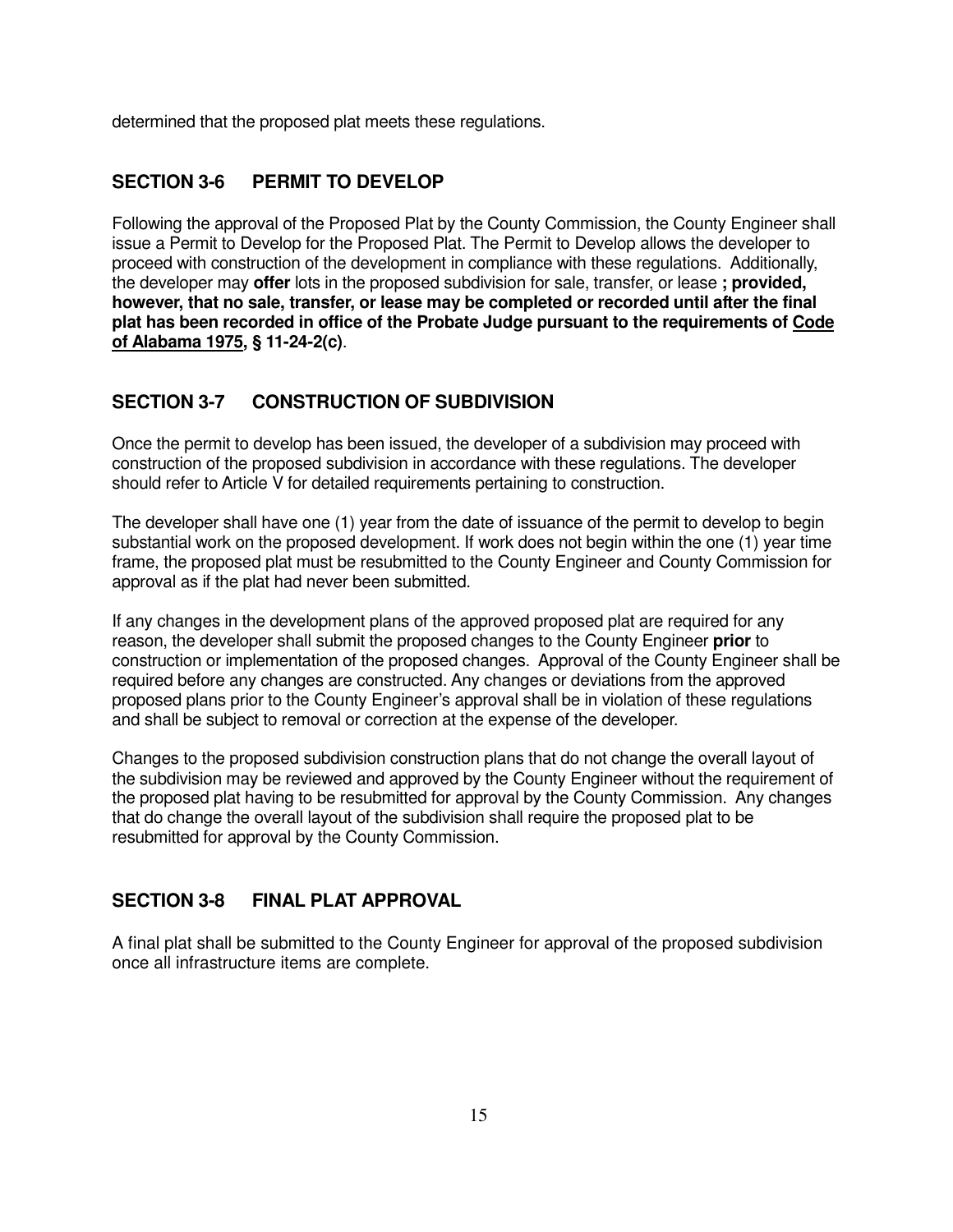At the point that the final plat is submitted for approval, the developer shall comply with each of the following:

- (1) Remit all inspection fees as required under Section 1-3 of these regulations as authorized in Code of Alabama 1975, § 11-24-3;
- (2) A final as-built set of plans including all applicable test reports;
- (3) Two (2) copies of the Final Plat as approved by the County Engineer prepared on a suitable permanent reproducible mylar;

**Final plat approval does not include the acceptance of roads.** If the developer desires to have the roads accepted into the county road system, he or she shall comply with the procedures for road acceptance set out in Appendix V.

Once the final plat has been signed and recorded pursuant to these regulations and Code of Alabama 1975, § 11-24-2(c), the developer may proceed with the actual sale, transfer, or lease of any lots, sites, etc. No building development shall take place until the final plat has been recorded in the office of the Judge of Probate pursuant to these regulations and Code of Alabama 1975, § 11-24-2(c).

#### **SECTION 3-9 PRIVATE SUBDIVISIONS**

Private Subdivisions may be allowed provided they meet all requirements of these regulations. Private Subdivisions shall have the following note placed on the plat and all deeds:

#### **This is a Private Subdivision Development and Lauderdale County and its agents accept no responsibility or liability for the maintenance of any feature associated with this subdivision.**

A gate may be established after construction of a private subdivision to limit access.

If a private subdivision is recorded in Lauderdale County Probate Office and all of the property owners (100%) at some future date desire to eliminate it and substitute in its place a public subdivision with county-maintained roads, the owners must petition the Lauderdale County Commission in writing for tentative approval. If the Lauderdale County Commission gives tentative approval of the petition, the owners shall submit subdivision plans to the Lauderdale County Commission including improvements and repairs that are required to be made by the owners according to Lauderdale County Subdivision Regulations and other County specifications effective on the date of the petition. The subdivision shall then be subject to the procedures for approval as contained in these regulations.

No private subdivision roads will be accepted for county maintenance, which do not join a state, city or county road.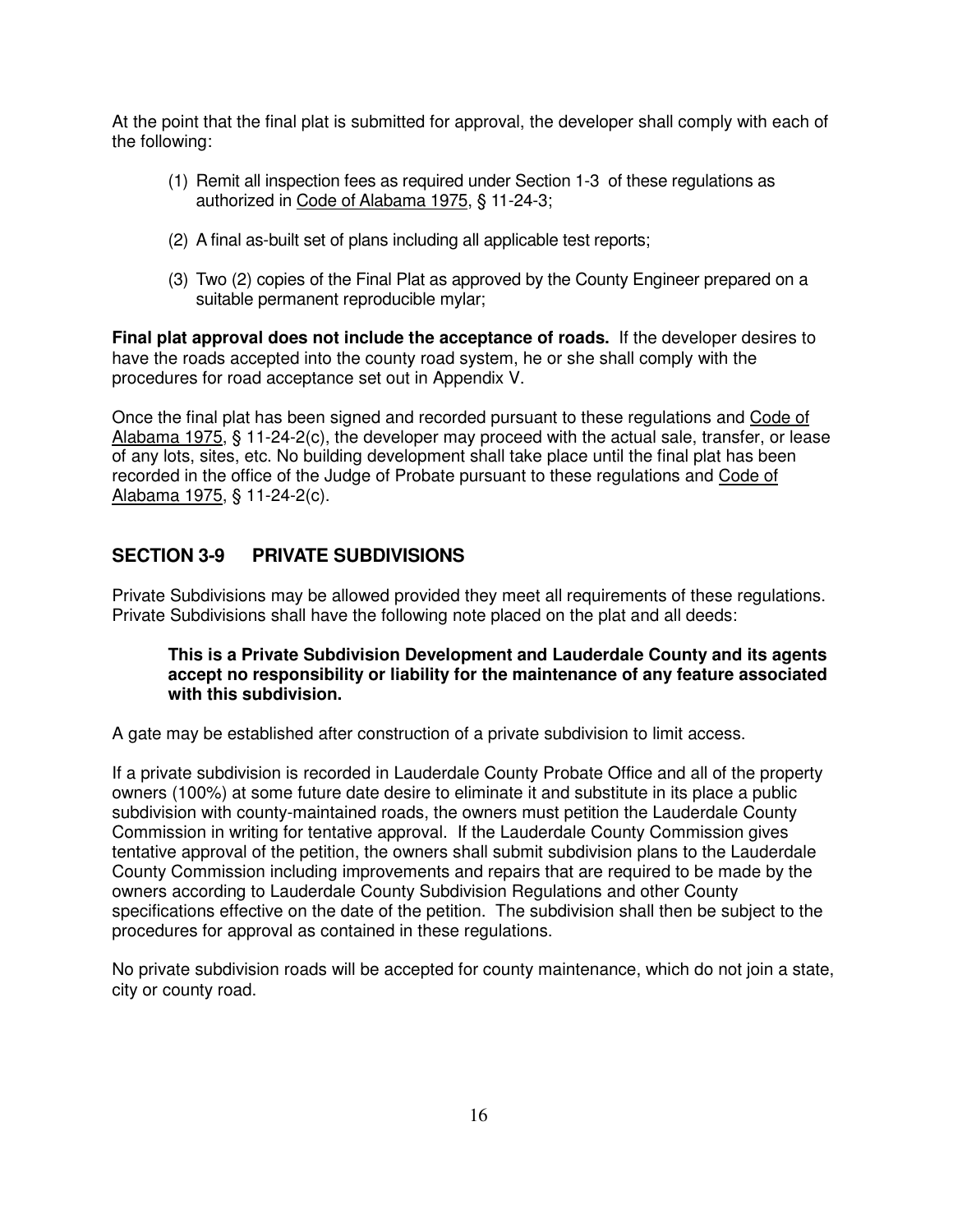## **ARTICLE IV**

#### **PLAT AND PLAN REQUIREMENTS**

#### **4-1 PROPOSED PLAT REQUIREMENTS**

**4-2 CONSTRUCTION PLAN REQUIREMENTS** 

#### **4-3 FINAL PLAT REQUIREMENTS**

#### **SECTION 4-1 PROPOSED PLAT REQUIREMENTS**

The Proposed Plat shall be prepared by a licensed land surveyor and shall be clearly and legibly drawn at a convenient scale of not less than one (1) inch equals one hundred (100) feet, and the sheets shall be numbered in sequence if more than one (1) sheet is used. The sheet size shall be of such size as is acceptable for filing in the Office of the Probate Judge. The Proposed Plat shall include the following:

- (1) Name and addresses of owners of record;
- (2) Proposed name of subdivision, date, north point, scale and location;
- (3) Name and seal of licensed land surveyor;
- (4) Vicinity map showing location of the subdivision;
- (5) Exact boundaries of the tract of land being subdivided, shown with bearings and distances;
- (6) Sufficient data to determine readily and reproduce on the ground the location, bearing, and length of every street line, lot line, boundary line, and block line, whether straight or curved, including the radius, central angle, point of tangency, tangent distance, and arcs and chords; the relation of the land so platted to the Government Survey of Lauderdale County; and "Point of beginning" as referred to in the written description;
- (7) Names and addresses of the owners of land immediately adjoining the tract of land being subdivided, as the names appear on the plats in the County Tax Assessor or Revenue Commissioner's office;
- (8) Wooded areas, marshes, and any other conditions affecting the site;
- (9) The location of existing streets, buildings, water courses, railroads, transmission lines, drainage structures, public utilities, jurisdiction lines, and any public utility easements on and adjacent to the tract being subdivided;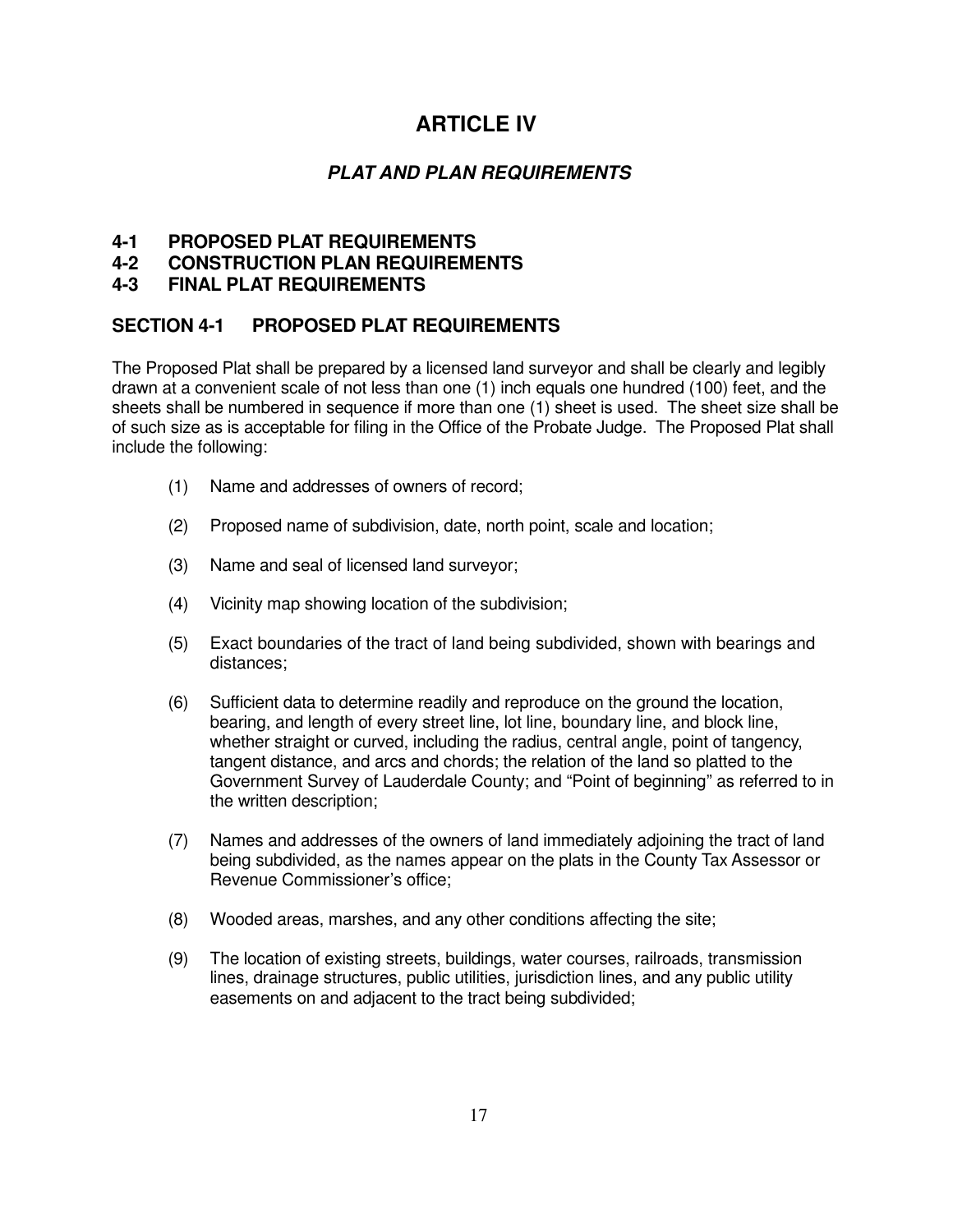- (10) The names and locations of adjoining subdivisions and streets, with reference to recorded plats by record name;
- (11) Proposed rights-of-way or easements including locations, widths, purposes, and street numbers;
- (12) Proposed lot lines with bearings and distances and lot and block numbers;
- (13) Proposed minimum building setback lines;
- (14) Existing or proposed parks, school sites, or other public open spaces, if any;
- (15) Size of required side drains for each lot;
- (16) Site data, which includes:
	- a. Acreage in total tract;
	- b. Smallest lot size;
	- c. Total number of lots;
	- d. Linear feet in streets;
- (17) Any area within or adjacent to the proposed subdivision subject to inundation by the 100-year flood projections as defined by the County Flood Damage Prevention Ordinance;
- (18) The following endorsements and certificates shall be submitted with and placed on the Proposed Plat (see Appendix I for sample certificates):
	- a. Signed Certificate of Engineering Design by a Professional Engineer (Proposed Plat);
	- b. Certificate of Approval by the Lauderdale County Commission (Proposed Plat);
	- c. Certificate of Approval by the Lauderdale County Engineer (Proposed Plat);
	- d. Signed Licensed Land Surveyor's Certificate and Description of Land Platted;
	- e. Signed Dedication by owner;
	- f. A Notary's Acknowledgment of the Dedication Certificate referred to in "e";
	- g. Signed Certificate of Approval by the Lauderdale County 911 Board;
	- h. Signed Certificate of Approval by the Lauderdale County Flood Management Director.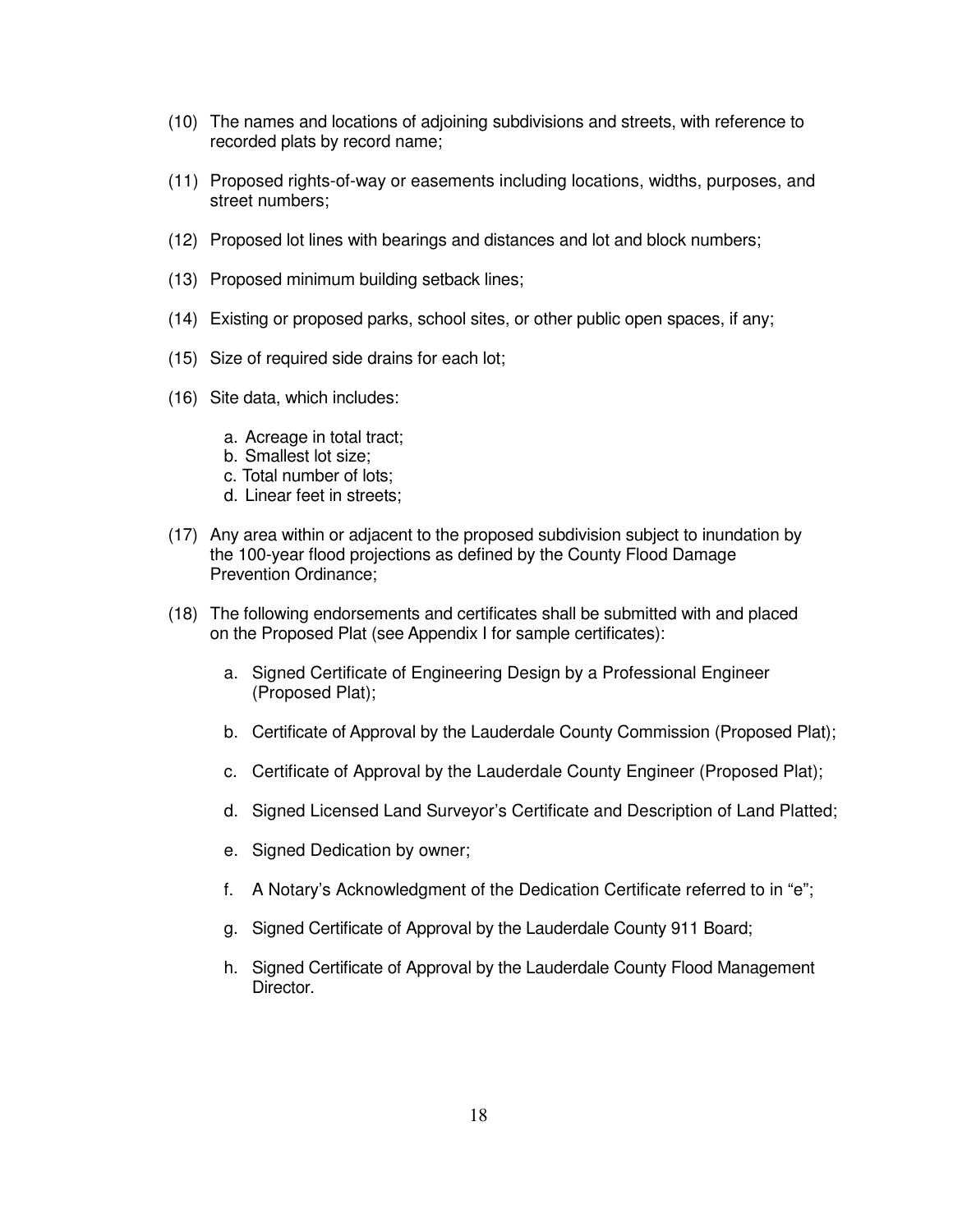#### **SECTION 4-2 CONSTRUCTION PLAN REQUIREMENTS**

At the time of submission of a Subdivision Proposed Plat, the applicant shall also submit Construction Plans for all required improvements as part of the Proposed Plat Application Assembly required under Section 3-3. All plans shall meet the minimum standards of design and general requirements for the construction of public improvements as set forth in these regulations. Construction Plans shall be prepared by a licensed engineer. The following construction plans shall be included:

- (1) Street plan containing all of the following information:
	- a. Location of all proposed and existing streets or rights-of-way in or adjacent to the subdivision;
	- b. Width of existing and proposed rights-of-way and easements;
	- c. Road numbers/names;
	- d. Plan and profile of all proposed streets, showing natural and finished grades drawn to a scale of not less than one (1) inch equals one hundred (100) feet horizontal and one (1) inch equals ten (10) feet vertical;
	- e. Cross sections of proposed streets at a minimum of 50' stations or as required by the County Engineer;
	- f. Curve data for the centerline of each street: Delta, Tangent, and Radius;
	- g. Location of all proposed utilities.
	- h. Size and location of proposed side drains required for each lot.
- (2) Storm Drainage Plan containing all of the following information:
	- a. Location of proposed drainage ways, streams, and ponds in the subdivision;
	- b. Topography at two foot contour intervals to show proposed drainage;
	- c. Location, size, and invert elevations of proposed drainage structures including culverts, bridges, pipes, drop inlets, and top elevations of head walls, etc., showing details on Drainage Plan, including conduit schedule;
	- d. Construction details of typical manholes, connections, and other drainage structures proposed;
	- e. Area of land contributing run-off to each drainage structure along with run-off calculations and applicable coefficients depending on method used [i.e. Rational method: runoff coefficient (C), rainfall intensity (I), catchment area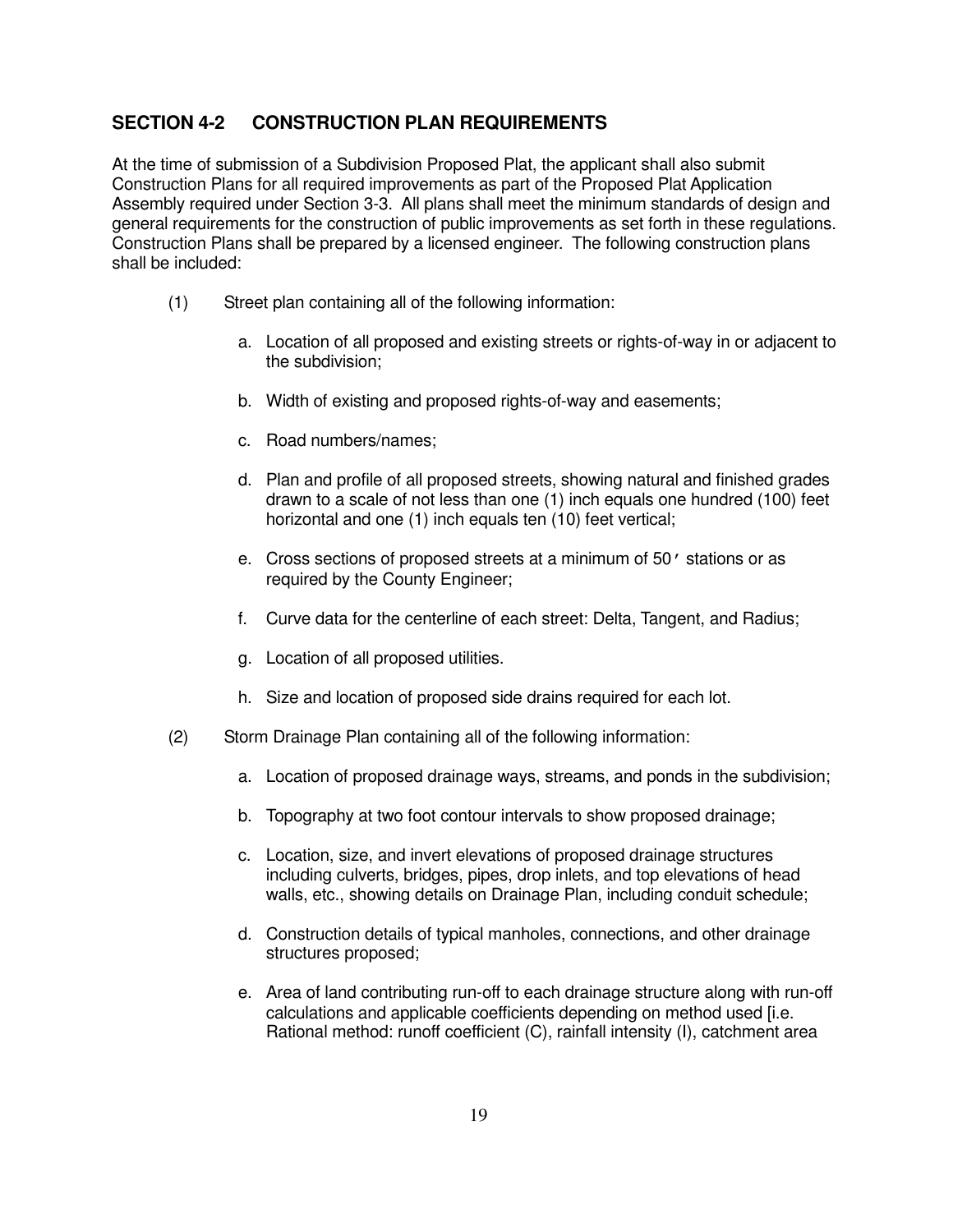(A), and the discharge at the structure (Q)].

- f. Location of easements and rights-of-way for drainage ways and maintenance access thereof;
- g. Typical cross-sections of each drainage way;
- h. Direction of water flow throughout subdivision and compatibility with existing drainage.
- (3) Sanitary Sewer Plan, if applicable, containing the location of all existing and proposed sewers, location of sewer laterals, location of each manhole and other sewage system appurtenances including lift stations, oxidation ponds, and treatment plants, and the plan and profile of the sewage system. Construction details of typical manholes, connections, and other proposed sewage structures should also be shown.
- (4) Water Distribution Plan containing the location and size of water distribution system including pipes, valves, fittings, hydrants, high-pressure pumping equipment, etc.
- (5) Electric Distribution Plan containing the location of all poles or subsurface facilities as necessary to serve each lot or parcel of land within the subdivision.
- (6) Gas Distribution Plan, if applicable, containing the location of all above ground and subsurface facilities as necessary to serve each lot or parcel of land in the subdivision.

#### **SECTION 4-3 FINAL PLAT REQUIREMENTS**

The following endorsements and certificates shall be submitted with and placed on the Final Plat (see Appendix I for sample certificates):

- (1) Signed Certificate of Engineering Design by a Professional Engineer (Final Plat);
- (2) Certificate of Approval by the Lauderdale County Engineer (Final Plat);
- (3) Signed Licensed Land Surveyor's Certificate and Description of Land Platted;
- (4) Signed Dedication by owner;
- (5) A Notary's Acknowledgment of the Dedication Certificate referred to in "(4)";
- (6) Signed Certificate of Approval by the Lauderdale County 911 Board;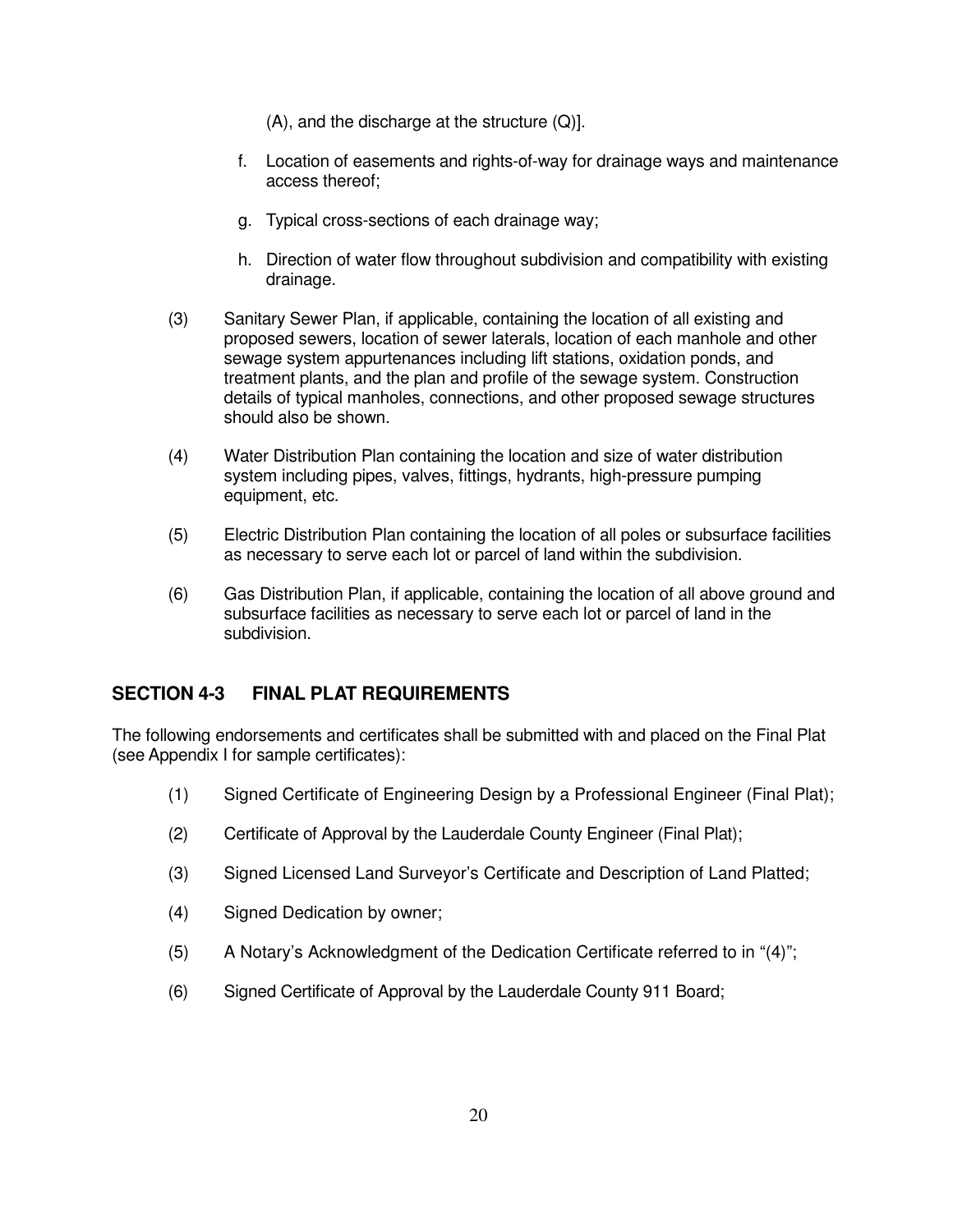- (7) Signed Certificate of Approval by the Lauderdale County Flood Management Director;
- (8) Certificate of Approval by the Lauderdale County Health Department;
- (9) Certificate of Approval by the Lauderdale County Judge of Probate.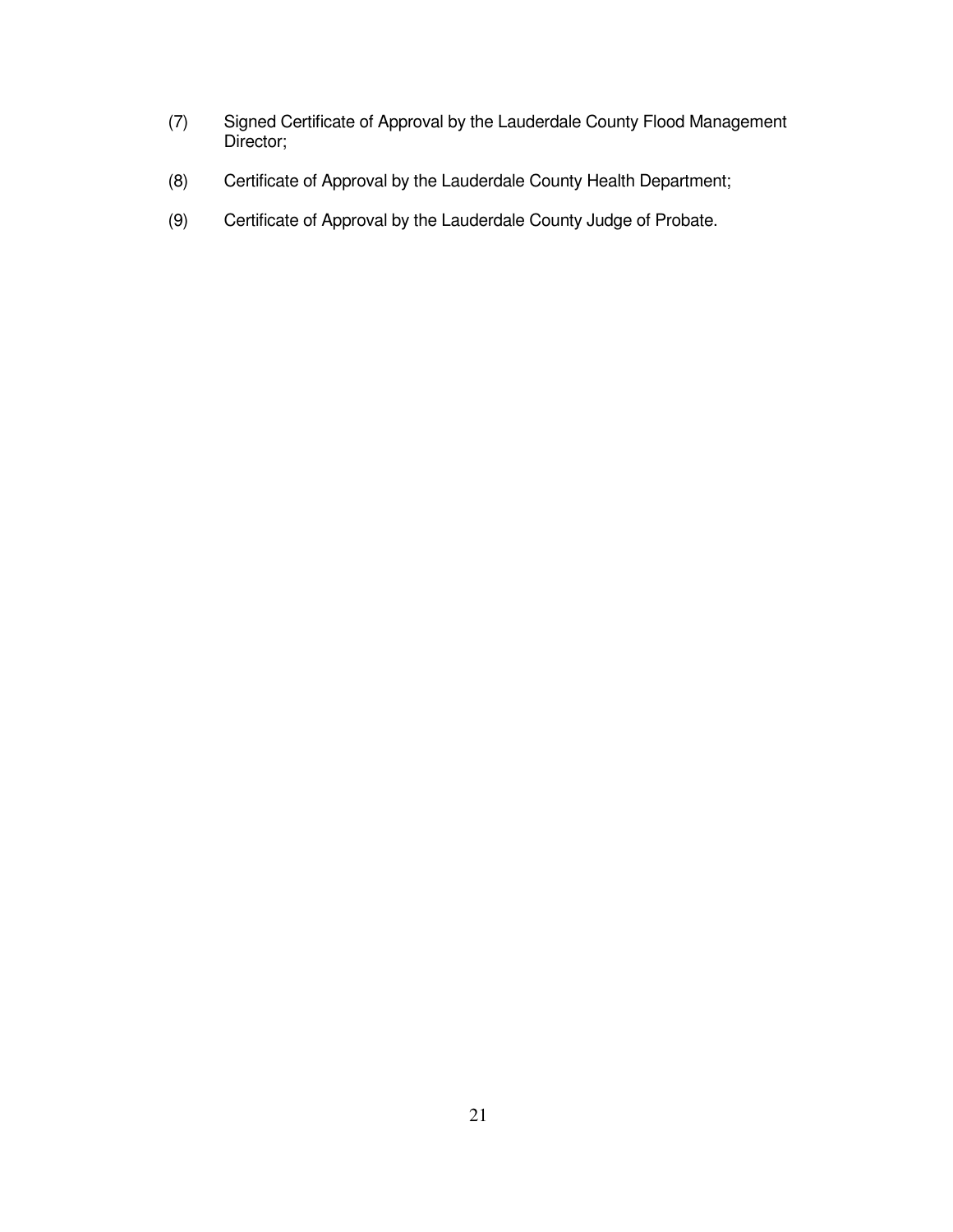## **ARTICLE V**

#### **DEVELOPMENT STANDARDS**

- **5-1 MINIMUM STANDARDS**
- **5-2 GENERAL REQUIREMENTS**
- **5-3 ROAD OR STREET PLAN**
- **5-4 DESIGN STANDARDS**
- **5-5 BLOCKS**
- **5-6 LOTS**

#### **SECTION 5-1 MINIMUM STANDARDS**

In addition to the requirements established herein, the following minimum requirements are established for all subdivision plats:

- (1) All applicable statutory provisions;
- (2) The special requirements and rules of the Health Department and/or appropriate state agencies;
- (3) The rules and standards of the Alabama Department of Transportation if the subdivision or any lot contained therein abuts a state or federal highway;
- (4) The rules and standards of the Alabama Department of Environmental Management (ADEM) and any other appropriate state or federal agencies;
- (5) The standards and regulations adopted by all boards, commissions, agencies, and officials of Lauderdale County;
- (6) The standards, specifications and rules of appropriate utility companies.
- (7) The standards, specifications and rules of any territorial jurisdiction of any municipal planning commission as defined in Section 2-1-64, insofar as said standards or parts of standards are more stringent than the requirements of Lauderdale County.

Plat approval may be withheld if the subdivision is not in conformity with the above guidelines or the policy and purpose of these regulations as established in Article I of these regulations.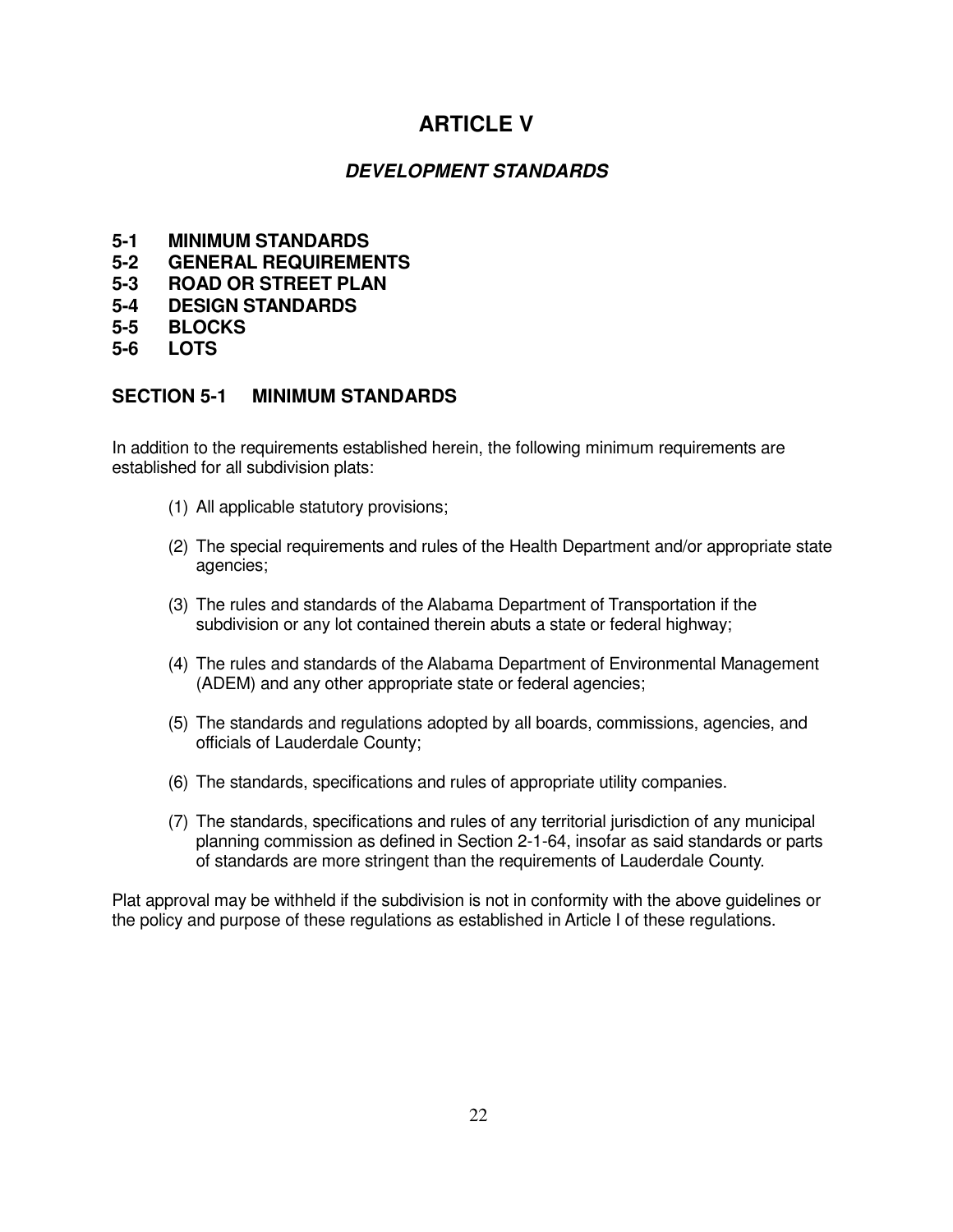#### **SECTION 5-2 GENERAL REQUIREMENTS**

#### 5-2-1 CHARACTER OF THE LAND

Development of any land within the floodplain shall be governed by the Lauderdale County Flood Damage Prevention Policy. This policy shall supplement these regulations to govern floodplain/ floodway issues.

#### 5-2-2 SUBDIVISION NAME

The proposed name of the subdivision shall not duplicate, or too closely approximate phonetically, the name of any other subdivision in the area covered by these regulations. The County Engineer shall have final authority to reject the name of the subdivision. Such rejection shall be made at the Proposed Plat Review stage.

#### 5-2-3 WATERBODIES AND WATERCOURSES

If a tract being subdivided contains a water body, or portion thereof, lot lines shall be so drawn as to distribute the entire ownership of the water body among adjacent lots. The County Engineer may approve an alternative plan provided the ownership of and responsibility for safe maintenance of the water body is so placed that it will not become a County responsibility. No public roadways will be approved which provide access across dams nor will any part of a lake dam be allowed on the public road right-of-way, unless suitable safety measures are provided.

### **SECTION 5-3 ROAD OR STREET PLAN**

The arrangement, character, extent, location, and grade of all roads shall be laid out according to good land planning principles and shall be integrated with all existing and planned roads. Consideration for the planning of new roads shall include topographical conditions, orientating to vistas, public convenience and safety, and the proposed uses of land to be served by them. All lots must have access to a city, county, or state road as defined in Section 2-1-1 or access to any public road shown upon an approved plat recorded in the Lauderdale County Probate Judge's office.

#### 5-3-1 CONTINUATION OF ADJOINING ROAD SYSTEM

Proposed new roads shall extend existing roads or their projections at the same or greater width, but in no case less than the minimum required width, unless for reasons of topography or design, the County Engineer deems variations necessary.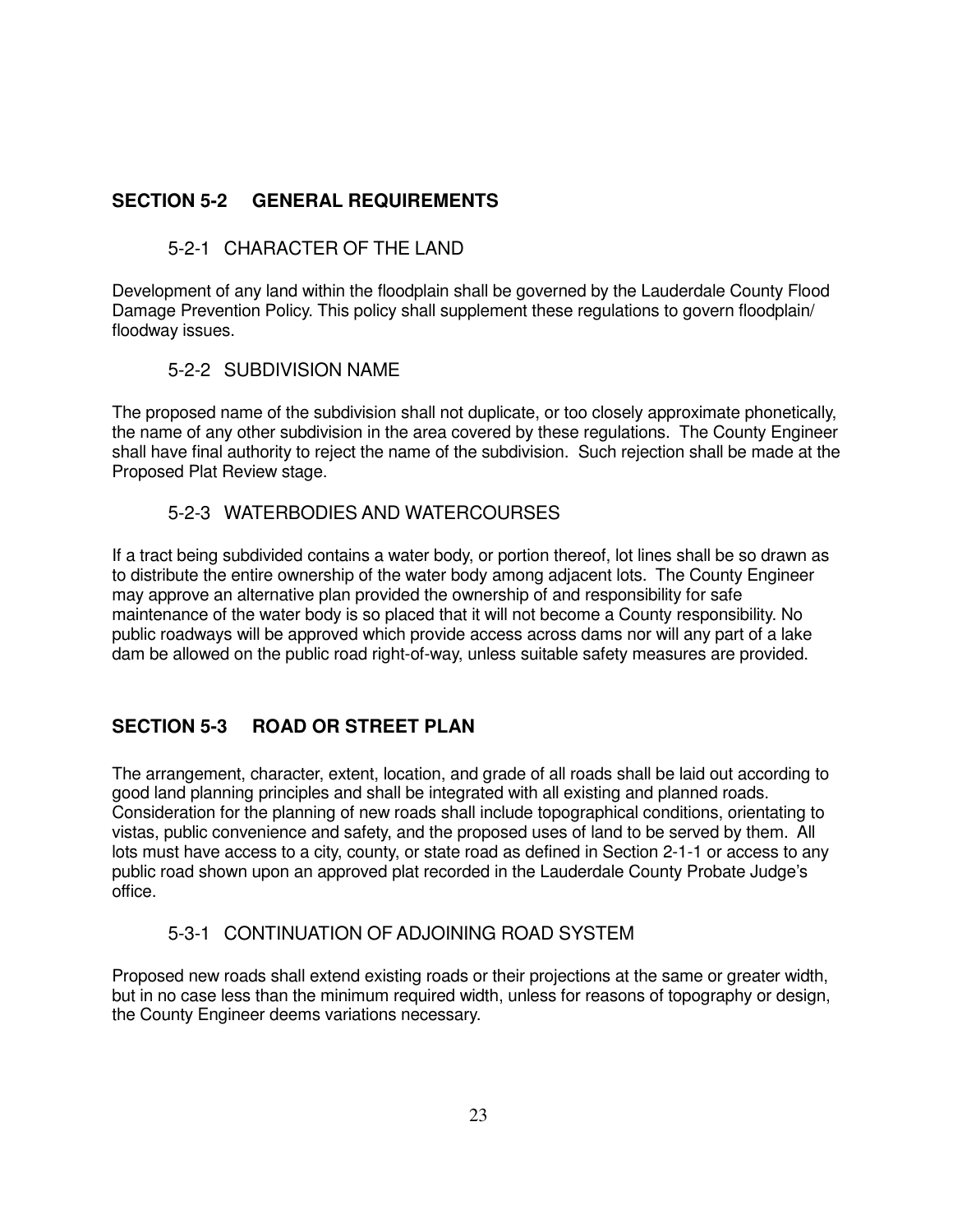#### 5-3-2 MARGINAL ACCESS ROADS

Where, in the opinion of the County Engineer, development which abuts or has included within the proposed subdivided area any arterial, the County Engineer may require a marginal access road or other treatment which may be necessary to provide for the adequate protection of properties, and to afford separation of through and local traffic.

#### 5-3-3 ADDITIONAL WIDTH ON EXISTING ROADS:

Subdivisions that adjoin existing streets with inadequate right-of-way shall dedicate additional right-of-way to meet the minimum street width requirements.

- (1) The entire right-of-way shall be provided where any part of the subdivision is on both sides of the existing street.
- (2) When the subdivision is located on only one side of an existing street, a minimum of one-half (1/2) of the required right-of-way, measured from the centerline of the existing street, shall be provided.

#### 5-3-4 ROAD NUMBERS/ NAMES

The Lauderdale County 911 Board shall assign road numbers and approve all proposed road names.

#### 5-3-5 VACATING A ROAD OR EASEMENT

Vacation of a road or easement shall be in accordance with the procedures set out in Code of Alabama 1975, § 23-4-1 et seq., if by the county, and Code of Alabama 1975, § 23-4-20 et seq., if by abutting land owners.

#### 5-3-6 FRONTAGE ON IMPROVED ROADS

No subdivision shall be approved unless the area to be subdivided shall have access from:

- (1) an existing state, county or city road; or
- (2) existing public road shown upon an approved plat recorded in the Lauderdale County Probate Judge's office. **Subdivisions located off roads not maintained by the state, county or any city shall only be approved as a Private Subdivision as defined in Section 3-9.**

#### 5-3-7 TOPOGRAPHY AND ARRANGEMENT

- (1) All proposed roads shall be properly integrated with the existing system of roads.
- (2) All arterials shall be properly related to special traffic generators such as industries,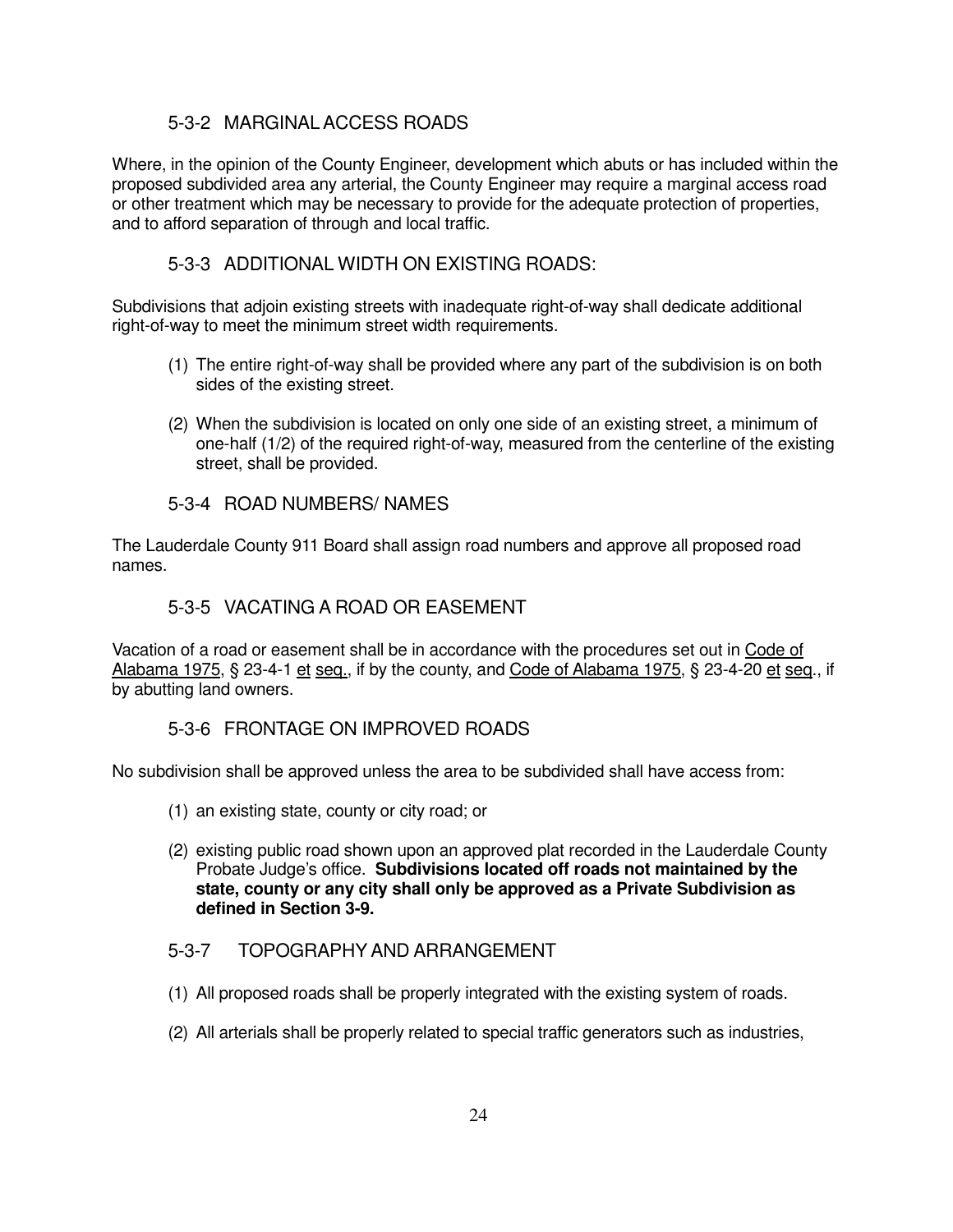business districts, schools, churches, and shopping centers; to population densities, and to the pattern of existing and proposed land uses.

- (3) Minor roads as defined in Section 2-1-44 shall be laid out to conform as much as possible to the topography, to discourage use by through traffic, to permit efficient drainage and utility systems, and to require the minimum number of streets necessary to provide convenient and safe access to property.
- (4) The rigid rectangular gridiron street pattern need not necessarily be adhered to, and the use of curvilinear streets, cul-de-sacs, or U-shaped roads shall be encouraged where such use will result in a more desirable layout.
- (5) Proposed roads shall be extended to the boundary lines of the tract to be subdivided, unless prevented by topography or other physical conditions, or unless in the opinion of the County Engineer, such extension is not necessary or desirable for the coordination of the layout of the subdivision or with the existing layout of the most advantageous future development of adjacent tracts.
- (6) In business and industrial developments, the roads and other access ways shall be planned in connection with the grouping of buildings, location of rail and port facilities, and the provision of alleys, truck loading and maneuvering area, and walks and parking areas so as to minimize conflict of movement among the various types of traffic, including pedestrian.

#### 5-3-8 ACCESS TO ARTERIALS

Where a subdivision borders on or contains an existing or proposed arterial, the County Commission may require that access to such arterial be limited by one of the following means:

- (1) The subdivision of lots so as to back onto the arterial and front onto a parallel minor road; with no access to be provided from the arterial, and screening to be provided in a strip of land along the rear property line of such lots;
- (2) A series of cul-de-sacs, U-shaped streets, or short loops entered from and designed generally at right angles to such a parallel street, with the rear lines of their terminal lots backing onto the arterial;
- (3) A marginal access or service road (separated from the arterial by a planting or grass strip and having access thereto at suitable points).

#### 5-3-9 EXCESS RIGHT-OF-WAY OR EASEMENTS

Right-of-way or easement widths in excess of the standards designated in these regulations shall be required whenever, due to topography, additional width is necessary to provide adequate earth slopes. Such slopes shall not be in excess of three horizontal to one vertical.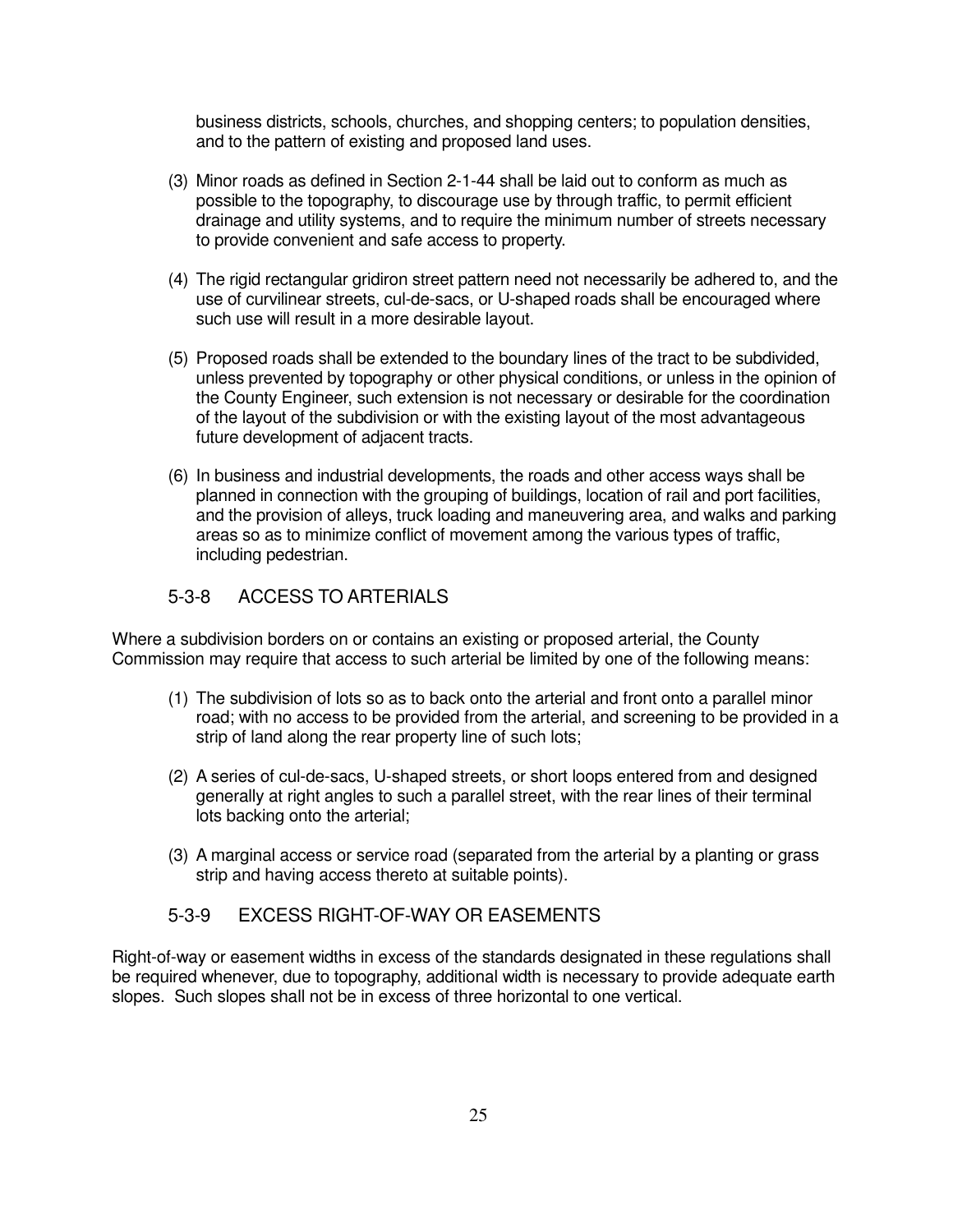#### 5-3-10 RAILROADS, ARTERIALS, AND MAJOR THOROUGHFARES

Railroad rights-of-way, arterials, and major thoroughfares where so located as to affect the subdivision of adjoining lands shall be treated as follows:

- (1) In residential districts, a buffer strip at least 25 feet in depth in addition to the normal depth of the lot required in the district shall be provided adjacent to the railroad right-ofway, arterial, or major thoroughfare. This strip shall be part of the platted lots and shall be designated on the plat with the statement, "This strip is reserved for screening. The placement of structures hereon is prohibited";
- (2) In areas proposed for business, commercial, or industrial uses, the nearest road extending parallel or approximately parallel to the railroad shall, wherever practical, be at a sufficient distance therefrom to ensure suitable depth for commercial or industrial sites;
- (3) Roads parallel to the railroad when intersecting a road that crosses the railroad at grade shall, to the extent practical, be at a distance of at least 150 feet from the railroad right-of-way. Such distance shall be determined with due consideration of the minimum distance required for future separation of grades by means of appropriate approach gradients.

#### 5-3-11 CUL-DE-SACS

Dead end roads shall be provided with a turnaround having a roadway diameter of at least sixty (60) feet and a right-of-way diameter of at least one hundred (100) feet [eighty (80) feet for roadways with curb and gutter].

#### 5-3-12 INTERSECTIONS

Road intersections shall be laid out as follows:

- (1) Adequate sight distance shall be provided at all intersections. For Average Daily Traffic (ADT) less than 2500, the Alabama Department of Transportation's (hereinafter "ALDOT") "County Road Design Policy", latest edition, shall be used;
- (2) Roads shall be laid out so as to intersect as nearly as possible at right angles. A proposed intersection of two (2) new roads at an angle of less than seventy-five (75) degrees shall not be acceptable. An oblique road should be curved approaching an intersection and should normally be approximately at right angles for at least one hundred (100) feet therefrom. Not more than two (2) roads shall intersect at any one point unless specifically approved by the County Commission;
- (3) Proposed new intersections along one side of an existing road shall, wherever practical, coincide with any existing intersections on the opposite side of such street. Road jogs with centerline offsets of less than 125 feet shall not be permitted. Where minor roads intersect collector or arterials, their alignment shall be continuous.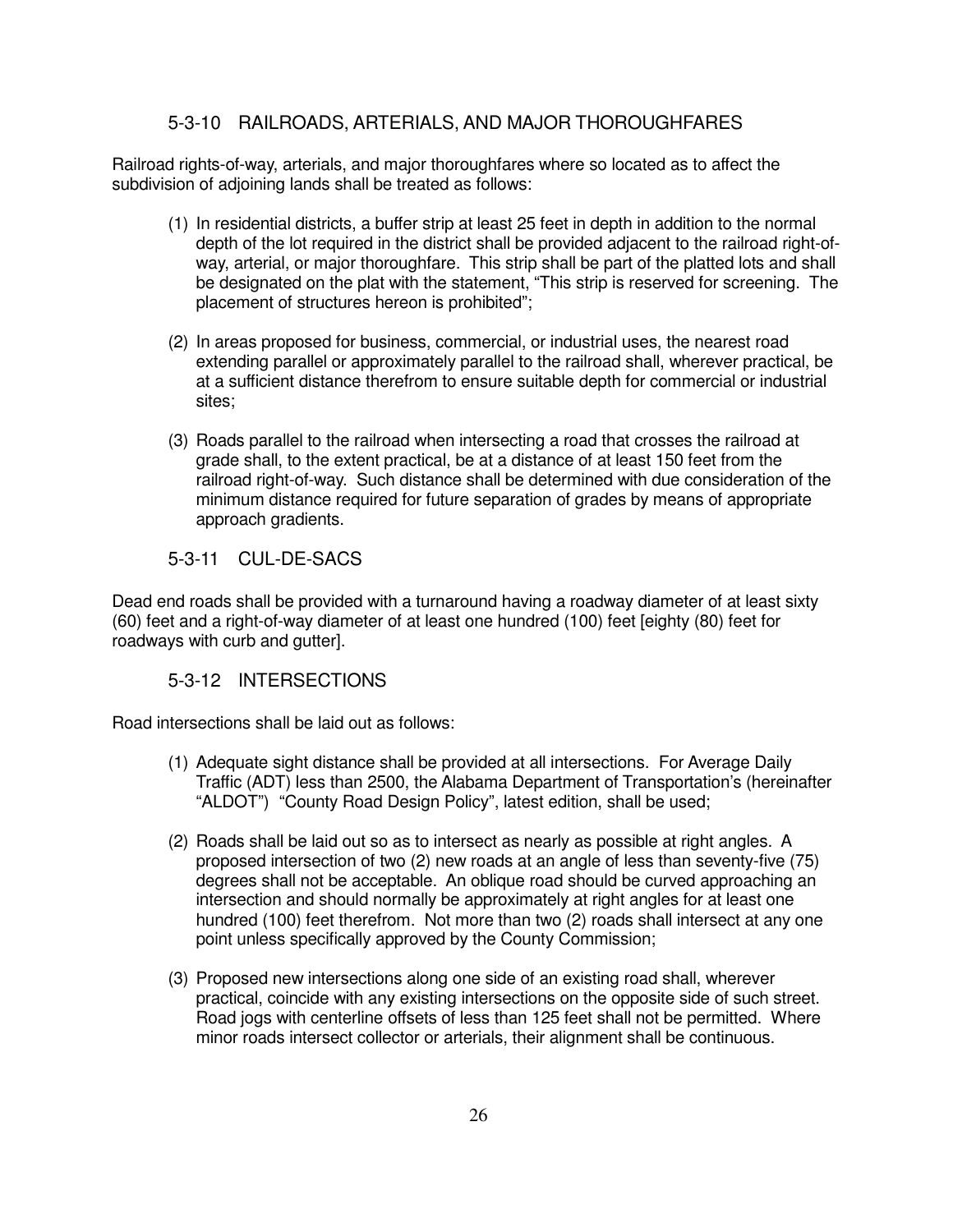Intersections of arterials shall be at least eight hundred (500) feet apart. Where a road intersects a state highway, the design standards of the Alabama Department of Transportation shall apply;

- (4) Minimum curb or edge-of-pavement radius at the intersection of two (2) minor roads shall be at least twenty (20) feet; and minimum curb or edge-of-pavement radius at an intersection involving a collector road shall be at least twenty-five (25) feet;
- (5) Intersections shall be designed with a flat grade wherever practical. In hilly or rolling areas, at the approach to an intersection, a leveling area shall be provided having not greater than a five percent (5%) grade at a distance of twenty (20) feet, measured from the nearest edge line of pavement of the intersecting road;
- (6) The cross-slopes on all roads, including intersections, shall be five percent (5%) or less;
- (7) Property lines at road intersections shall be rounded with a minimum radius of twenty (20) feet.

#### **SECTION 5-4 DESIGN STANDARDS**

Regardless of whether or not the developer intends to seek county acceptance of roads in the subdivision, the following design standards shall be considered minimum decision requirements for all subdivisions. It is the responsibility of the developer to communicate and schedule with the County Engineer prior to initiating any and all steps of the road building process. In addition to other penalties prescribed by law and by these regulations, any road construction performed without the knowledge and inspection of the County Engineer will not be considered for acceptance by the county. Refer to Section 5-4-4(1) for notification of work requirements and Appendix V regarding acceptance of roads and streets for county maintenance.

#### 5-4-1 RIGHT-OF-WAY WIDTHS

Minimum street right-of-way widths shall be not less than sixty (60) feet. A minimum right-of-way width of fifty (50) feet may be approved on subdivisions constructed with curb and gutter as shown in Appendix VI. No right-of-way obstructions such as fences, buildings, non-breakaway mailboxes, etc. shall be allowed.

#### 5-4-2 PAVEMENT WIDTHS

All roads shall have a minimum pavement width of twenty (20) feet with a minimum shoulder width of three (3) feet. If curb and gutter is used, a minimum pavement width of twenty-two (22) feet from front of curb section to front of curb shall be used.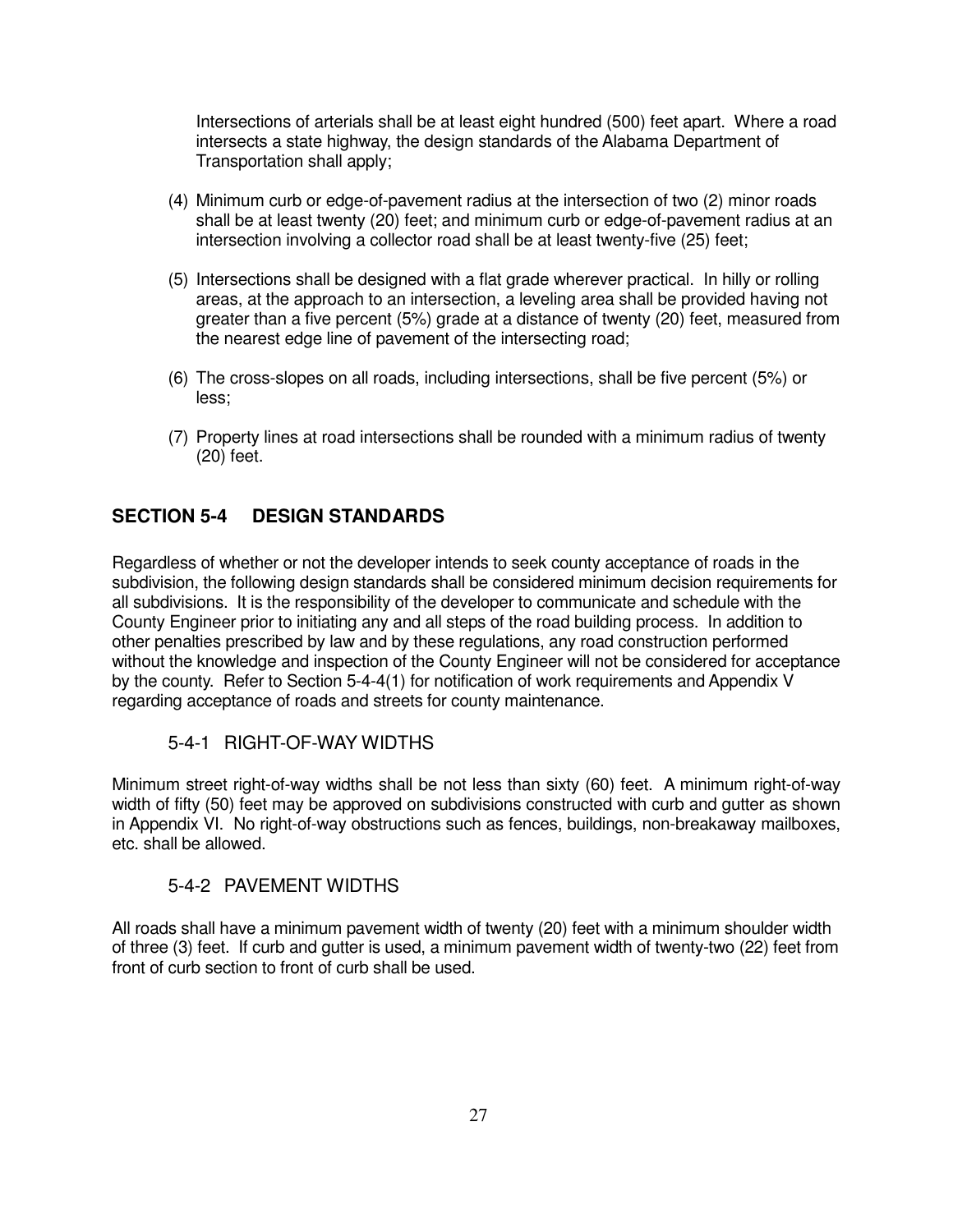#### 5-4-3 GEOMETRIC DESIGN

#### (1) TYPICAL SECTIONS

Standard Section (Ditch) - See Appendix VI Curb Section- See Appendix VI

#### (2) ROADS WITH LESS THAN 2500 ADT

 All streets shall be designed to conform to the Alabama Department of Transportation "County Road Design Policy", latest edition, Design Criteria for New and Reconstructed Roadways and Bridges with less than 2,500 ADT". Developers are encouraged, where practical, to design to a 45 mph design speed. Where local conditions warrant, design speeds as low as 25 mph may be approved.

#### (3) ROADS WITH GREATER THAN OR EQUAL TO 2500 ADT

 All streets shall be designed to conform to AASHTO's "A Policy on Geometric Design of Highways and Streets", latest edition. A design speed of 45 mph shall be required.

Any specifications for geometric design not covered by these regulations shall be governed by the applicable publication listed above.

#### 5-4-4 ROAD CONSTRUCTION REQUIREMENTS

Construction of all roads shall meet the following minimum requirements and conform to the Alabama Department of Transportation's "Standard Specifications for Highway Construction", latest edition. Best Management Practices for erosion control shall be used throughout construction and development. The developer shall be solely responsible for all erosion control in accordance with ADEM regulations and for securing any required permits by ADEM.

- (1) Notification of Work: It shall be the duty and responsibility of the developer or contractor to give written notice to the County Engineer or his authorized agent, one working day prior to starting any phase of road construction. The developer or contractor shall notify the County Engineer or his authorized agent in writing the day work is resumed after a delay of more than five (5) working days. This includes all phases of construction, clearing, grading, drainage, gutters, inlets, base, surfacing and any work that pertains to the streets, roads or development**. FAILURE TO NOTIFY AS SPECIFIED MAY BE GROUNDS FOR NONACCEPTANCE**.
- (2) Testing: The tests required normally consist of, but are not limited to: gradation, moisture, compaction, and asphalt analysis of road building materials. As a minimum, developers will be required to determine modified proctor density data for approved road building materials.
- (3) Payment and scheduling for all testing shall be the responsibility of the developer and shall be conducted by an independent testing laboratory approved by the County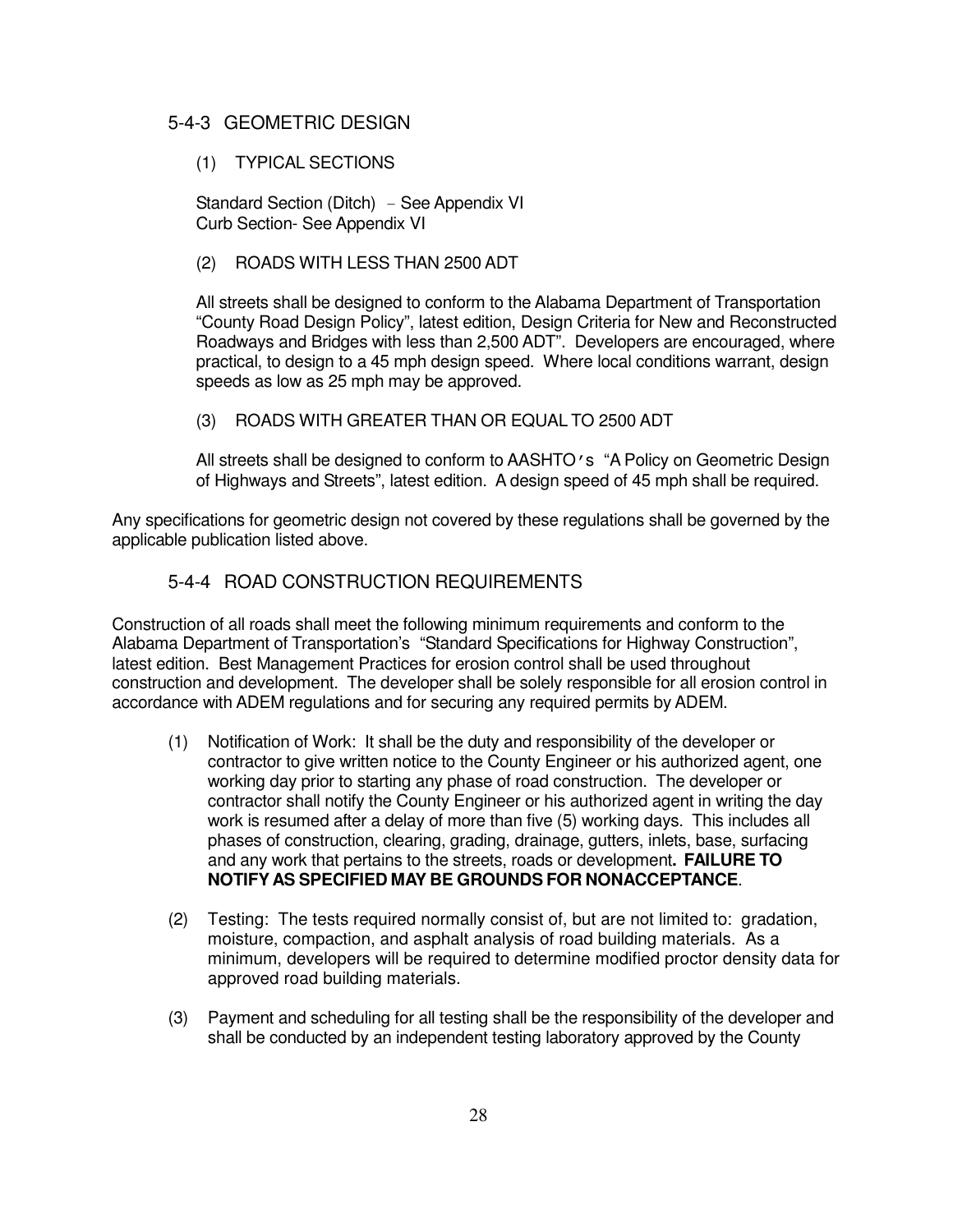Engineer. Copies of all test reports are to be provided to the County Engineer before additional construction occurs.

- (4) Clearing and Grubbing: All roads shall be graded to their full right-of-way width. All areas shall be cleared of all vegetation, trees, stumps, large rocks and other objectionable or unsuitable material prior to grading or filling unless otherwise approved, in writing, by the County Engineer.
- (5) Slope Paving: Slope paving shall be required in ditches as determined necessary by the County Engineer. Other alternatives may be approved by the County Engineer.
- (6) Embankment Sections: The County Engineer will have the right to approve all borrow sources; however this does not relieve the developer from full responsibility for the quality of material used. Roadway fill or embankment of earth material shall be placed in uniform layers, full width, and not exceeding eight inch thickness (loose measurement). Each layer shall be compacted so that a uniform specified density is obtained. Compaction tests shall be run at the frequency and location as directed by the County Engineer. Additional layers of fill shall not be added until directed by the County Engineer. For other than fill sections of earth material refer to Section 210 and Section 306 of the "Alabama Department of Transportation Standard Specifications for Highway Construction".
- (7) Subgrade: The subgrade shall be compacted and properly shaped prior to the placing of base materials. The top six (6) inches of the roadbed shall be modified, with the work being performed under Section 230 Roadbed Processing, of the "Alabama Department of Transportation Standard Specifications for Highway Construction". It shall be full width of regular section and extend two (2) feet outside of curb and gutter and/or valley gutter sections. The embankment or subgrade may be inspected by proof rolling, under the supervision of the County Engineer or his/her designee, with a fully loaded tandem axle dump truck to check for soft or yielding areas. Any unsuitable materials shall be removed and replaced with a suitable material compacted to density requirements in accordance with Section 5-4-4(6) of these regulations. Suitable material shall be determined by the County Engineer.
- (8) Base: Base course shall meet the requirements for crushed aggregate as set forth in Section 301 of the Alabama Department of Transportation Standard Specifications for Highway Construction. Base course shall have a minimum thickness of six (6) inches compacted thickness, full width of regular section and shall extend two (2) feet outside of curb sections. The density requirements for compaction shall be in accordance with Section 306 of the Alabama Department of Transportation Standard Specifications for Highway Construction.
- (9) Roadbed Width: The minimum roadbed width shall be twenty-six (26) feet for standard sections and twenty-eight (28) feet minimum for curb sections.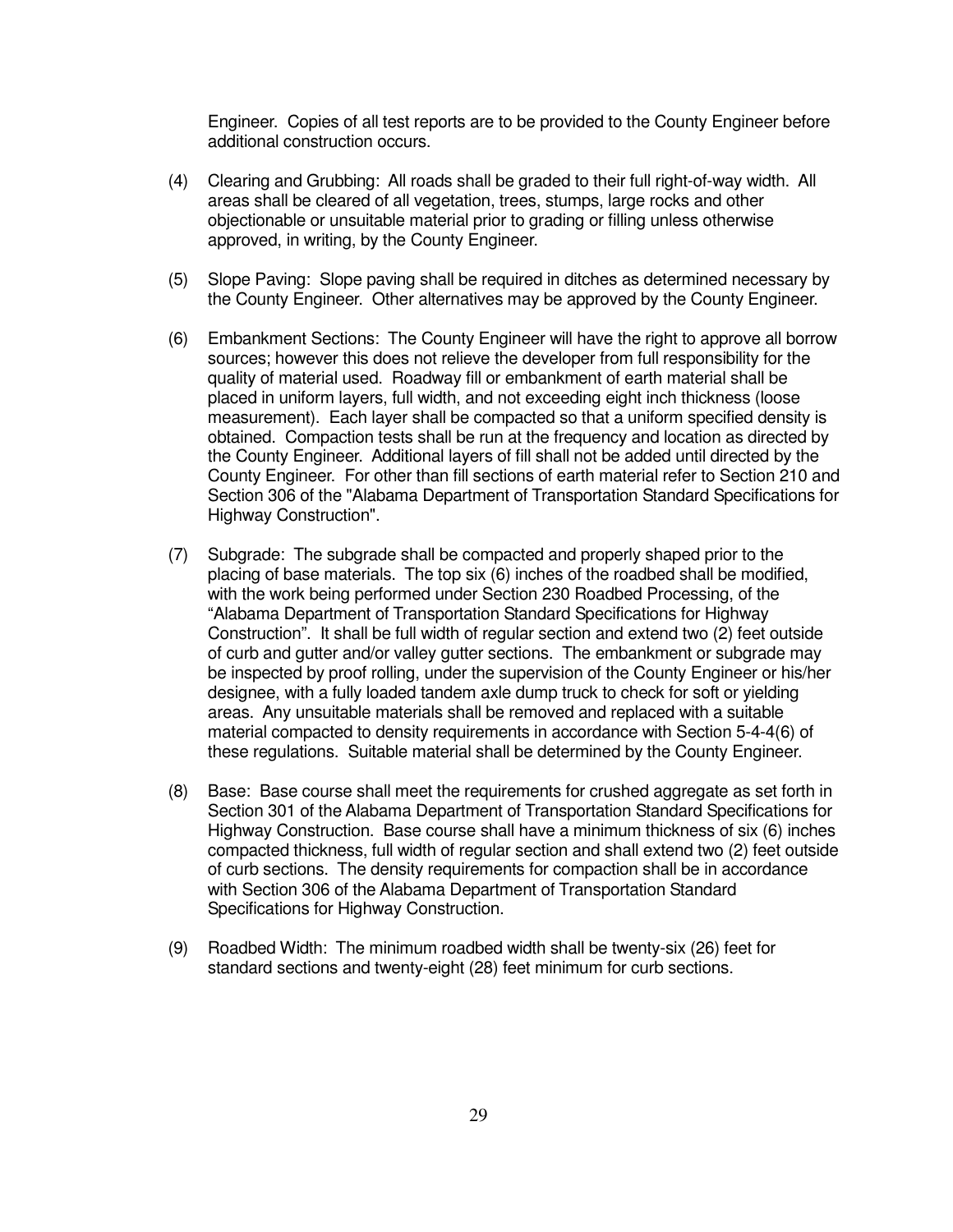- (10) Roadway Pavement: All roads and/or streets shall be paved and comply with the following:
	- a. The minimum pavement width shall be twenty (20) feet on standard sections and twenty-two (22) feet for curb sections. Type of curb to be used shall be approved by the County Engineer.
	- b. A bituminous pavement shall be constructed on a suitable base as approved by the County Engineer. Minimum requirements for the bituminous pavement shall be two hundred pounds per square yard (200 LBS/ SY) of Bituminous Concrete, Binder Layer, and one hundred pounds per square yard (100 LBS/ SY) of Bituminous Concrete Plant Mix, Wearing Surface. The mix shall be approved by the County Engineer and be covered in the latest recommendation from the office of the ALDOT County Transportation Engineer, ALDOT Materials Engineer or as specified by the ALDOT Standard Specifications for Highway Construction, latest edition. Local approved limestone may be used in lieu of the siliceous aggregate requirement.
- (11) Storm Drainage: An adequate storm drainage system based on a minimum twenty five (25) year design storm including curb, pipes, culverts, headwalls, and ditches shall be provided for the drainage of surface water. All cross drains shall have sufficient length for required typical section and shall be installed according to ALDOT specifications. Minimum diameter of cross drain pipes shall be eighteen (18) inches. Cross drains shall be Class III concrete pipe and shall meet or exceed the current ALDOT specifications.

 In a subdivision with streets or roads designed on a ditch cross section, developers or owners will not be able to install side drain pipes in the ditch section except to provide a driveway access to each lot. Driveway side drains shall be a minimum of twenty (20) feet long and a maximum of thirty-two (32) feet long [forty (40) foot maximum for businesses]. Minimum diameter of side drain pipes shall be fifteen (15) inches. Side drains shall be either Class III concrete pipe, corrugated metal (14 gauge minimum) or HDPE pipe. No more than two (2) drive side drains will be allowed per lot. Where a lot has two (2) drive side drains, they must be separated by at least ten (10) feet.

(12) Installation of Utilities: After grading is completed and approved by the County Engineer and before any roadbed processing of the subgrade is performed all of the underground utilities within the roadway prism shall be installed completely and approved by the County Engineer throughout the length of the street and across the section. Once pavement is placed, it shall not be open cut except with written permission of the County Engineer. Any utility desiring to cross the road shall go over the road or dry bore under the road. All water lines located under pavement shall be encased. Backfill placed in utility trenches shall be as covered in Section 5-4-4 (6) of these regulations. Temporary easements for utility installation are covered in Section 4-2-1 (g). Easements for utilities shall be shall be a minimum of ten (10) feet wide. The developer is encouraged, but not required, to place all utilities underground. All utility facilities existing and proposed throughout the subdivision shall be shown on the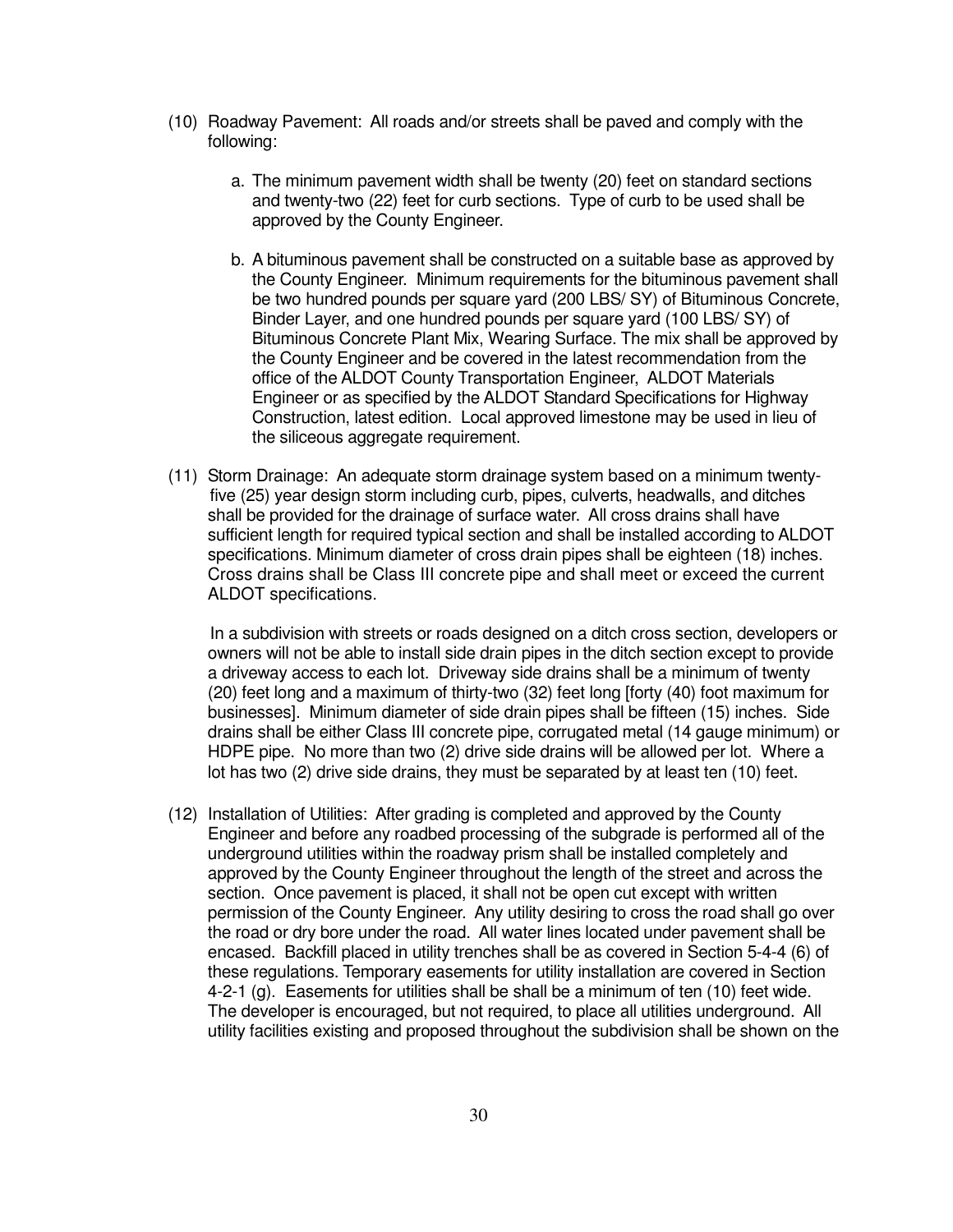Proposed Plat. Proper coordination shall be established between the applicant and the applicable utility companies for the establishment of utility easements.

(13) Signage of Subdivision: Proper signage in accordance with the "Manual of Uniform Traffic Control Devices" (MUTCD) shall be required and maintained in all subdivisions. The Developer will be responsible for the placement and maintenance of proper signage of new streets or roads until and unless the road is accepted into the county road system. A signage plan shall be submitted to the County Engineer for approval prior to the installation of any street signs. Regulatory and Warning Signs shall be in accordance with the Manual of Uniform Traffic Control Devices (MUTCD).

 Additionally, the developer or owner of the subdivision is required to install a sign of reasonable size at all entrances of the subdivision stating "PRIVATE ROAD" and it is the responsibility of the developer or owners of the subdivision to maintain these signs until and unless the roads are accepted by the county.

- (14) Topsoil and Grassing: When all construction is completed, all slopes and shoulders shall be covered with a sufficient amount of topsoil and shall have a stand of permanent grass to prevent undue erosion, either by sprigging or seeding.
- (15) Drainage Easements: Where a subdivision is traversed by a watercourse, drainage way, channel, or stream, there shall be provided a storm water easement or drainage right-of-way conforming substantially to the lines of such watercourse, and of such width and construction as will be adequate for the purpose.

#### **SECTION 5-5 BLOCKS**

- (1) Blocks should normally have sufficient width to provide for two (2) tiers of lots of appropriate depths. Exceptions to this prescribed block width may be permitted in blocks adjacent to expressways, arterials, railroads, or waterways where single-tier lots are required to separate residential development from through vehicular traffic or non-residential uses.
- (2) Blocks should normally not exceed fifteen hundred (1500) feet nor be less than five hundred (500) feet in length.
- (3) In long blocks, the County Engineer may require the reservation of an easement through the block to accommodate utilities, drainage facilities, or pedestrian traffic.
- (4) Pedestrian ways or crosswalks, not less than ten (10) feet wide, may be required by the County Engineer through the center of blocks more than eight hundred (800) feet long where deemed essential to provide circulation or access to schools, playgrounds, shopping centers, transportation, or other community facilities.
- (5) Blocks designed for industrial uses shall be of such length and width as may be determined suitable by the County Engineer for prospective use.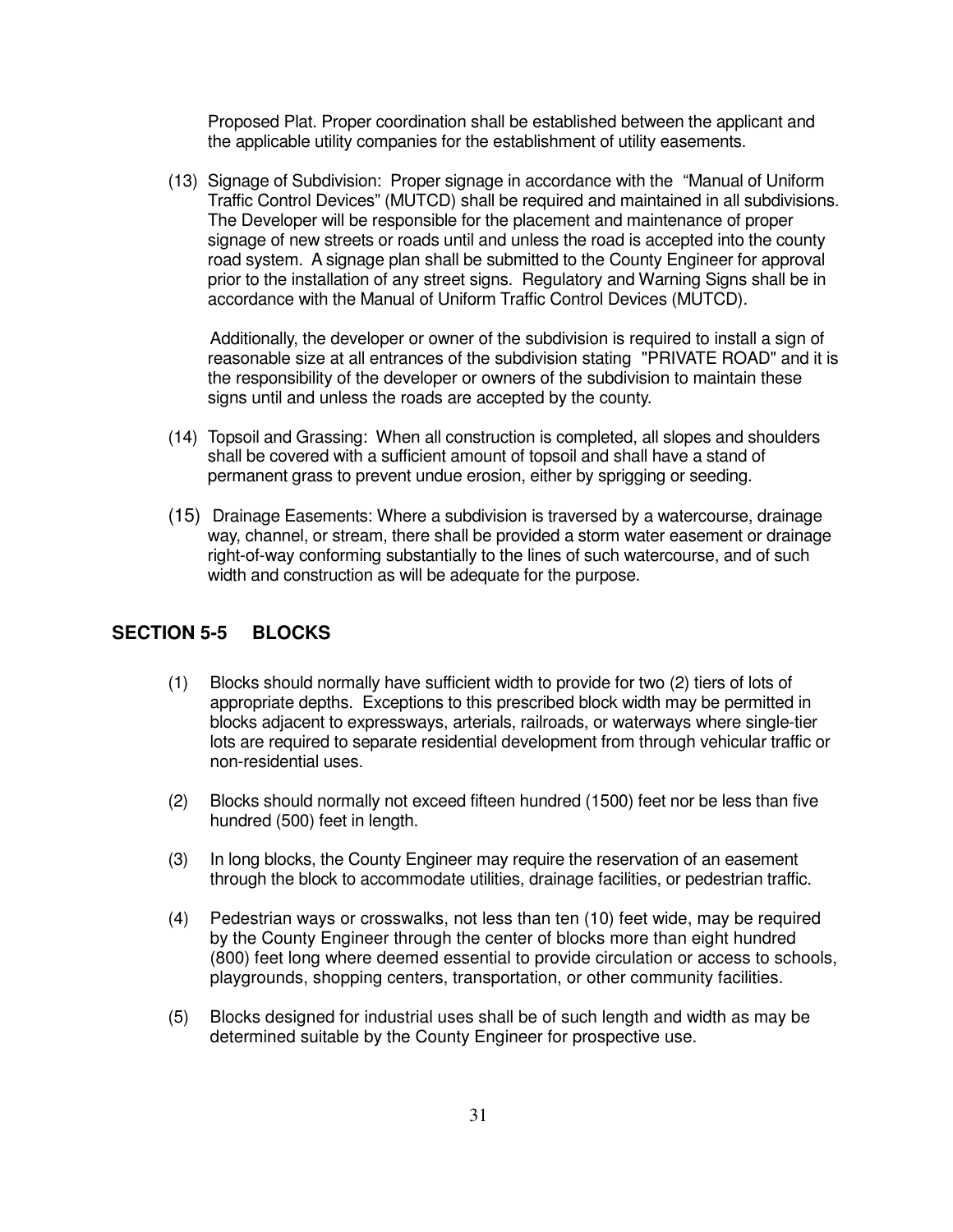#### **SECTION 5-6 LOTS**

Residential lots shall comply with the following requirements:

- (1) The minimum lot size where public water and/ or sewer are not provided shall be determined by the regulations of the Lauderdale County Health Department;
- (2) The subdivision plat shall provide each lot with satisfactory access as defined in Section 2-1-1;
- (3) Where land is subdivided into larger parcels than ordinary building lots, such parcels shall be arranged so as to allow for the opening of future roads and logical further resubdivision;
- (4) Depth and width of properties reserved for commercial and industrial purposes shall be adequate to provide for off-road parking and loading for the use contemplated;
- (5) Double frontage lots shall be avoided, except where essential to provide separation of residential development from traffic arteries, or to overcome specific disadvantages to topography and orientation;
- (6) Each lot in a subdivision shall contain a flood-free building site as defined in the County's Flood Damage Prevention Ordinance.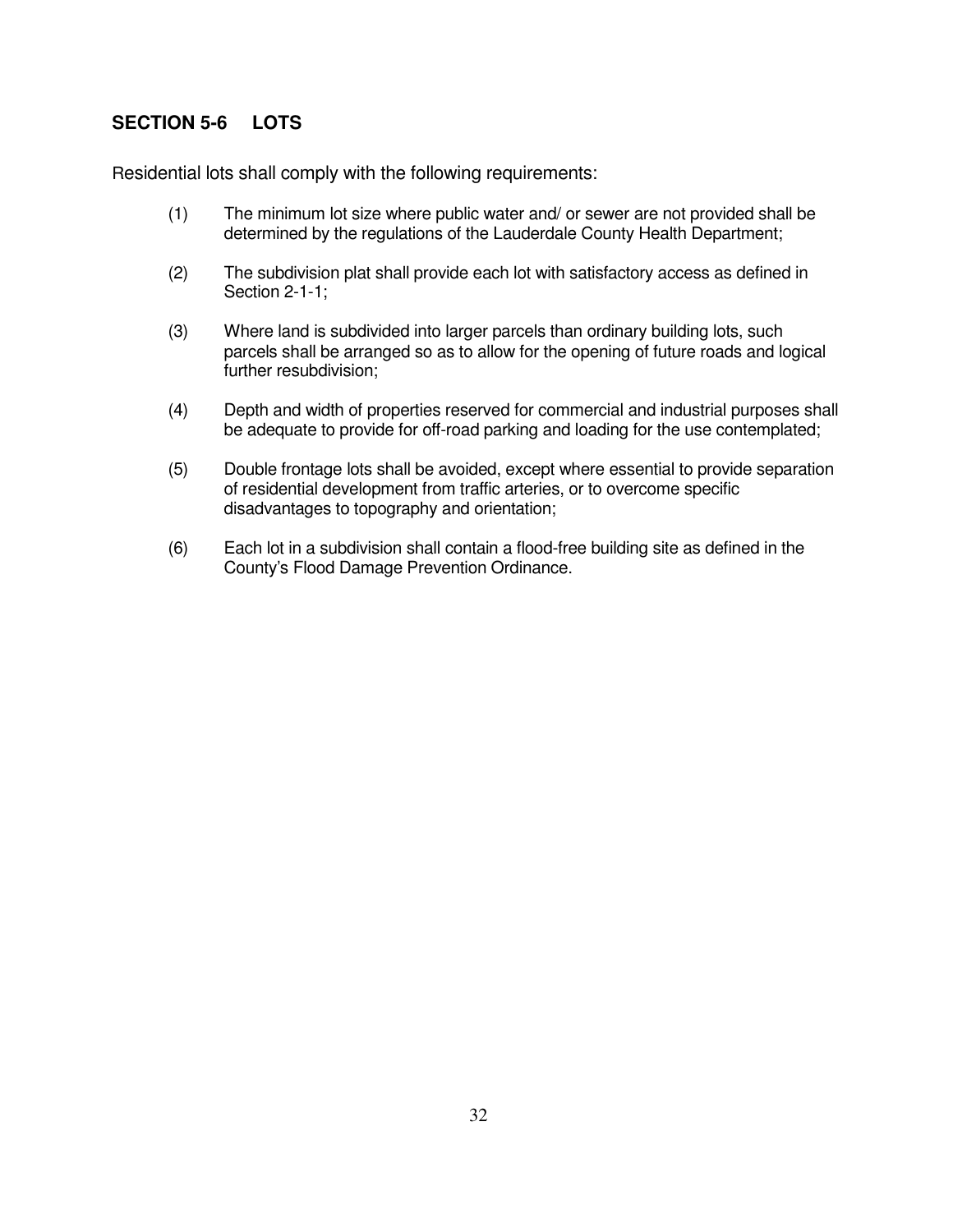## **ARTICLE VI**

#### **INSTALLATION OF PERMANENT REFERENCE POINTS**

#### **6-1 PERMANENT REFERENCE POINTS**

#### **SECTION 6-1 PERMANENT REFERENCE POINTS**

Prior to the signing of the Final Plat, permanent reference points shall have been placed in accordance with the following requirements and the Minimum Technical Standards for Land Surveying in the State of Alabama:

#### 6-1-1 SUBDIVISION CORNER TIE

At least one corner of the subdivision shall be designated by course and distance (tie) from an accepted corner of the Government Survey of Lauderdale County. The subdivision corner shall be marked with a monument and shall appear on the map with a description of bearings and distances from the Government Survey corner.

#### 6-1-2 MONUMENTS

Concrete monuments four (4) inches in diameter or four (4) inches square and two (2) feet long with a flat top shall be set at a minimum of two exterior corners of the subdivision. Additional monuments may be required by the County on large or irregularly shaped subdivisions. The top of the monuments shall have an identifying cap of the surveyor.

#### 6-1-3 PROPERTY MARKERS

All lot corners not marked with a monument shall be marked with an iron pin not less than one-half (1/2) inch in diameter or in width, and eighteen (18) inches long, and driven so as to be flush with the finished grade. The top of the marker shall have identifying cap of surveyor.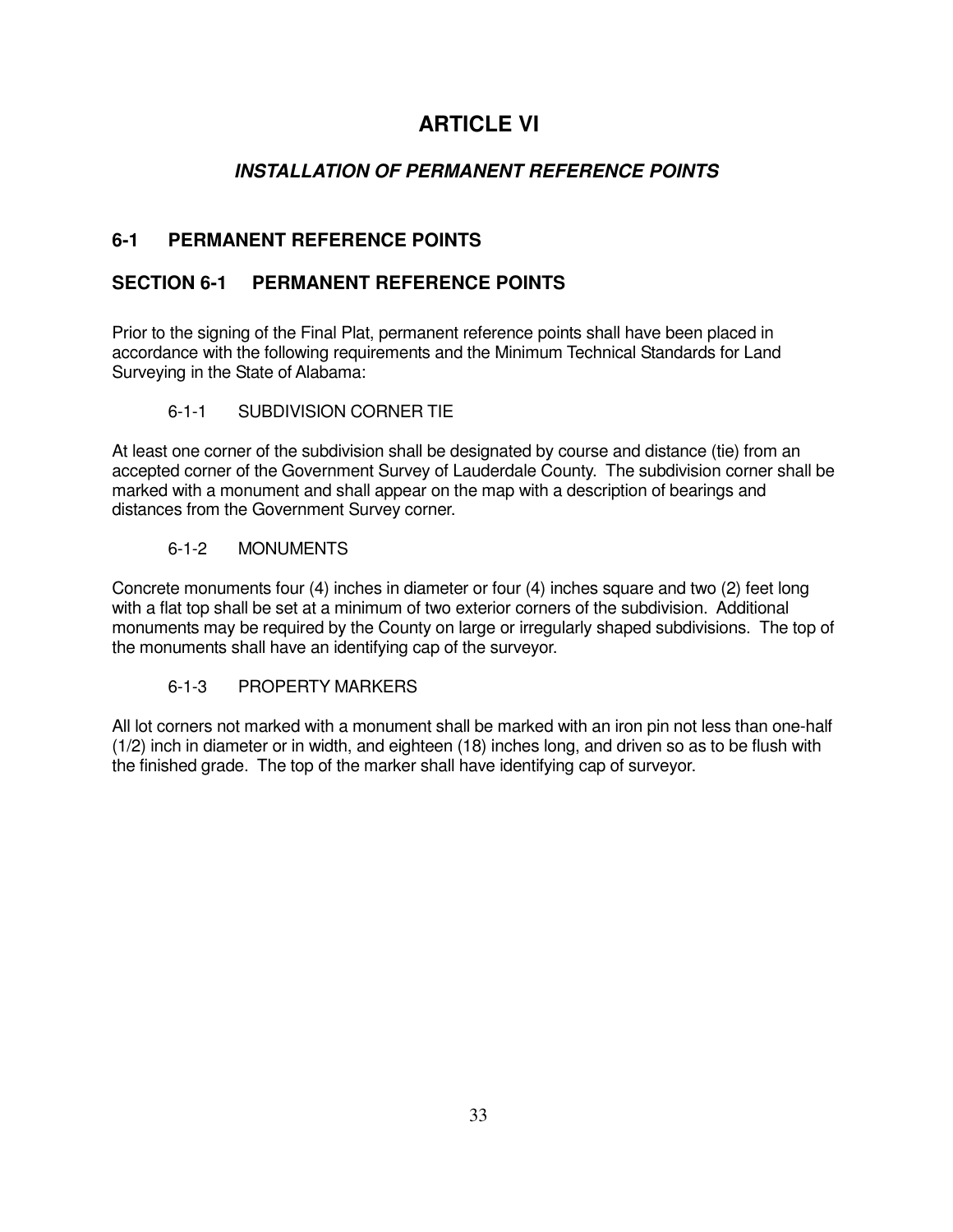## **ARTICLE VII**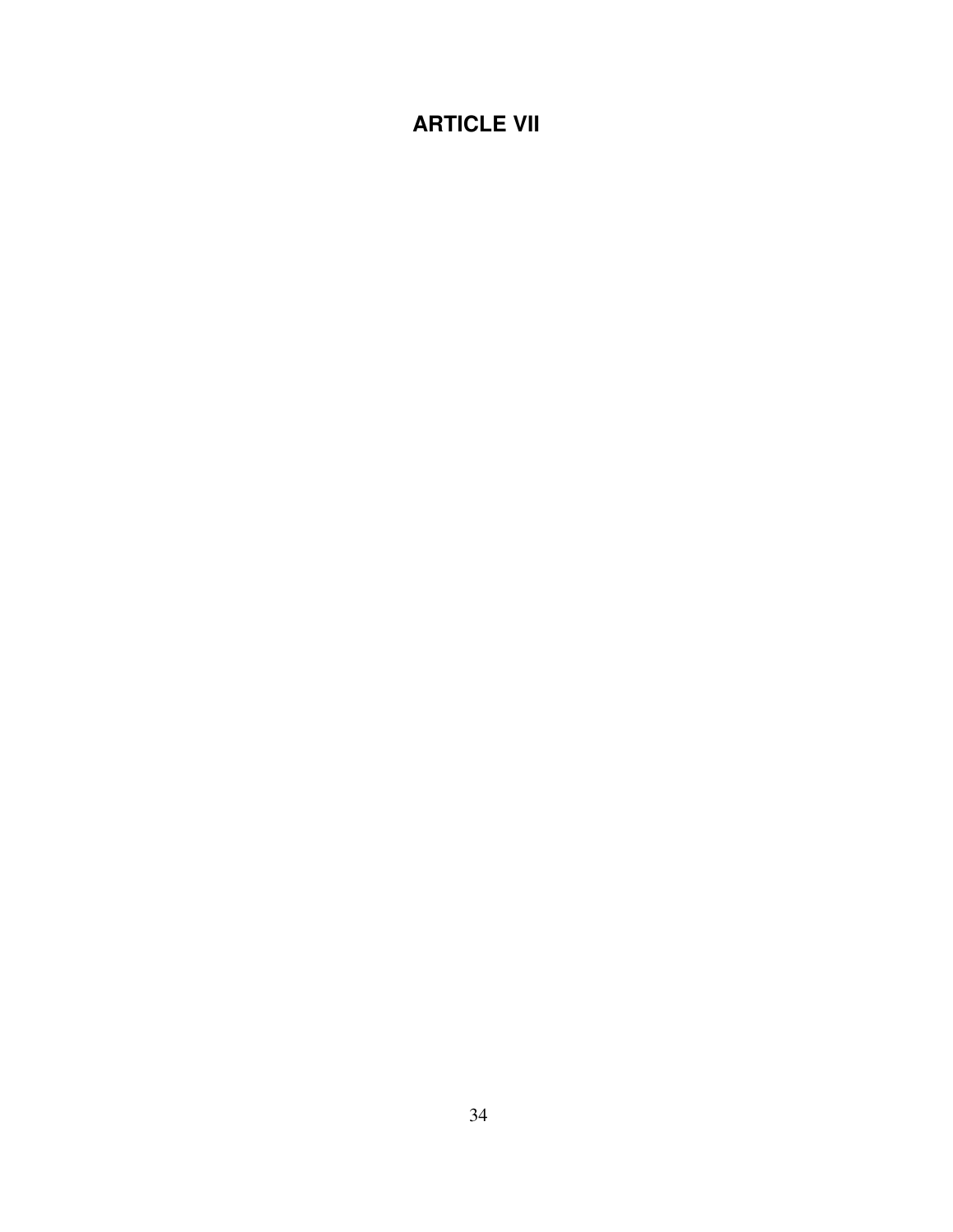## **ARTICLE VIII**

#### **VARIANCES**

#### **8-1 GENERAL**

#### **8-2 CONDITIONS**

#### **SECTION 8-1 GENERAL**

A variance may be granted in circumstances where the developer demonstrates that extraordinary hardships or practical difficulties, such as commercial development, may result from strict compliance with these regulations. The initial application for variance shall be made to the County Engineer as part of the application for proposed plat approval. The County Engineer shall review the application and the circumstances, and make a recommendation in writing to the County Commission, with a copy provided to the developer, as to whether or not the variance should be granted.

If the County Engineer recommends that the variance be granted, he or she may recommend that it be conditioned upon the developer complying with special requirements as set out in the variance approval. Where the County Engineer has recommended granting the variance, the County Commission shall vote on the request along with proposed plat approval.

If the County Engineer recommends that the request for variance be denied, the developer may appeal that recommendation to the County Commission, which shall consider the issue at a regularly scheduled County Commission meeting following notice of the recommendation. The County Engineer or his or her designee shall be present at the County Commission meeting and shall present his or her reasons for recommending that the variance not be granted. The developer shall also be given an opportunity to be heard. A decision to grant the variance shall be made by recorded vote and shall require a majority of the membership of the County Commission.

In determining whether to grant the variance, the County Engineer and the County Commission shall make findings based upon the evidence presented to it in each specific case that:

- (a) The granting of the variance will not be detrimental to the public safety, health, or welfare or injurious to other property;
- (b) The conditions for which the request for a variance is based are unique to the property for which the variance is sought and are not applicable generally to other property;
- (c) Because of the particular physical surroundings, shape, or topographical conditions of the specific property involved, a particular hardship to the owner, as distinguished from a mere inconvenience, would result if the strict letter of these regulations are carried out;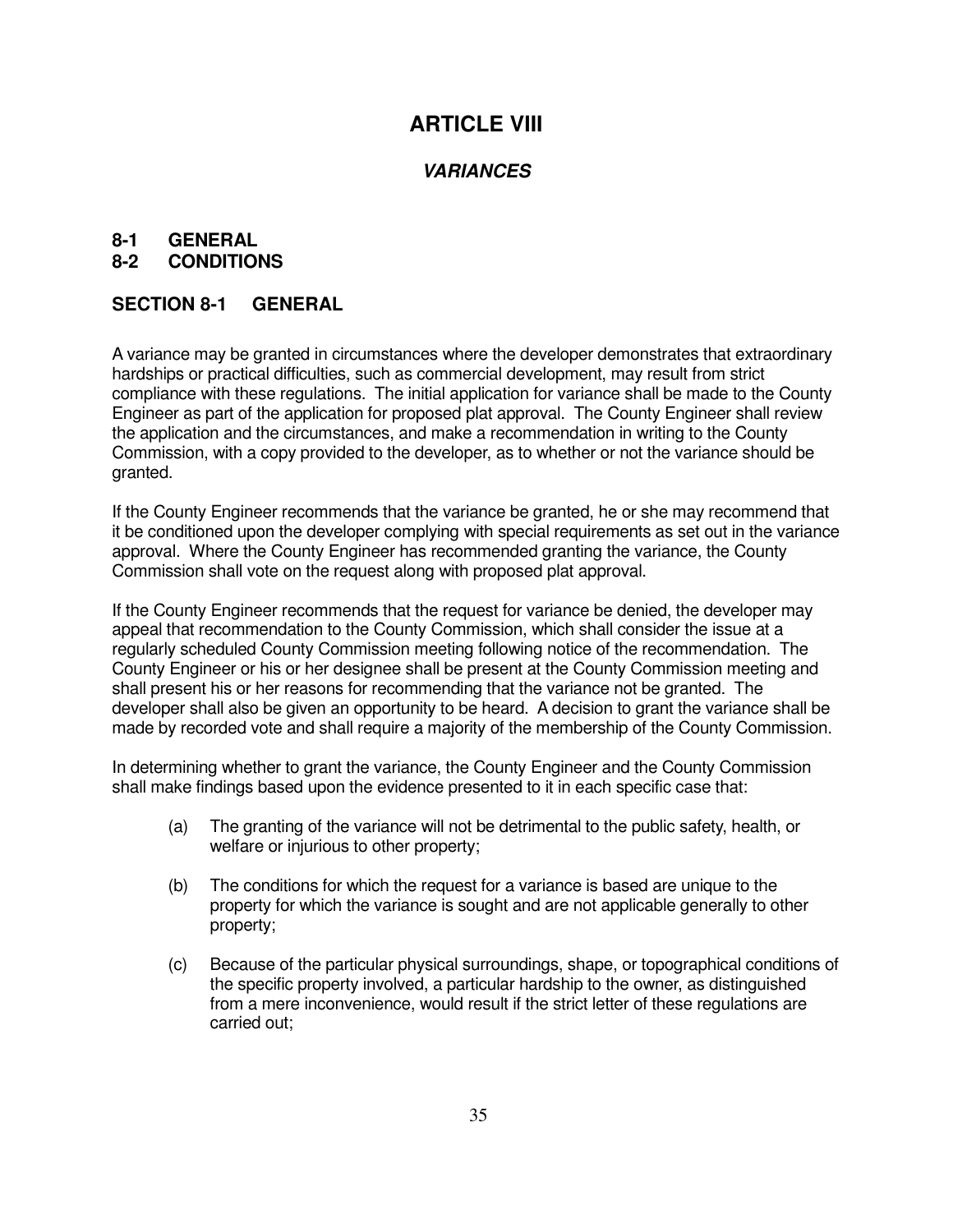(d) The variance will not in any manner vary the provisions of other adopted policies and regulations of Lauderdale County.

#### **SECTION 8-2 CONDITIONS**

In approving variances, the County Commission may require such conditions as will, in its judgment, secure substantially the objectives, standards or requirements of these regulations.

The County Commission shall not grant any variance within the floodway unless the developer submits a study prepared his registered professional engineer certifying that no increase in the 100-year flood level would result from the proposed development and said variance has been approved by the Lauderdale County Flood Plain Review Board.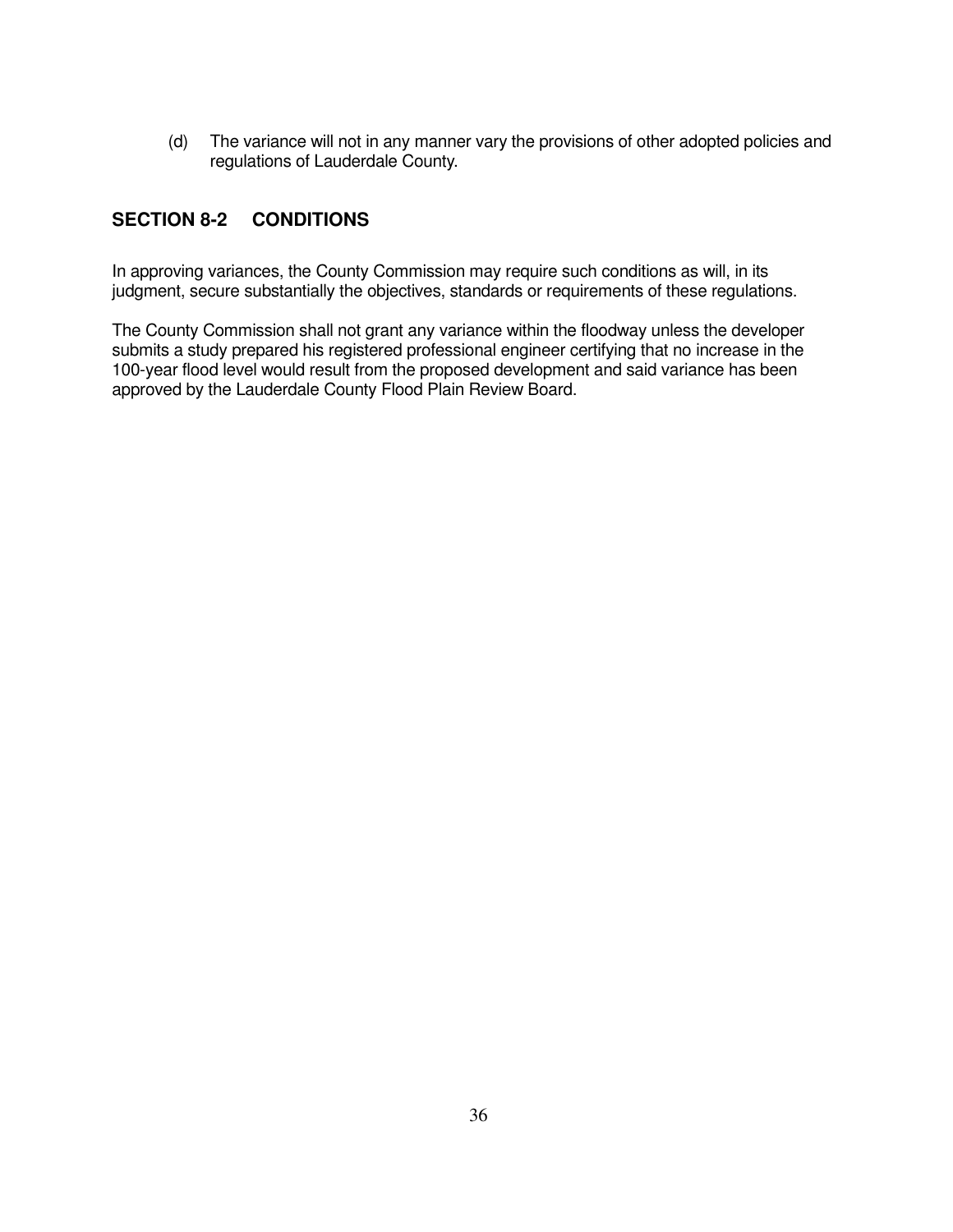## **ARTICLE IX**

#### **CONFLICT WITH PUBLIC AND PRIVATE PROVISIONS**

#### **9-1 PUBLIC PROVISIONS 9-2 PRIVATE PROVISIONS**

#### **SECTION 9-1 PUBLIC PROVISIONS**

These regulations are not intended to interfere with, abrogate, or annul any other ordinance, rule, regulation, statute, or other provision of law. Where any provision of these regulations imposes restrictions different from those imposed by any other ordinance, rule, regulation, or other provision of law, the provisions of which are more restrictive or impose higher standards shall control.

#### **SECTION 9-2 PRIVATE PROVISIONS**

These regulations are not intended to abrogate any easement, covenant or any other private agreement or restriction; provided, however, that where the provision of these regulations are more restrictive or impose higher standards or regulations than such easement, covenant, or other private agreement or restriction, the requirements of these regulations shall govern. To the extent that any easement, covenant, or private agreement is not inconsistent with these regulations or any determinations made by the County Commission in approving a subdivision or in enforcing these regulations, such private provisions shall be operative and supplemental to these regulations; provided, however, that neither the County Commission nor the County Engineer shall be responsible for enforcing, regulating, or ensuring compliance with any such easement, covenant, or other private agreement or restriction.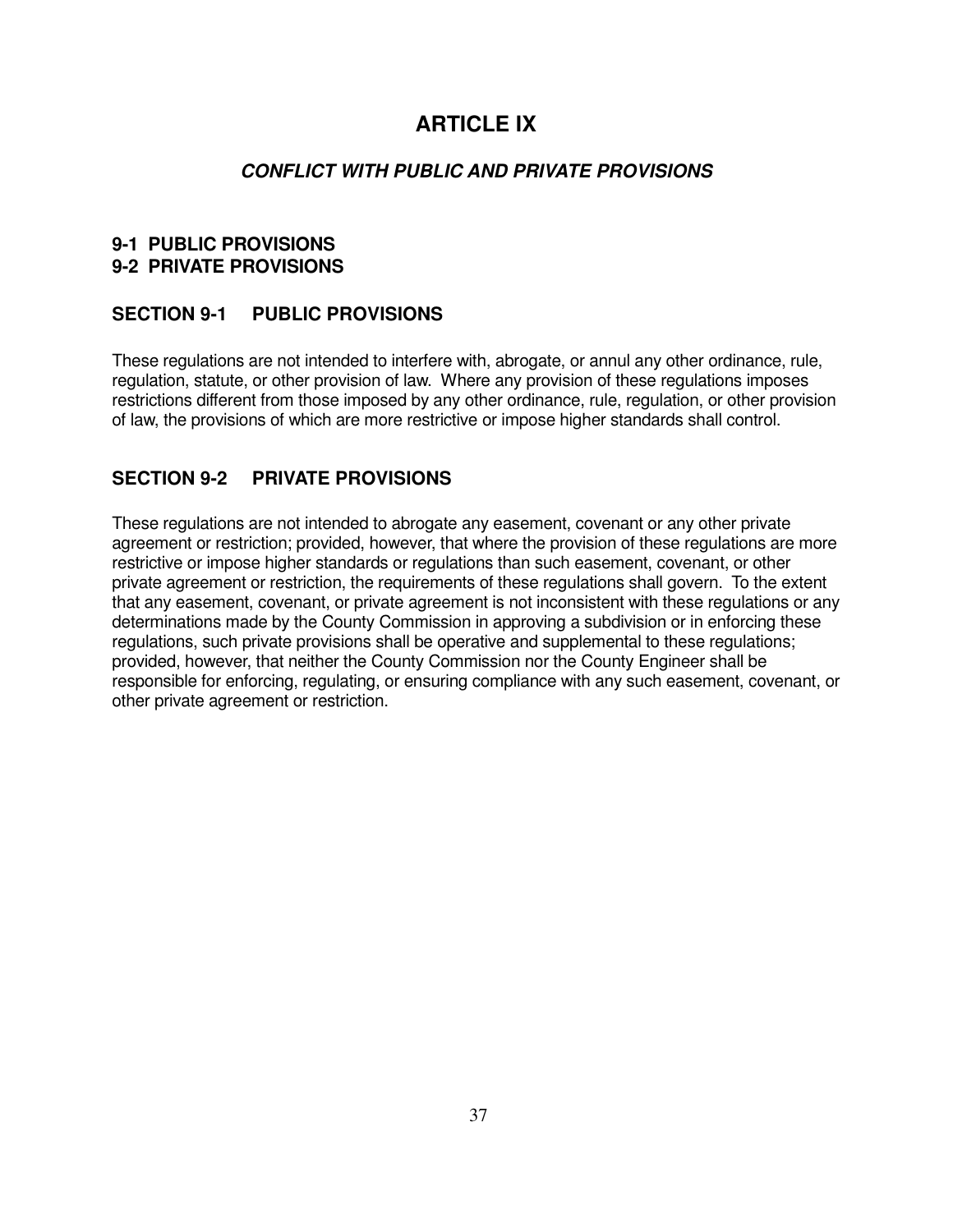## **ARTICLE X**

#### **LEGAL PROVISIONS**

#### **10-1 SEVERABILITY**

- **10-2 SAVINGS PROVISION**
- **10-3 INCORPORATION BY REFERENCE**

#### **10-4 AMENDMENT PROCEDURE FOR COMMISSION**

#### **SECTION 10-1 SEVERABILITY**

If any part or provision of these regulations is adjudged invalid by any court of competent jurisdiction, such judgment shall be confined to its terms and shall not affect or impair the validity of the remainder of these regulations or their application to other persons or circumstances.

#### **SECTION 10-2 SAVINGS PROVISION**

Except as expressly provided in these regulations, these regulations shall have prospective application only and shall not be construed as abating, modifying, or altering any action, including any penalty, pending under any subdivision regulations in existence on the effective date of these regulations. These regulations shall not affect the rights or liability of any person, firm, or corporation, nor operate as a waiver of any right of the County under any section or provision existing at the time of adoption of these regulations. Notwithstanding the foregoing, any application for plat approval made after the County Commission's adoption of these regulations which is pending on the effective date of these regulations shall be reviewed, approved, or disapproved in accordance with these regulations, provided that the owner or developer was given written notice at the time of application that these regulations would be utilized in the approval of the subdivision's design and development.

#### **SECTION 10-3 INCORPORATION BY REFERENCE**

Code of Alabama 1975, § 11-24-1 et seq., Code of Alabama 1975, § 11-52-30, and Code of Alabama 1975, § 40-12-10 are attached hereto as Appendix IV, and are hereby specifically incorporated by reference and made a part of these regulations.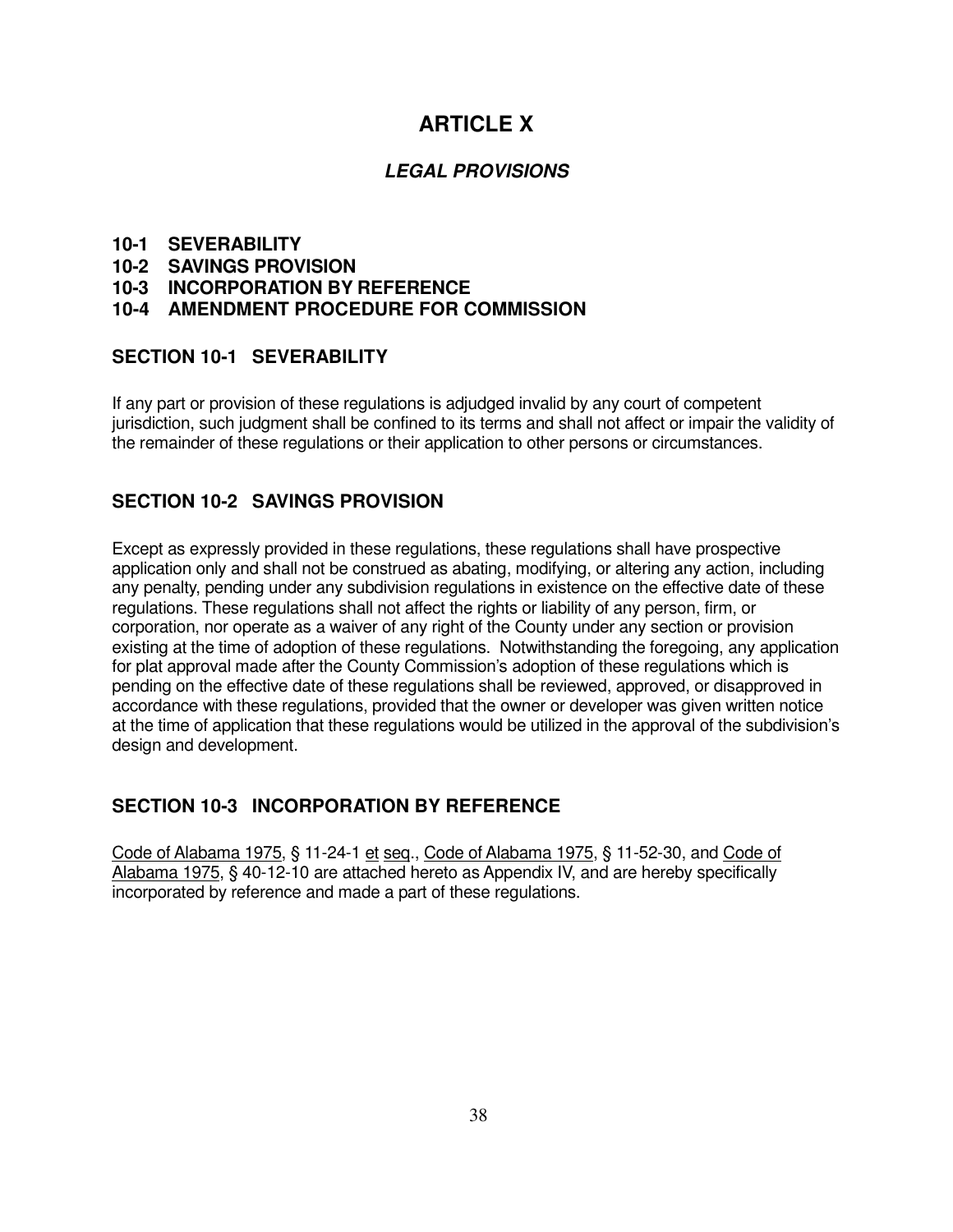#### **SECTION 10-4 AMENDMENT PROCEDURE FOR COMMISSION**

The County Commission may adopt amendments to these regulations at a regularly scheduled meeting of the County Commission. In addition, the amendments shall not take effect for thirty (30) days after the action of the County Commission. Amendments adopted by the County Commission shall not apply to any plat submitted prior to the date that the amendments take effect.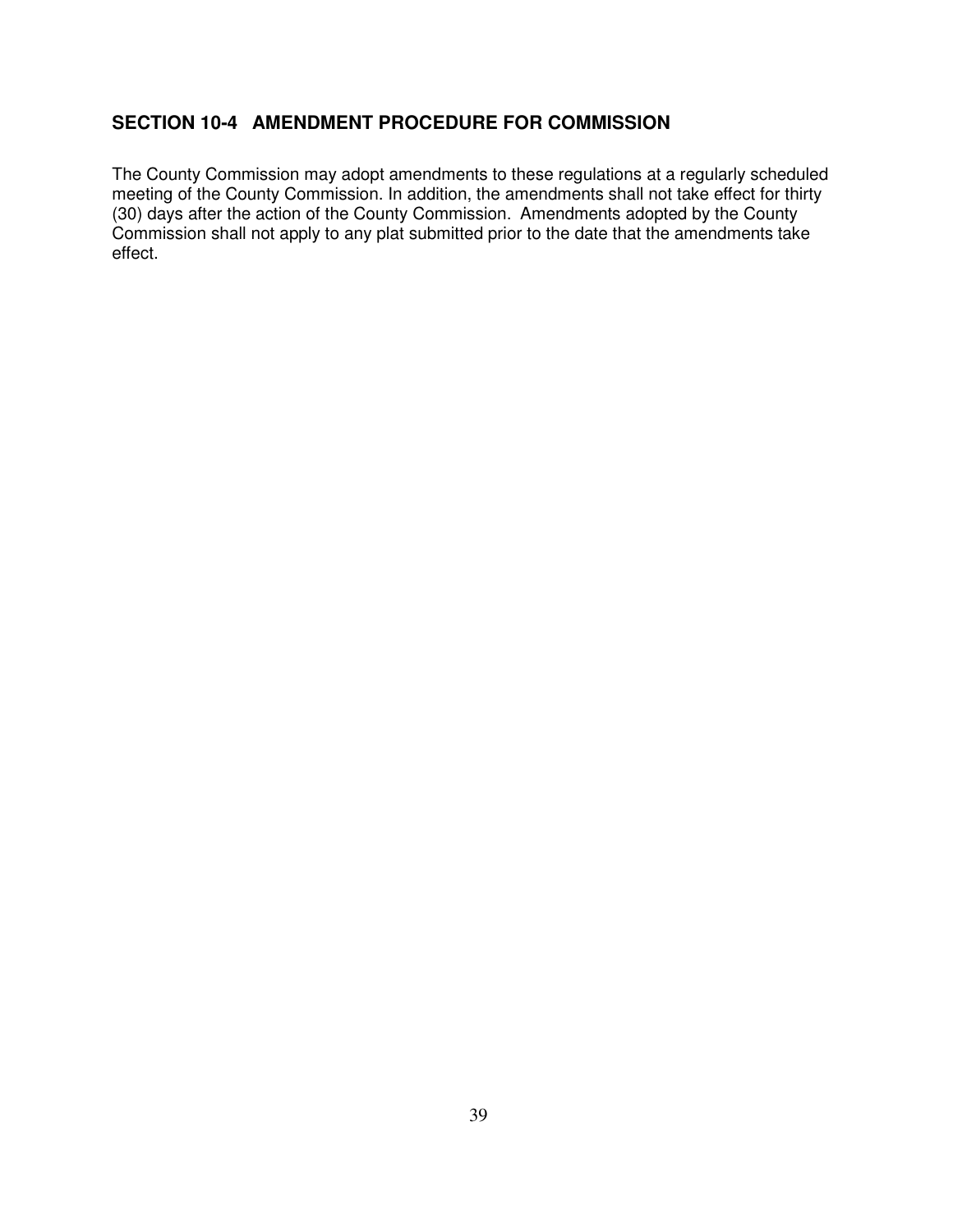## **APPENDIX I**

## **SAMPLE CERTIFICATES**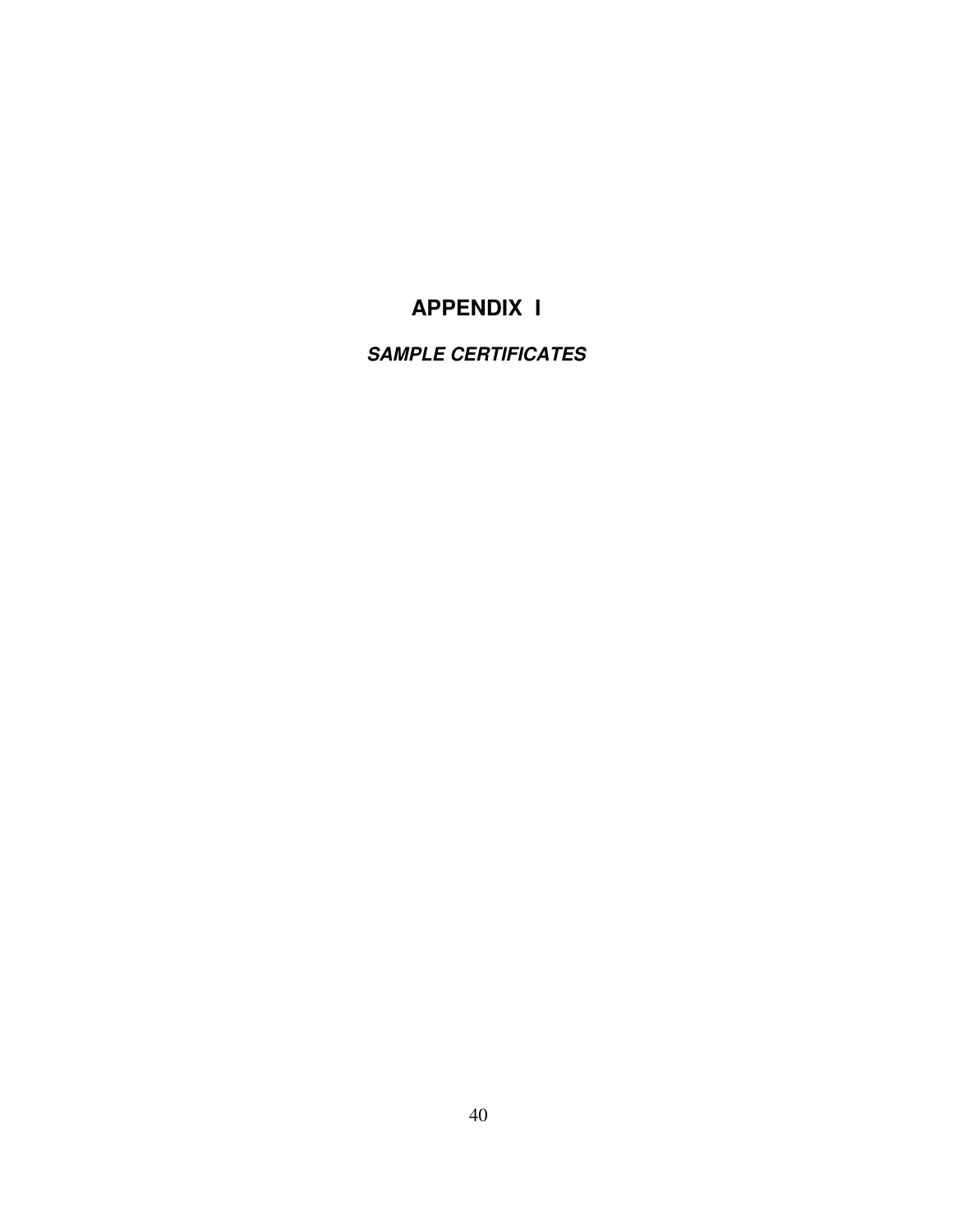Example A

#### (Proposed Plat) **CERTIFICATE OF ENGINEERING DESIGN BY A PROFESSIONAL ENGINEER**

I, \_\_\_\_\_\_\_\_\_\_\_\_\_\_\_\_\_\_\_\_\_\_\_\_\_\_\_\_, a professional engineer licensed in the State of Alabama, License Number \_\_\_\_\_\_\_\_\_\_\_\_\_\_, do hereby certify that the streets and drainage system for \_\_\_\_\_\_\_\_\_\_\_\_\_\_\_\_\_\_\_\_\_\_\_\_\_\_\_\_\_\_ Subdivision have been designed under my supervision.

I further certify that the drainage system has been designed to meet the year storm criteria. This design will ensure that all drainage waters occurring during a storm of less than year storm magnitude will flow within the rights-of-way or drainage easements indicated as such on the official plat for this subdivision.

I further certify that the streets are designed for a design speed of the sto meet applicable design criteria for safety, geometry, profile, and typical sections according to the Alabama Department of Transportation's "County Road Design Policy."\*\*

| <b>NAME</b>  |  |
|--------------|--|
| P.E.#        |  |
| <b>TITLE</b> |  |
| <b>FIRM</b>  |  |
| <b>DATE</b>  |  |

\*\* Refer to Section 5-4-3 for correct design criteria depending on ADT.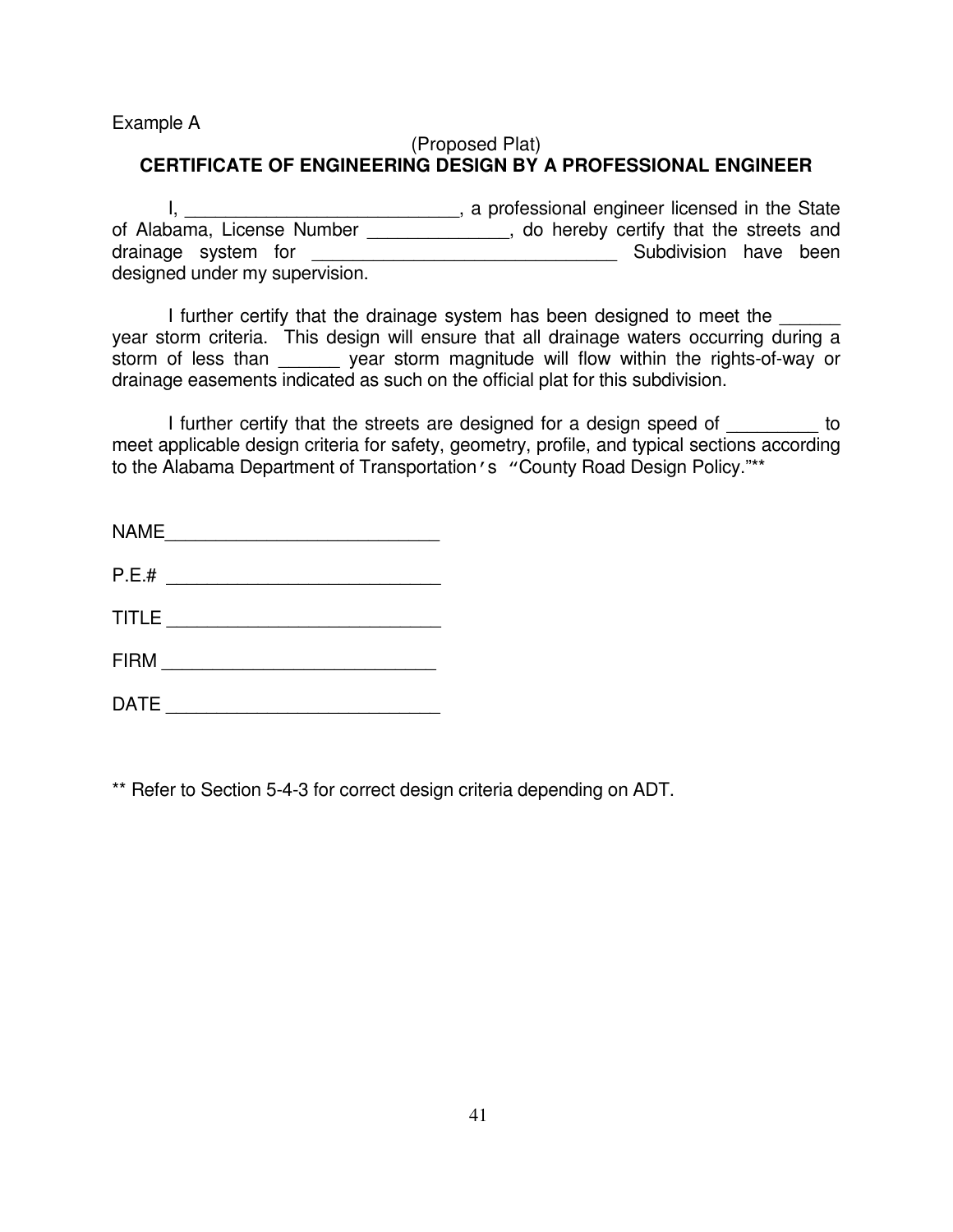Example A-1

#### (Final Plat) **ENGINEER'S CERTIFICATE OF ENGINEERING DESIGN AND CONSTRUCTION**

I, \_\_\_\_\_\_\_\_\_\_\_\_\_\_\_\_\_\_\_\_\_\_\_\_\_\_\_\_, a professional engineer licensed in the State of Alabama, License Number \_\_\_\_\_\_\_\_\_\_\_\_\_\_, do hereby certify that the streets and drainage system for \_\_\_\_\_\_\_\_\_\_\_\_\_\_\_\_\_\_\_\_\_\_\_\_\_\_\_\_\_\_ Subdivision have been designed and constructed under my supervision in accordance with the construction plans submitted to the County Engineer.

 I further certify that the drainage system has been designed and constructed to meet the <u>same year storm criteria</u>. This design will ensure that all drainage waters occurring during a storm of less than \_\_\_\_\_\_\_\_ year storm magnitude will flow within the rights-of-way or drainage easements indicated as such on the official plat for this subdivision.

 I further certify that the streets are designed and constructed for a design speed of to meet applicable design criteria for safety, geometry, profile, and typical sections according to the Alabama Department of Transportation's "County Road Design Policy." \*\*

 I further certify that I have checked all test reports and that all base material, concrete, and asphalt have been installed in accordance with the typical sections, profiles and plan details and meet minimum requirements as set out in the most current edition of the State of Alabama Department of Transportation's Standard Specifications for Highway Construction.

 I further certify that all Federal and State permits required for construction of the subdivision were obtained and complied by during construction.

| <b>NAME</b>  |  |  |
|--------------|--|--|
| P.E.#        |  |  |
| <b>TITLE</b> |  |  |
| <b>FIRM</b>  |  |  |
| <b>DATE</b>  |  |  |

\*\* Refer to Section 5-4-3 for correct design criteria depending on ADT.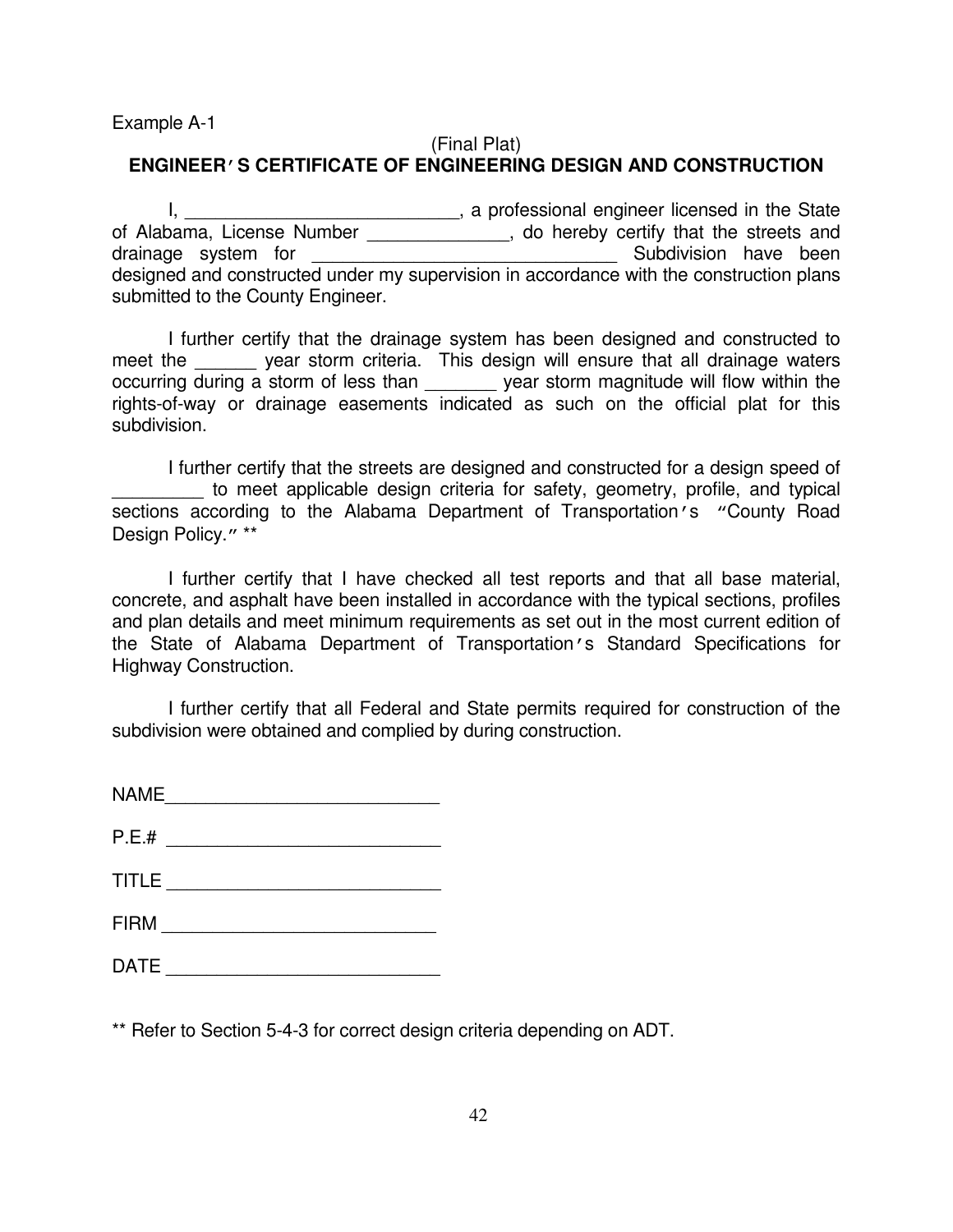Example B

#### (Proposed Plat) **CERTIFICATE OF APPROVAL BY THE COUNTY COMMISSION**

The undersigned, as authorized by the Lauderdale County Commission, Alabama, hereby approved the within plat for the recording of same in the Probate Office of Lauderdale County, Alabama, this \_\_\_\_\_\_ day of \_\_\_\_\_\_\_\_\_\_\_\_\_\_\_\_, 20\_\_\_\_.

LAUDERDALE COUNTY COMMISSION

\_\_\_\_\_\_\_\_\_\_\_\_\_\_\_\_\_\_\_\_\_\_\_\_\_\_\_\_\_\_\_\_\_\_\_\_

Chairman

Example C-1

#### (Proposed Plat) **CERTIFICATE OF APPROVAL BY THE COUNTY ENGINEER**

**\_\_\_\_\_\_\_\_\_\_\_\_\_\_\_\_\_\_\_\_\_\_\_\_\_\_\_\_\_\_\_\_\_\_\_\_\_\_\_\_\_\_\_\_\_\_\_\_\_\_\_\_\_\_\_\_\_\_\_\_\_\_\_\_\_\_\_\_\_\_\_**

The undersigned, as County Engineer of the County of Lauderdale, Alabama, hereby authorizes construction of the improvements as reflected on this plat, this \_\_\_\_\_ day of \_\_\_\_\_\_\_\_\_\_\_\_, 20\_\_\_.

\_\_\_\_\_\_\_\_\_\_\_\_\_\_\_\_\_\_\_\_\_\_\_\_\_\_\_\_ County Engineer County of Lauderdale, Alabama

Example C-2

#### (Final Plat) **CERTIFICATE OF APPROVAL BY THE COUNTY ENGINEER**

**\_\_\_\_\_\_\_\_\_\_\_\_\_\_\_\_\_\_\_\_\_\_\_\_\_\_\_\_\_\_\_\_\_\_\_\_\_\_\_\_\_\_\_\_\_\_\_\_\_\_\_\_\_\_\_\_\_\_\_\_\_\_\_\_\_\_\_\_\_\_\_**

The undersigned, as County Engineer of the County of Lauderdale, Alabama, hereby certifies approval of this plat for the recording of same in the Probate Office of Lauderdale County, Alabama, this \_\_\_\_\_ day of \_\_\_\_\_\_\_\_\_\_\_\_, 20\_\_\_.

County Engineer County of Lauderdale, Alabama

\_\_\_\_\_\_\_\_\_\_\_\_\_\_\_\_\_\_\_\_\_\_\_\_\_\_\_\_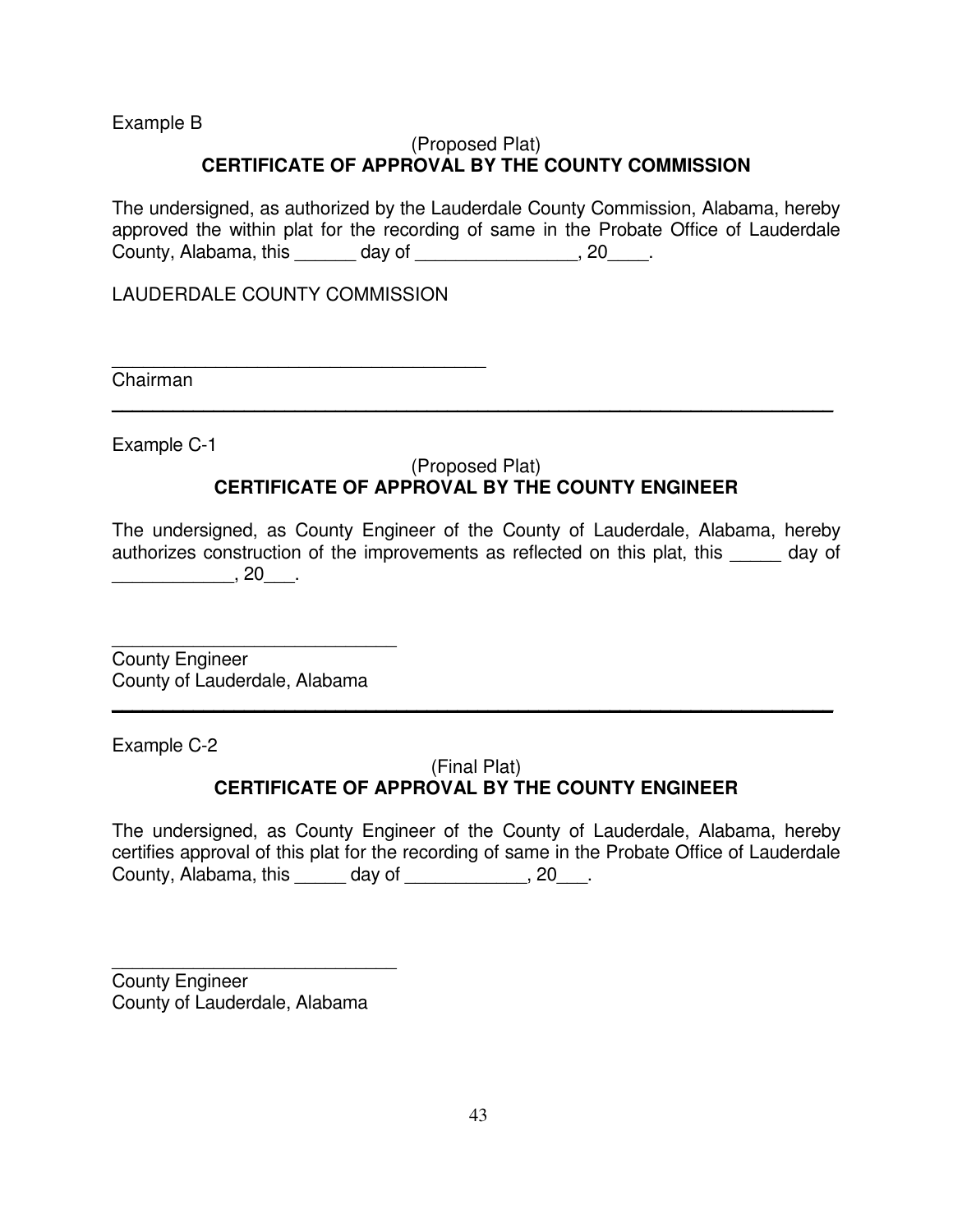Example D

#### (Proposed and Final Plat) **SURVEYOR'S CERTIFICATE AND DESCRIPTION OF LAND PLATTED**

#### STATE OF ALABAMA COUNTY OF LAUDERDALE

 I, (name of surveyor), a Licensed Professional Land Surveyor in the State of Alabama, for (survey company) state that this is a plat of an actual field survey of lots through  $\qquad \qquad$ , inclusive of (name of subdivision), more particularly described as follows:

#### **DESCRIPTION**

#### (Out boundary Description)

 I further state that this survey and plat meets the Minimum Technical Standards as set forth by the Alabama State Board of Licensure for Professional Engineers and Land Surveyors in Rule 330-X-14-.05 (G) on March 31, 1990 (or most current revised rule) to the best of my knowledge, information and belief.

This the \_\_\_\_\_\_\_\_\_\_ day of \_\_\_\_\_\_\_\_\_\_\_\_\_\_\_\_\_\_, 20\_\_\_.

\_\_\_(Signature of Surveyor)\_\_\_\_\_\_\_\_\_\_\_\_\_\_\_

\_\_\_(Typed Name of Surveyor) \_\_\_\_\_\_\_\_\_\_\_\_

Alabama License #\_\_\_\_\_\_\_\_\_\_\_\_\_\_\_\_\_\_\_\_\_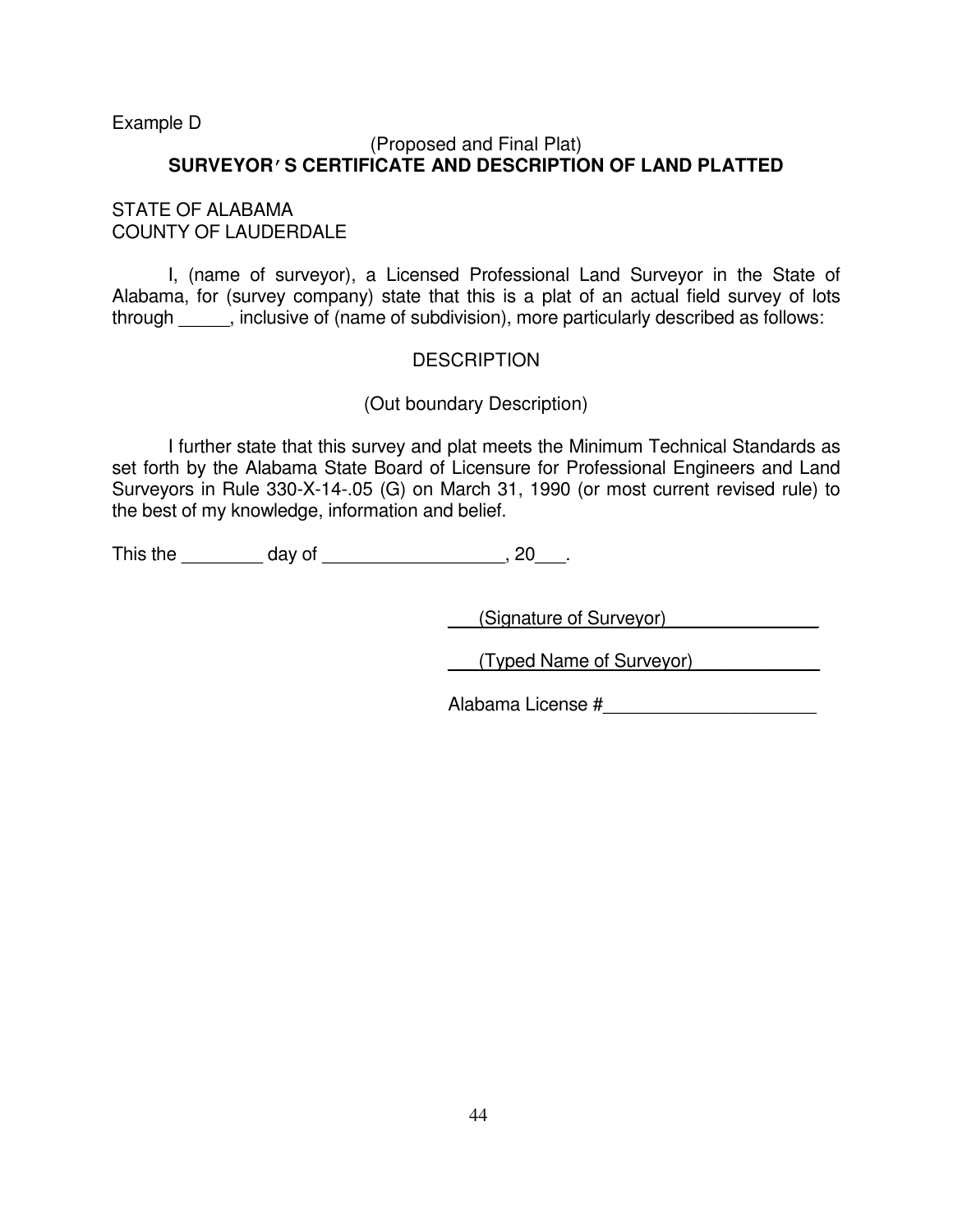#### Example E

#### (Proposed and Final Plat) **DEDICATION**

I, the owner(s) of said lands surveyed by  $\blacksquare$ do hereby certify that title was and is vested in said owner(s) and join in the foregoing statement made by said \_\_\_\_\_\_\_\_\_\_\_\_\_, and as stated in Code of Alabama 1975, § 35-2-50 et seq., do hereby certify that it was and is my (our) intention to divide said lands into lots as shown by said plat and do hereby dedicate, grant, and convey for public use the streets, alleys and public grounds as shown on said plat.

Signed and sealed in the presence of:

\_\_\_\_\_\_\_\_\_\_\_\_\_\_\_\_\_\_\_\_\_\_\_\_\_\_\_\_ Property Owner

**Note**: One of the following notary's acknowledgments must appear for each Dedication Certificate (see example F-1 and F-2). Owner's name should be used in Acknowledgement.

In cases where a subdivision is to remain private, the above dedication (Example E) shall state that the "streets, alleys, and public grounds shall remain private grounds as shown on said plat."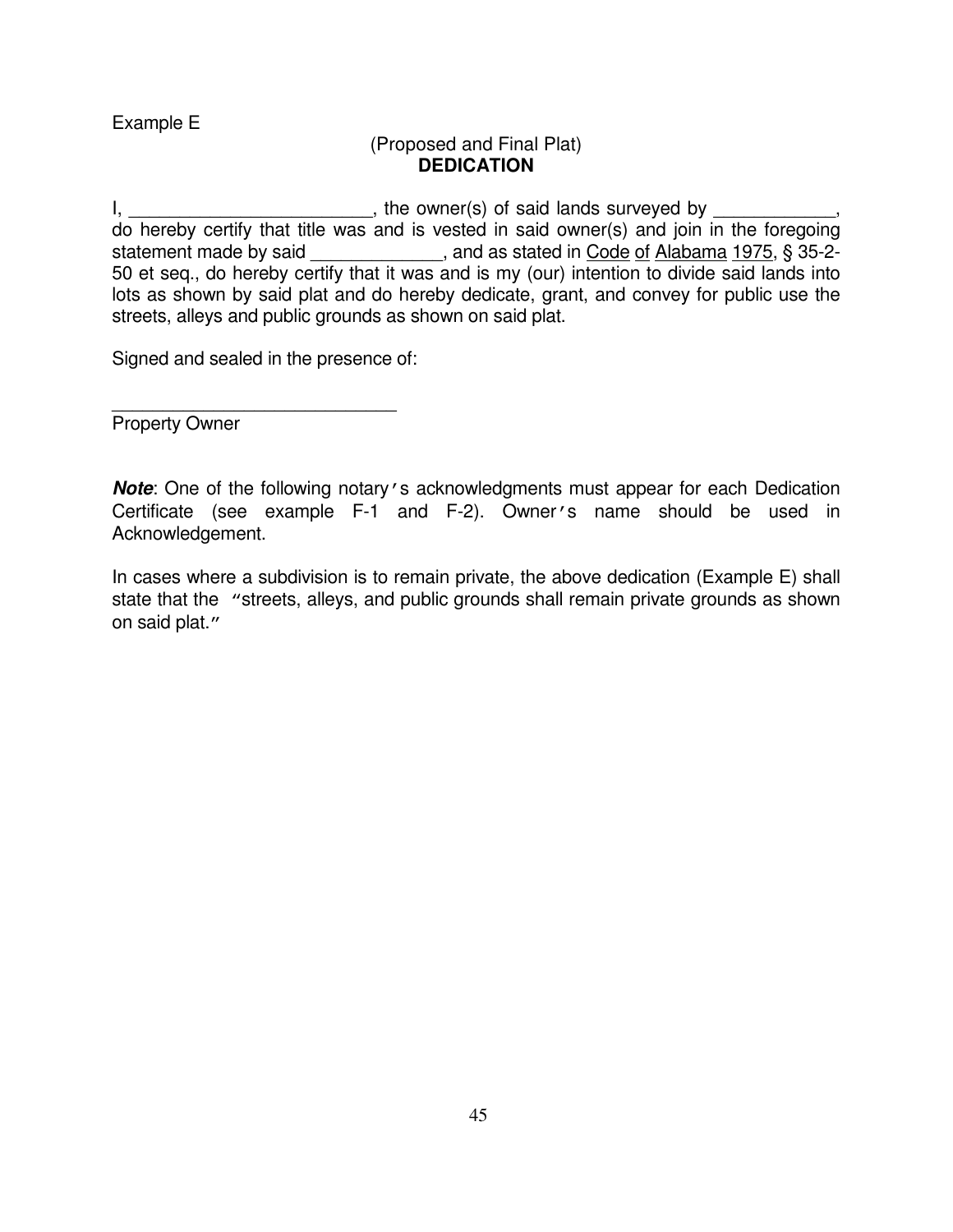Example of (F-1)

#### **ACKNOWLEDGMENT**

STATE OF ALABAMA ) COUNTY OF \_\_\_\_\_\_\_ )

I, \_\_\_\_\_\_\_\_\_\_\_\_\_\_\_\_\_\_\_\_\_\_\_\_\_\_\_, Notary Public in and for said County, in said State, hereby certify that (corporate officer's name), whose name as (title) of the (corporation name), is signed to the foregoing instrument, and who is known to me, acknowledged before me on this day that, being informed of the content of the instrument, he/she as such officer and with full authority, executed the same voluntarily for and as the act of said corporation.

GIVEN under my hand and official seal this day of the mode of the sealing of the sealing of the sealing of the s

\_\_\_\_\_\_\_\_\_\_\_\_\_\_\_\_\_\_\_\_\_\_\_\_\_\_\_ NOTARY PUBLIC

Example of (F-2)

#### **ACKNOWLEDGMENT**

**\_\_\_\_\_\_\_\_\_\_\_\_\_\_\_\_\_\_\_\_\_\_\_\_\_\_\_\_\_\_\_\_\_\_\_\_\_\_\_\_\_\_\_\_\_\_\_\_\_\_\_\_\_\_\_\_\_\_\_\_\_\_\_\_\_\_\_\_\_\_**

STATE OF ALABAMA ) COUNTY OF \_\_\_\_\_\_\_ )

I, **I**, Dotary Public in and for said County, in said State, hereby certify that (owner's name), whose name is signed to the foregoing instrument, and who is known to me, acknowledged before me on this day that, being informed of the content of the instrument, executed the same voluntarily.

GIVEN under my hand and official seal this \_\_\_\_\_\_ day of \_\_\_\_\_\_\_\_\_\_\_, 20\_\_\_.

\_\_\_\_\_\_\_\_\_\_\_\_\_\_\_\_\_\_\_\_\_\_\_\_\_\_\_ NOTARY PUBLIC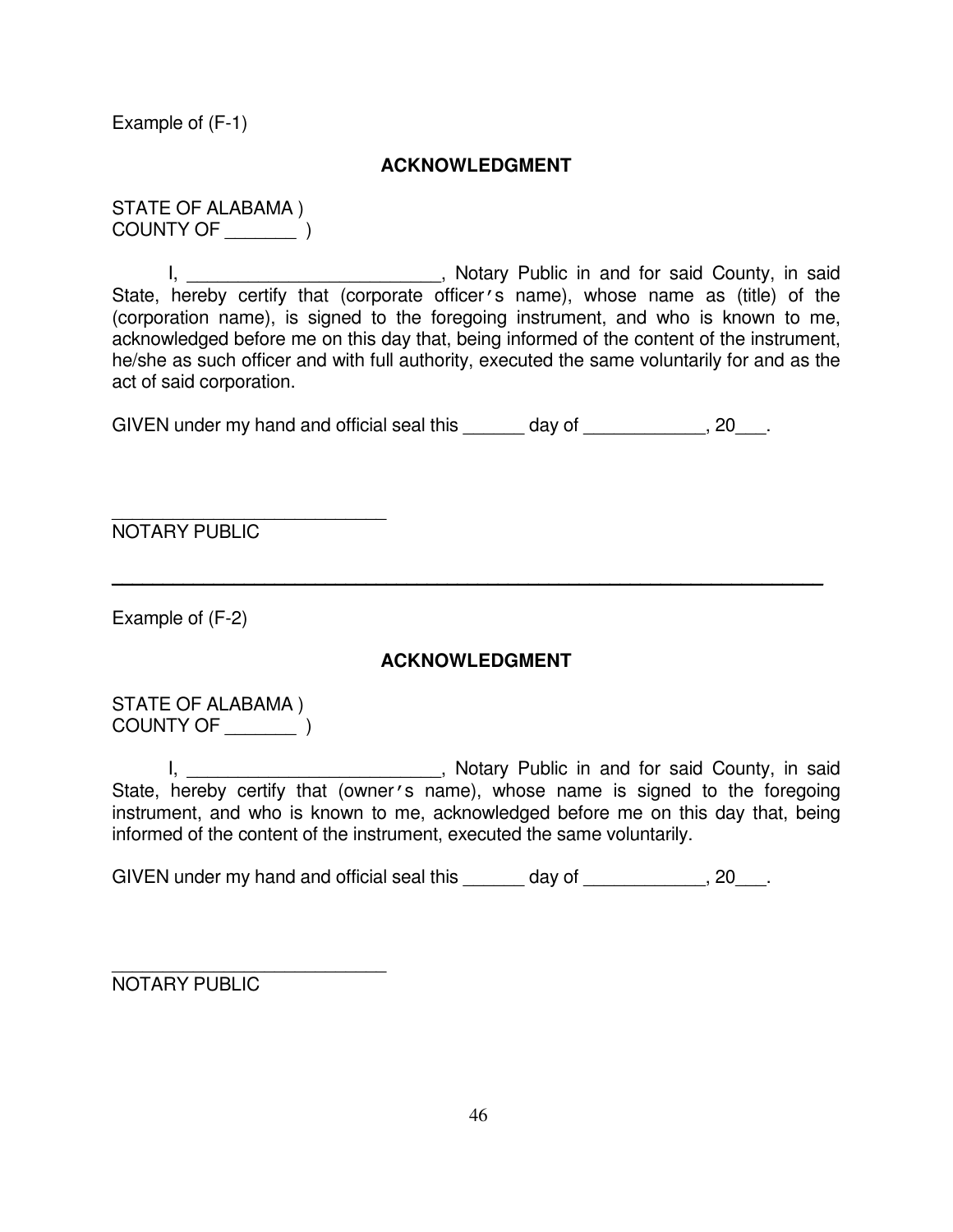Example G

#### (Proposed and Final Plat) **CERTIFICATE OF APPROVAL BY THE E911 BOARD**

The undersigned, as authorized by the Lauderdale County 911 Board, Alabama, hereby approved the within plat for the recording of same in the Probate Office of Lauderdale County, Alabama, this \_\_\_\_\_\_ day of \_\_\_\_\_\_\_\_\_\_\_\_\_\_\_\_, 20\_\_\_\_.

\_\_\_\_\_\_\_\_\_\_\_\_\_\_\_\_\_\_\_\_\_\_\_\_\_\_\_\_\_ E911 Director

Example H

#### (Proposed and Final Plat) **CERTIFICATE OF APPROVAL BY THE LAUDERDALE COUNTY FLOOD MANAGEMENT DEPARTMENT**

**\_\_\_\_\_\_\_\_\_\_\_\_\_\_\_\_\_\_\_\_\_\_\_\_\_\_\_\_\_\_\_\_\_\_\_\_\_\_\_\_\_\_\_\_\_\_\_\_\_\_\_\_\_\_\_\_\_\_\_\_\_\_\_\_\_\_\_\_\_\_**

The undersigned, as authorized by the Lauderdale County Flood Management Department, Alabama, hereby approved the within plat for the recording of same in the Probate Office of Lauderdale County, Alabama, this day of  $\qquad \qquad$ , 20\_\_\_\_.

\_\_\_\_\_\_\_\_\_\_\_\_\_\_\_\_\_\_\_\_\_\_\_\_\_\_\_\_\_\_ Lauderdale County Flood Management Director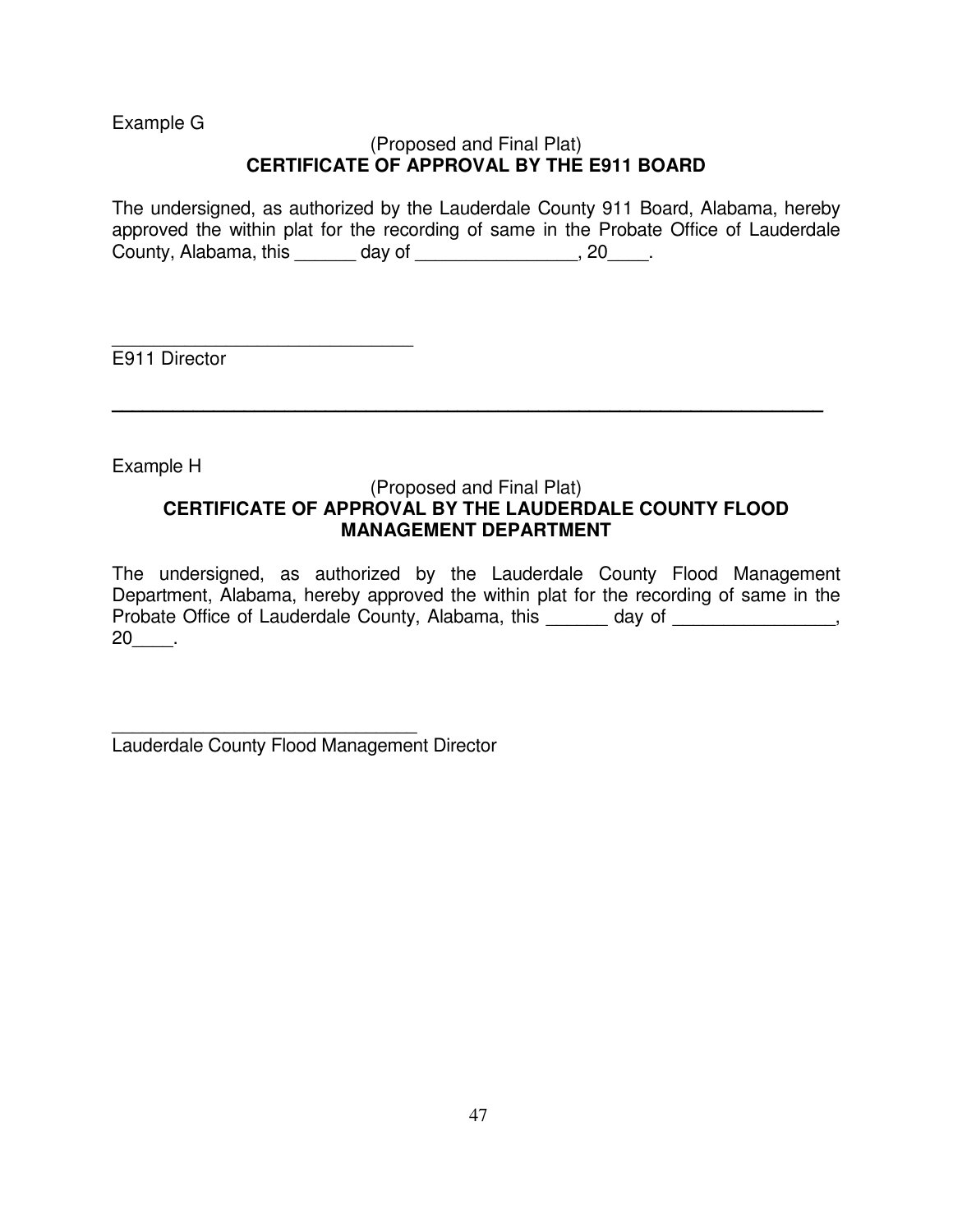Example I

#### (Final Plat) **CERTIFICATE OF APPROVAL BY THE LAUDERDALE COUNTY HEALTH DEPARTMENT**

The lots on this plat are subject to approval or deletion by the Lauderdale County Health Department. The approvals may contain certain conditions pertaining to the onsite wastewater treatment system(s) that could restrict the use of lots or obligate owners to special maintenance and reporting requirements. These conditions are on file with the said health department and are made a part of this plat as set out hereon.

GIVEN under my hand and official seal this \_\_\_\_\_\_ day of \_\_\_\_\_\_\_\_\_\_\_, 20\_\_\_.

Health Officer

\_\_\_\_\_\_\_\_\_\_\_\_\_\_\_\_\_\_\_\_\_\_\_\_\_\_\_\_

Example J

#### (Final Plat) **CERTIFICATE OF RECORDING BY THE LAUDERDALE COUNTY PROBATE JUDGE**

**\_\_\_\_\_\_\_\_\_\_\_\_\_\_\_\_\_\_\_\_\_\_\_\_\_\_\_\_\_\_\_\_\_\_\_\_\_\_\_\_\_\_\_\_\_\_\_\_\_\_\_\_\_\_\_\_\_\_\_\_\_\_\_\_\_\_\_\_\_\_**

I, (name), Probate Judge of Lauderdale County, Alabama hereby certify that the annexed plat of (name of subdivision) was filed in this office for recording and was duly recorded in Plat Book \_\_\_\_\_\_\_\_, on Page \_\_\_\_\_; this the \_\_\_\_\_ day of \_\_\_\_\_\_\_\_\_\_\_\_, 20\_\_\_.

\_\_\_\_\_\_\_\_\_\_\_\_\_\_\_\_\_\_\_\_\_\_\_\_\_\_\_\_ (name) Probate Judge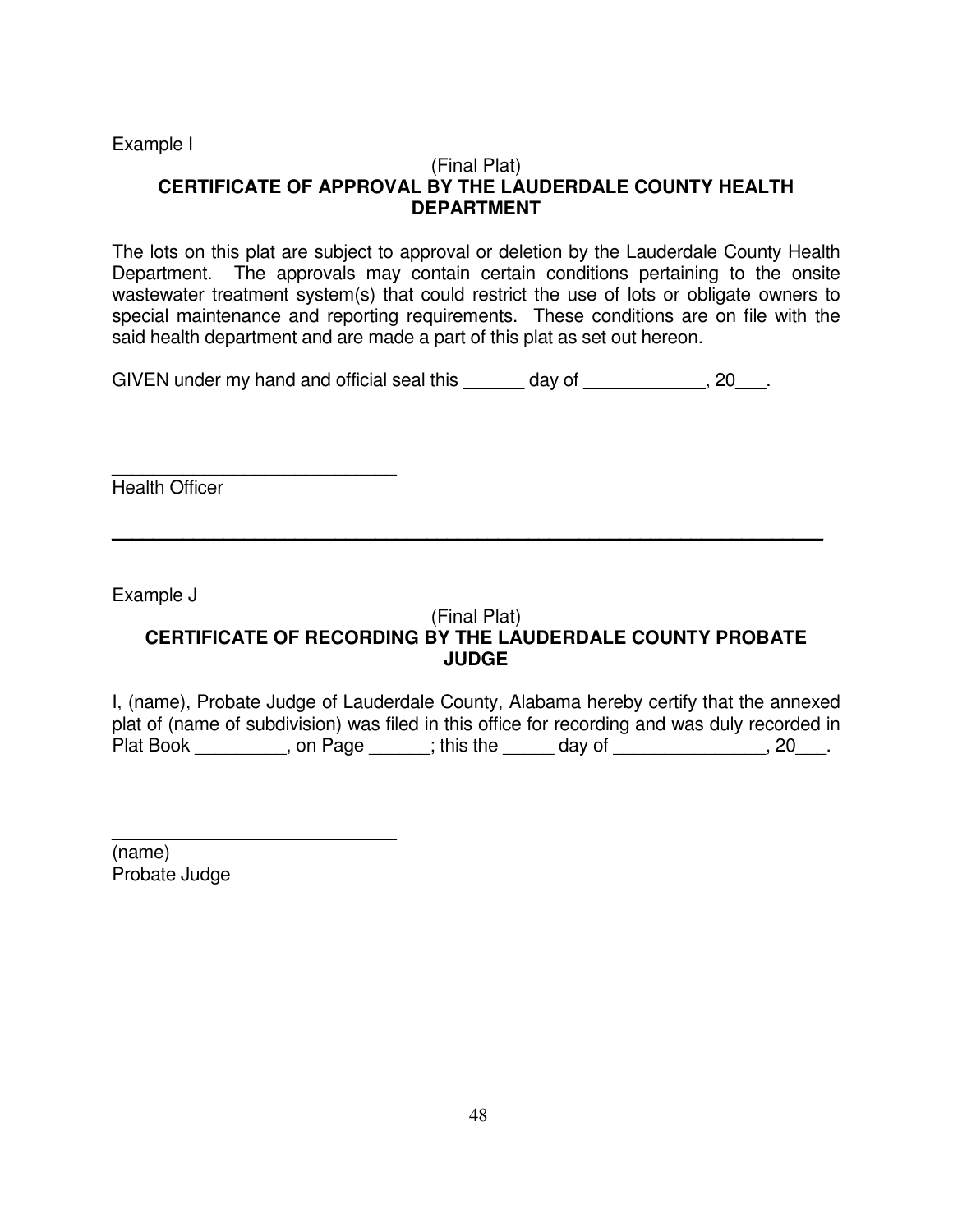## **APPENDIX II**

**SUBDIVISION FLOWCHART SAMPLE FORMS**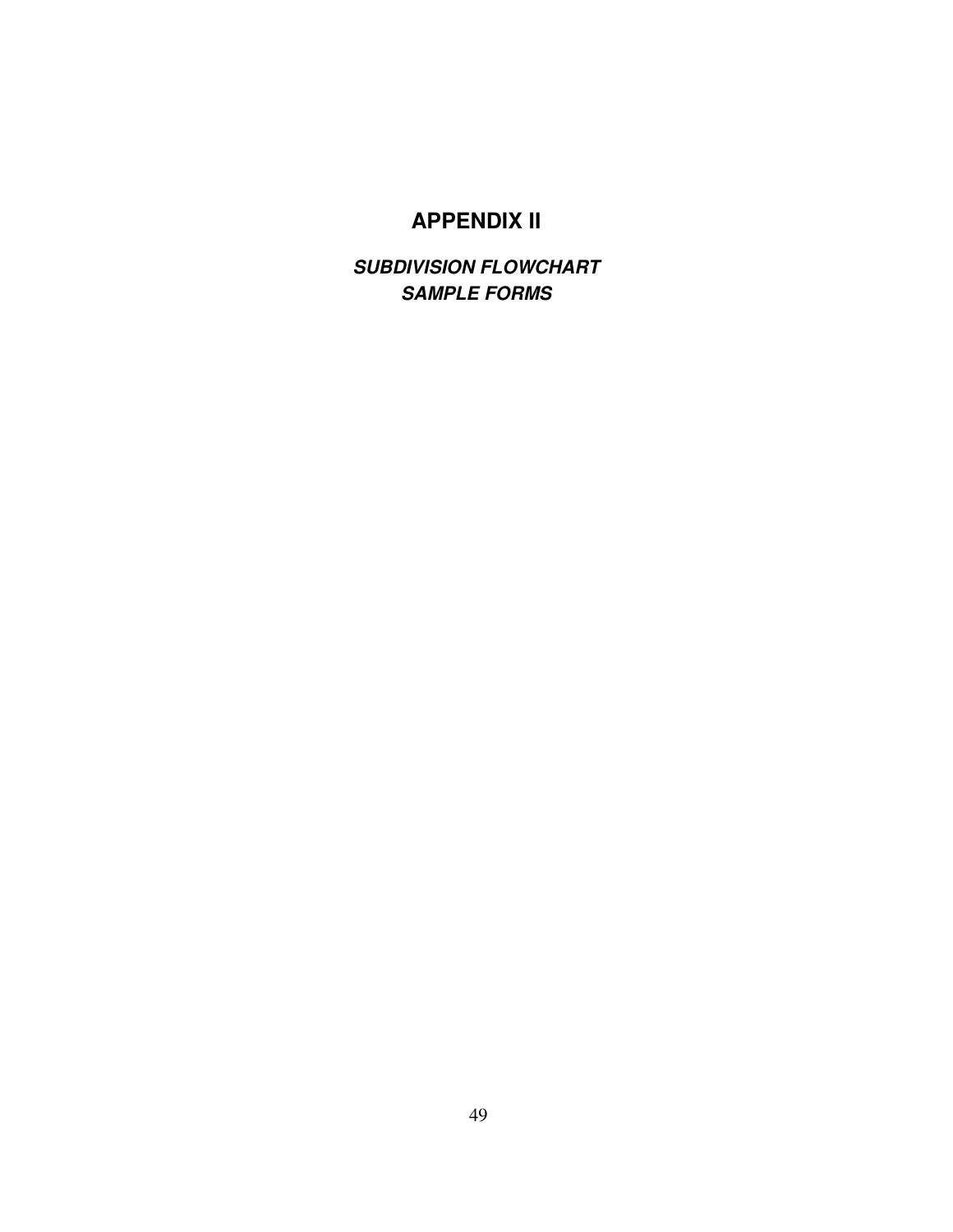#### **SUBDIVISION FLOWCHART**



Developer Can Sell Lots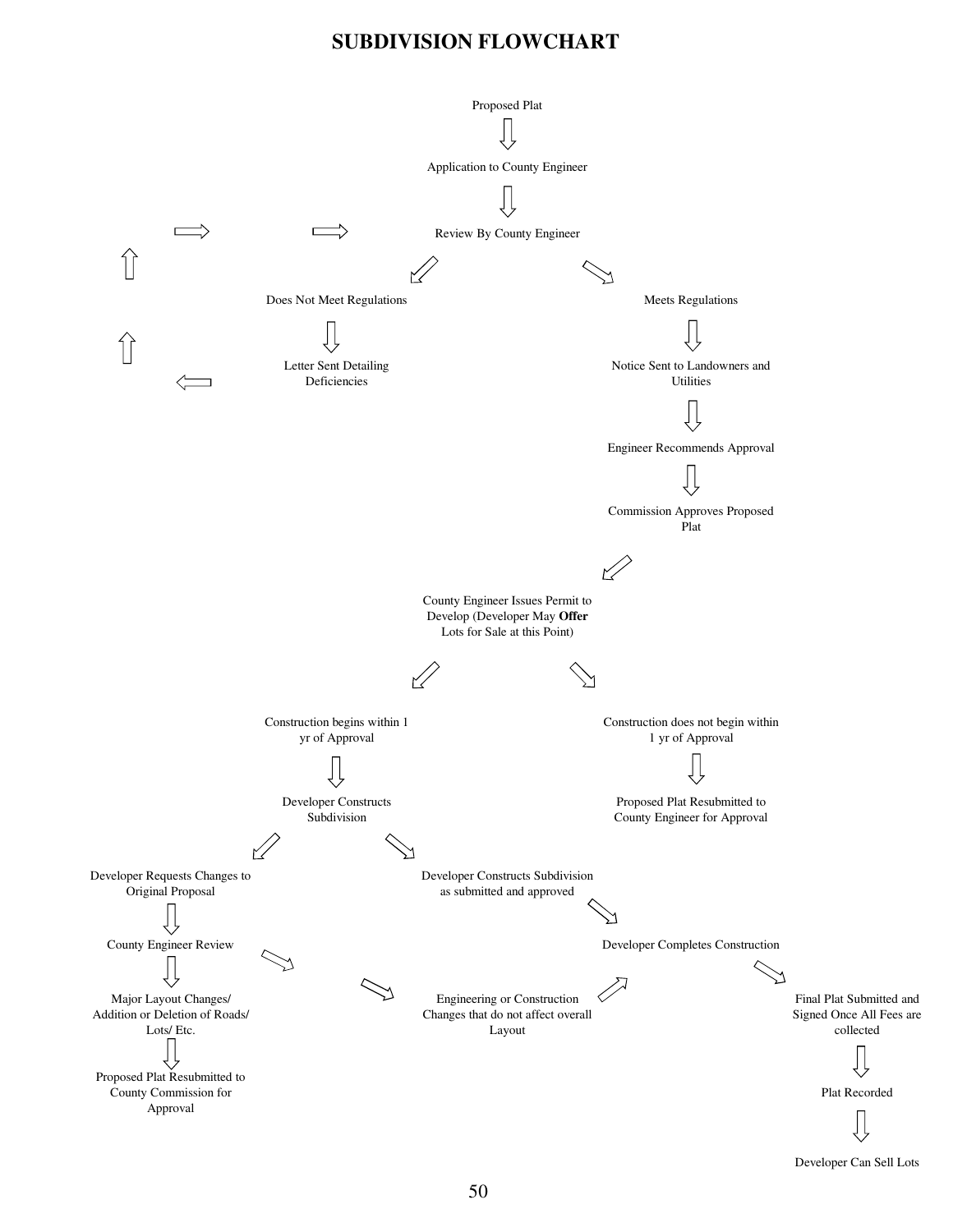## **LAUDERDALE COUNTY APPLICATION FOR PROPOSED PLAT REVIEW**

| 8. Total Acreage ________________ | Number of Lots ____________________ |  |
|-----------------------------------|-------------------------------------|--|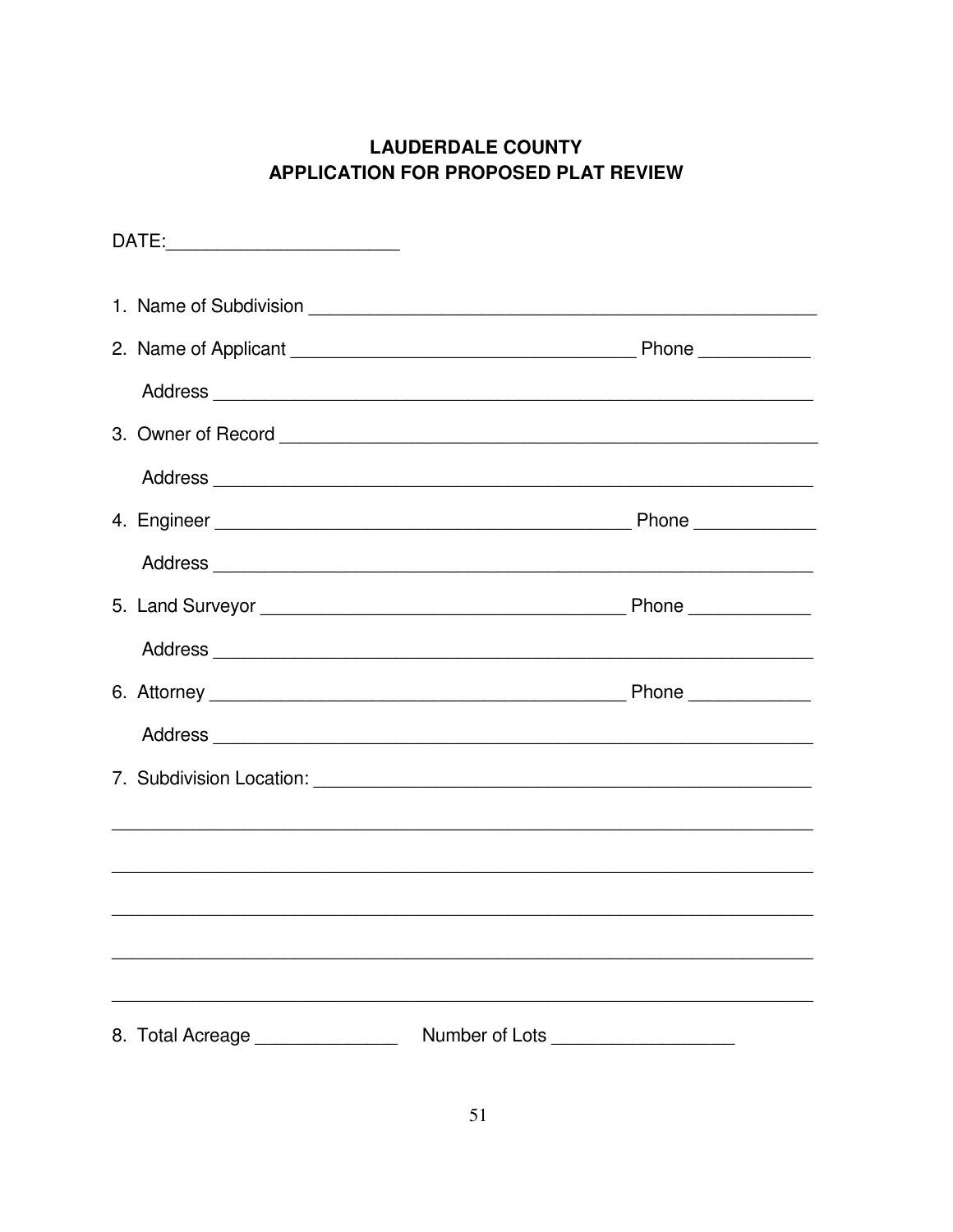9. Has this plan been before the Commission in the past? \_\_\_\_\_\_\_\_\_\_\_ If yes, have any changes been made since this plans was last before the Commission?

| ,我们也不会有什么。""我们的人,我们也不会有什么?""我们的人,我们也不会有什么?""我们的人,我们也不会有什么?""我们的人,我们也不会有什么?""我们的人 |
|----------------------------------------------------------------------------------|
|                                                                                  |
|                                                                                  |
| 10. List all adjacent utilities and property owner(s) names with addresses.      |
|                                                                                  |
|                                                                                  |
| $2.$ $\overline{\phantom{a}}$                                                    |
|                                                                                  |
| 3.                                                                               |
| 4.                                                                               |
|                                                                                  |
| $5.$ $\overline{\phantom{a}}$                                                    |
|                                                                                  |
|                                                                                  |
| $7.$ $\overline{\phantom{a}}$                                                    |
|                                                                                  |
|                                                                                  |

11. Attach four (4) copies of proposed plat.

12. Attach two (2) copies of construction plans.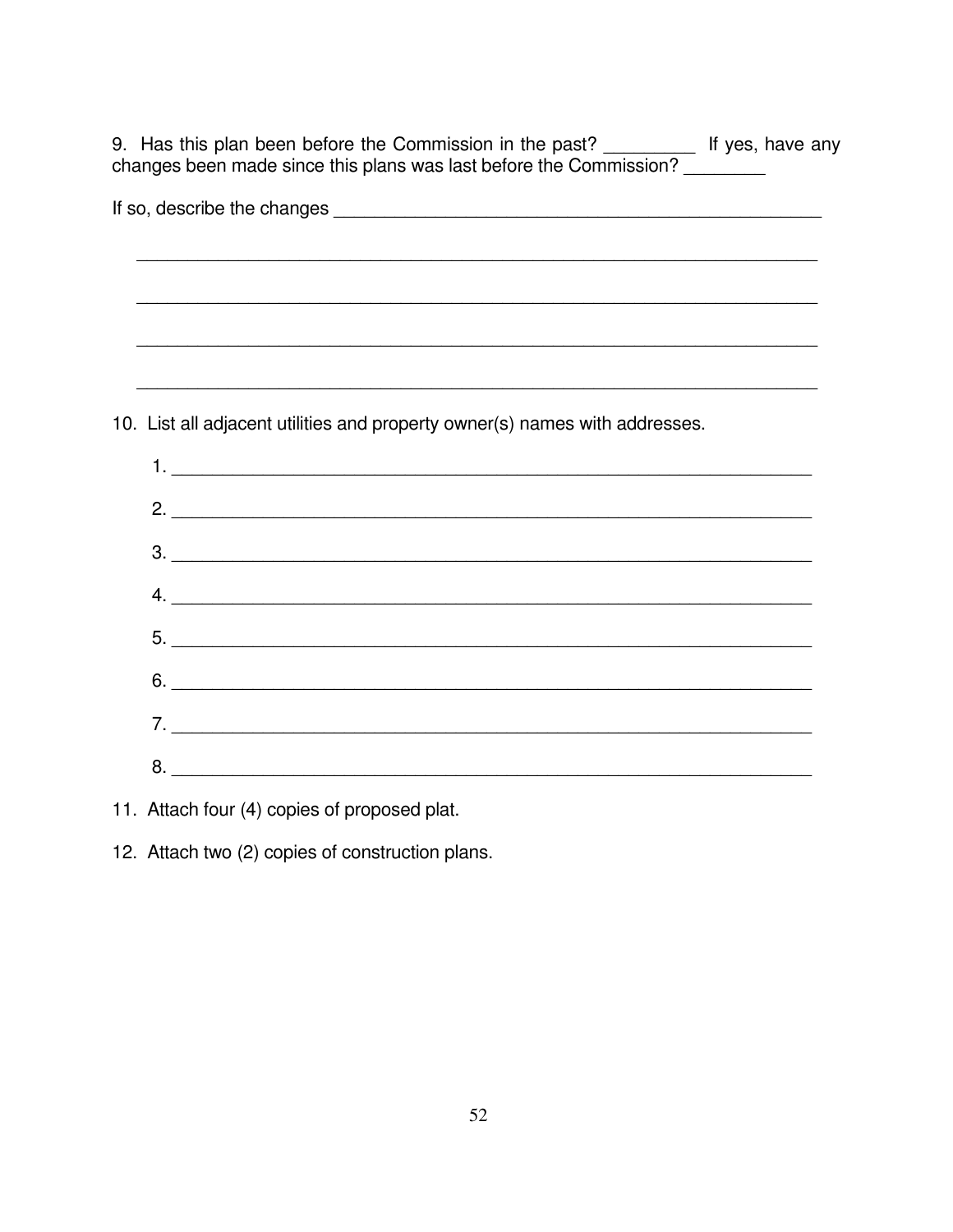## APPLICATION for PERMIT TO DEVELOP LAND

(Must Attach Proposed Plat)

| <b>Lauderdale County</b>                        | Date ______________                                                                                                                                                                                                                                                                                          |
|-------------------------------------------------|--------------------------------------------------------------------------------------------------------------------------------------------------------------------------------------------------------------------------------------------------------------------------------------------------------------|
|                                                 |                                                                                                                                                                                                                                                                                                              |
|                                                 |                                                                                                                                                                                                                                                                                                              |
|                                                 | ,我们也不会有什么。""我们的人,我们也不会有什么?""我们的人,我们也不会有什么?""我们的人,我们也不会有什么?""我们的人,我们也不会有什么?""我们的人                                                                                                                                                                                                                             |
|                                                 |                                                                                                                                                                                                                                                                                                              |
| No. Proposed Lots ___________________           |                                                                                                                                                                                                                                                                                                              |
| Total Length Proposed Road(s) _______           |                                                                                                                                                                                                                                                                                                              |
|                                                 |                                                                                                                                                                                                                                                                                                              |
| Mailing Address ______________________          |                                                                                                                                                                                                                                                                                                              |
|                                                 |                                                                                                                                                                                                                                                                                                              |
|                                                 | Email <b>Exercise Service Contract Contract Contract Contract Contract Contract Contract Contract Contract Contract Contract Contract Contract Contract Contract Contract Contract Contract Contract Contract Contract Contract </b>                                                                         |
|                                                 |                                                                                                                                                                                                                                                                                                              |
| anytime by the County Engineer or his designee. | Upon approval of this permit application I (we) hereby agree to comply with<br>all state laws and local regulations as applies to the subdividing and/or<br>development of land. I (we) understand the permit will be valid for 12<br>months from the issuance date and may be revoked for non-compliance at |

\_\_\_\_\_\_\_\_\_\_\_\_\_\_\_\_\_\_\_\_\_\_\_\_\_\_\_\_\_\_\_\_\_\_\_\_\_ \_\_\_\_\_\_\_\_\_\_\_\_\_\_\_ Owner(s)/Developer(s) Signature Date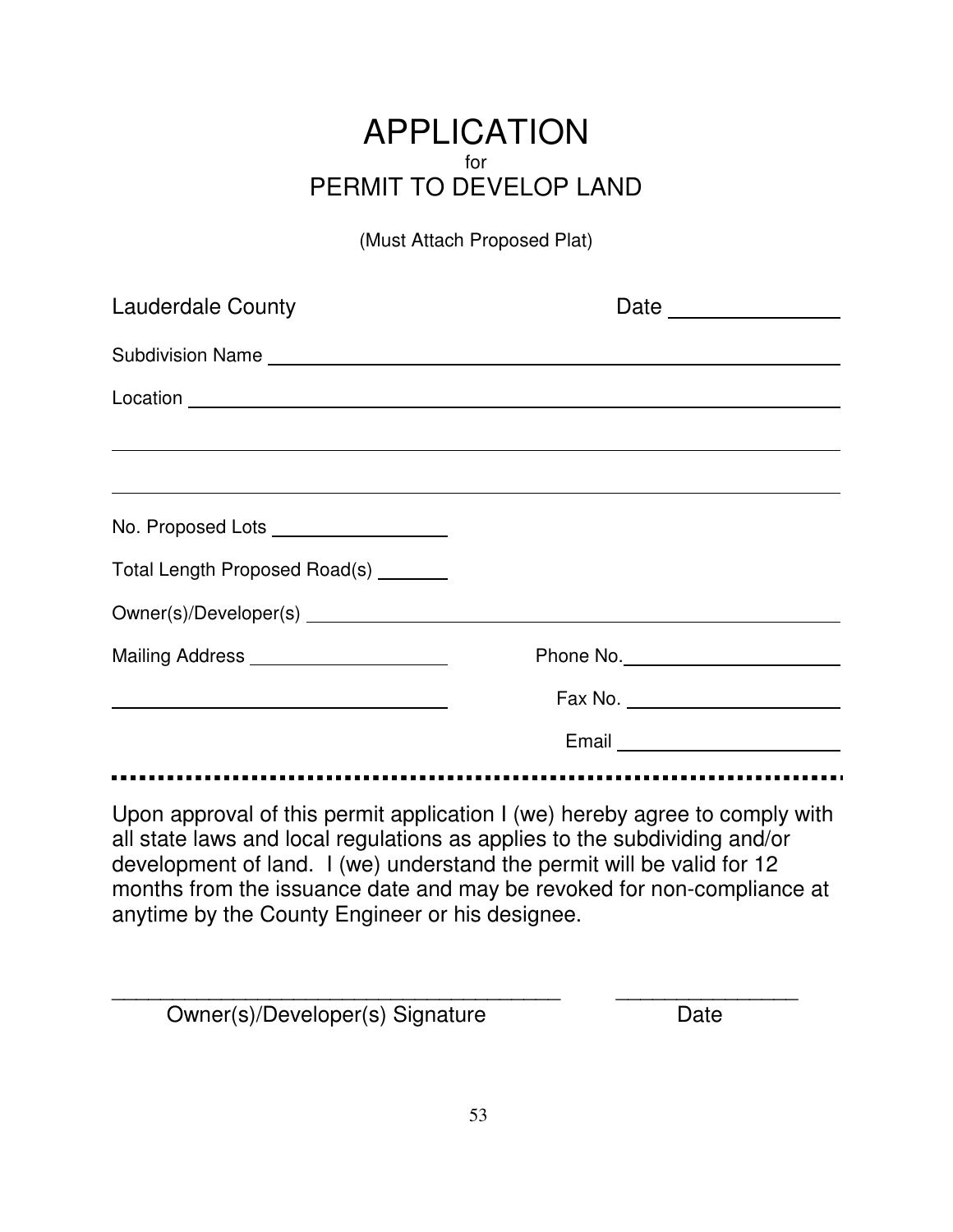## **APPENDIX III**

#### **AMENDMENTS**

**12-10-2007** by Resolution of the Lauderdale County Commission Revised the following Sections: 1-4; 2-1-1; 2-1-60 (d) (iii); 2-1-60 (f); 2-1-61 (b); 4-1-18; 4-3; 5-3-11; 5-4-1; 5-4-4 (11); 5-6-1; Appendix 1, EX. A; A-1; C-1; C-2; D; E; F-1; F-2; G; H; I; J; and Appendix V

**03-14-2011** by Resolution of the Lauderdale County Commission Eliminated provisions dealing with Minor Subdivisions and changes to design standards.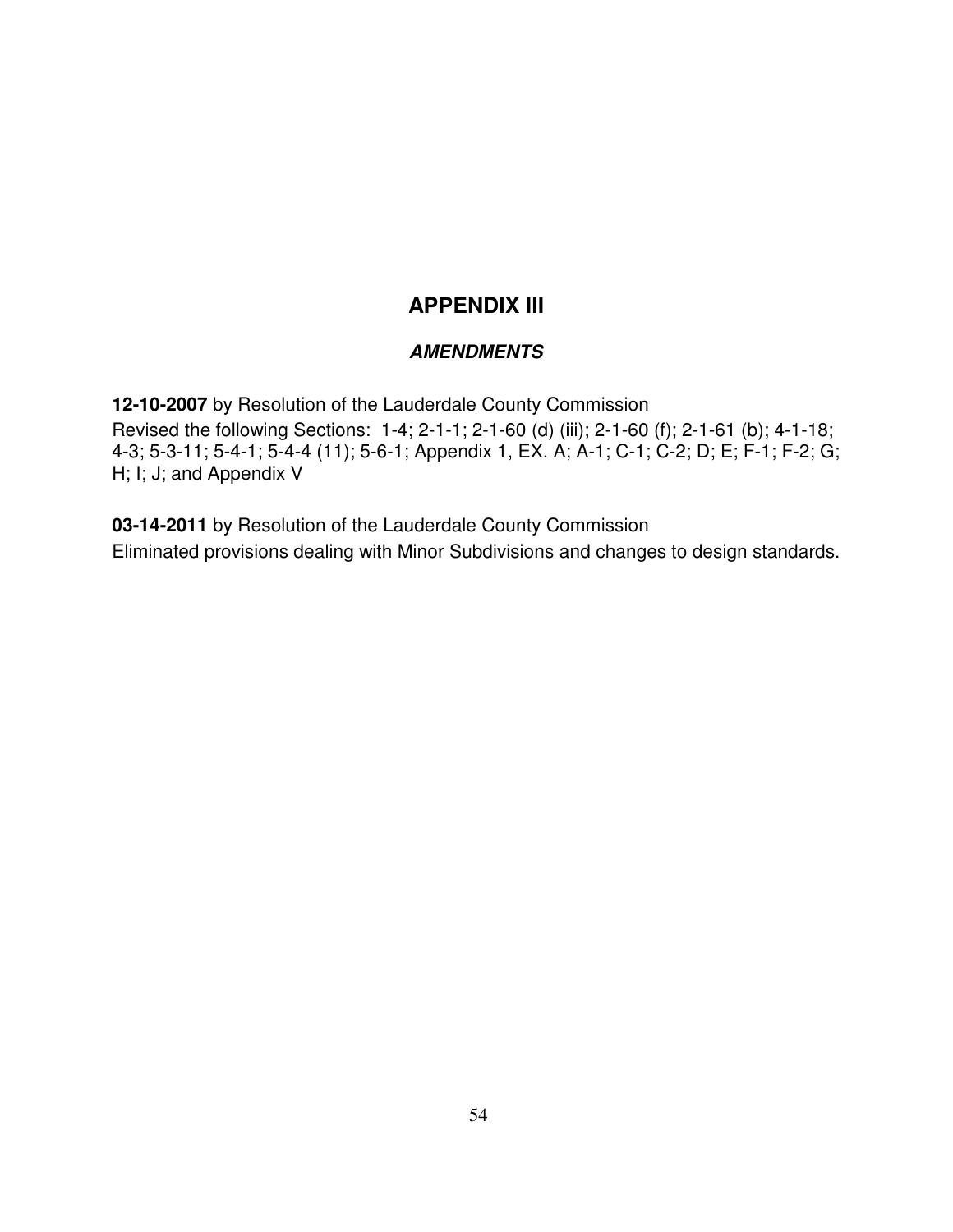## **APPENDIX IV**

### **APPLICABLE STATE LAWS**

#### **COUNTY SUBDIVISION REGULATIONS LAW**

§ 11-24-1 -- Definitions; regulation of lots, streets, drainage, utilities, etc.; developer to reimburse utility for uneconomical placement.

§ 11-24-2 -- Developer to conform with chapter, post bond, submit plat for approval, etc.; County Engineer and utility to review plat before approval.

- § 11-24-3 -- Fines; county to enjoin action, employ inspectors/charge inspection fees.
- § 11-24-4 -- Chapter not to impair utilities right of eminent domain, etc.
- § 11-24-5 -- No jurisdiction within organized municipal planning commission.
- § 11-24-6 -- County and municipality agreement as to exercise of jurisdiction.
- § 11-24-7 -- Chapter cumulative; not to repeal any local laws.

#### **TERRITORIAL JURISDICTION OF MUNICIPAL PLANNING COMMISSION**

§ 11-52-30 -- Territorial jurisdiction of municipal/county planning commissions and county commissions as to subdivisions; approval of maps or plats of subdivisions.

#### **VACATION OF ROADS**

- § 23-4-1 -- Application.
- § 23-4-2 -- Procedure.
- § 23-4-5 -- Appeals.
- § 23-4-6 -- Article deemed cumulative.
- § 23-4-20 -- Vacation of street or alley.

#### **County License Inspector**

§ 40-12-10 – License inspectors generally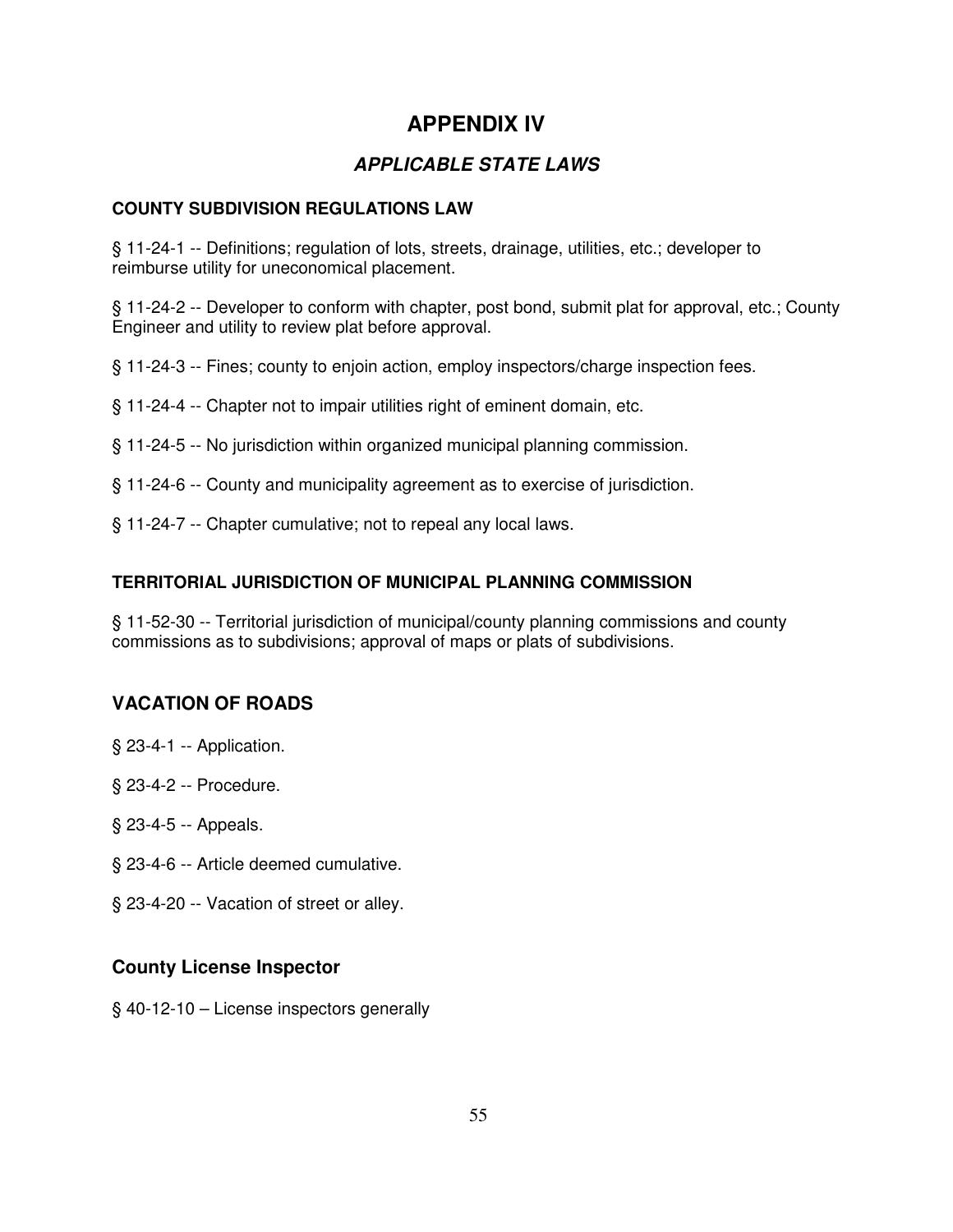## **APPENDIX V**

#### **ACCEPTANCE OF ROADS AND STREETS FOR COUNTY MAINTENANCE**

After one year from Final Plat approval, the subdivider may petition the Lauderdale County Commission, in writing, for the roads to be accepted into the Lauderdale County Road System. The County Engineer or his designee will re-inspect the subdivision and the developer will be notified in writing of any deficiencies that need to be corrected. After all corrections have been addressed, the County Engineer will notify the County Commission and have the roads placed on the agenda for consideration. No road will be accepted for maintenance into the Lauderdale County Road System that does not conform to these provisions with regard to design and construction.

#### **EXISTING ROADS - NOT COUNTY MAINTAINED**

The County Commission shall not accept any roads (whether in a subdivision or not) that were in existence prior to the adoption of these regulations for maintenance, except as outlined in Section 10-2, unless all of the following criteria are met.

- (1) The roads shall benefit the general public as an access, as determined by the County Commission.
- (2) A dedicated right-of-way shall be provided at a width required by the standards herein stated.
- (3) The roads shall be constructed in the same manner as contained herein for subdivision roads including, design, approvals and inspections.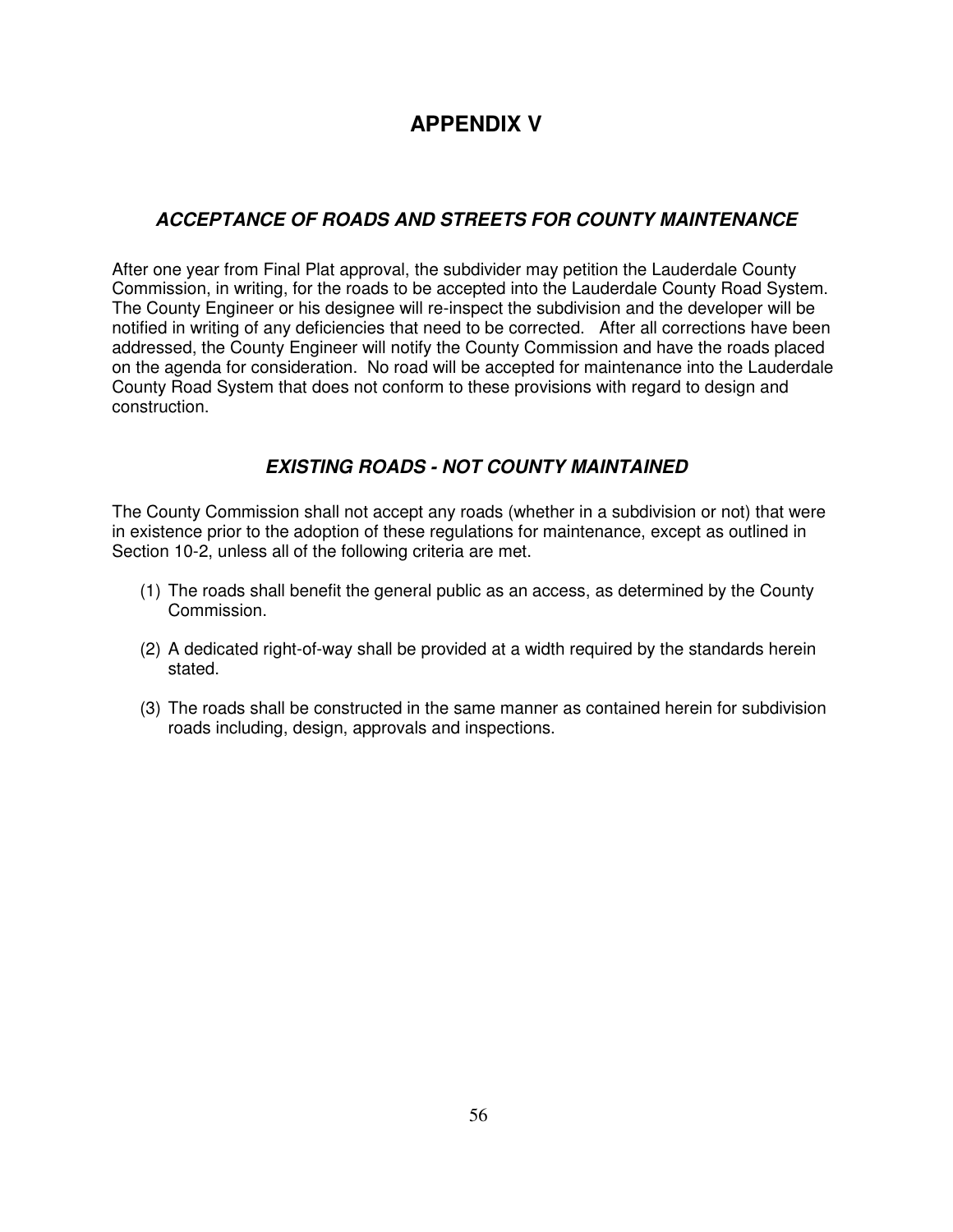## **APPENDIX VI**

**TYPICAL SECTIONS**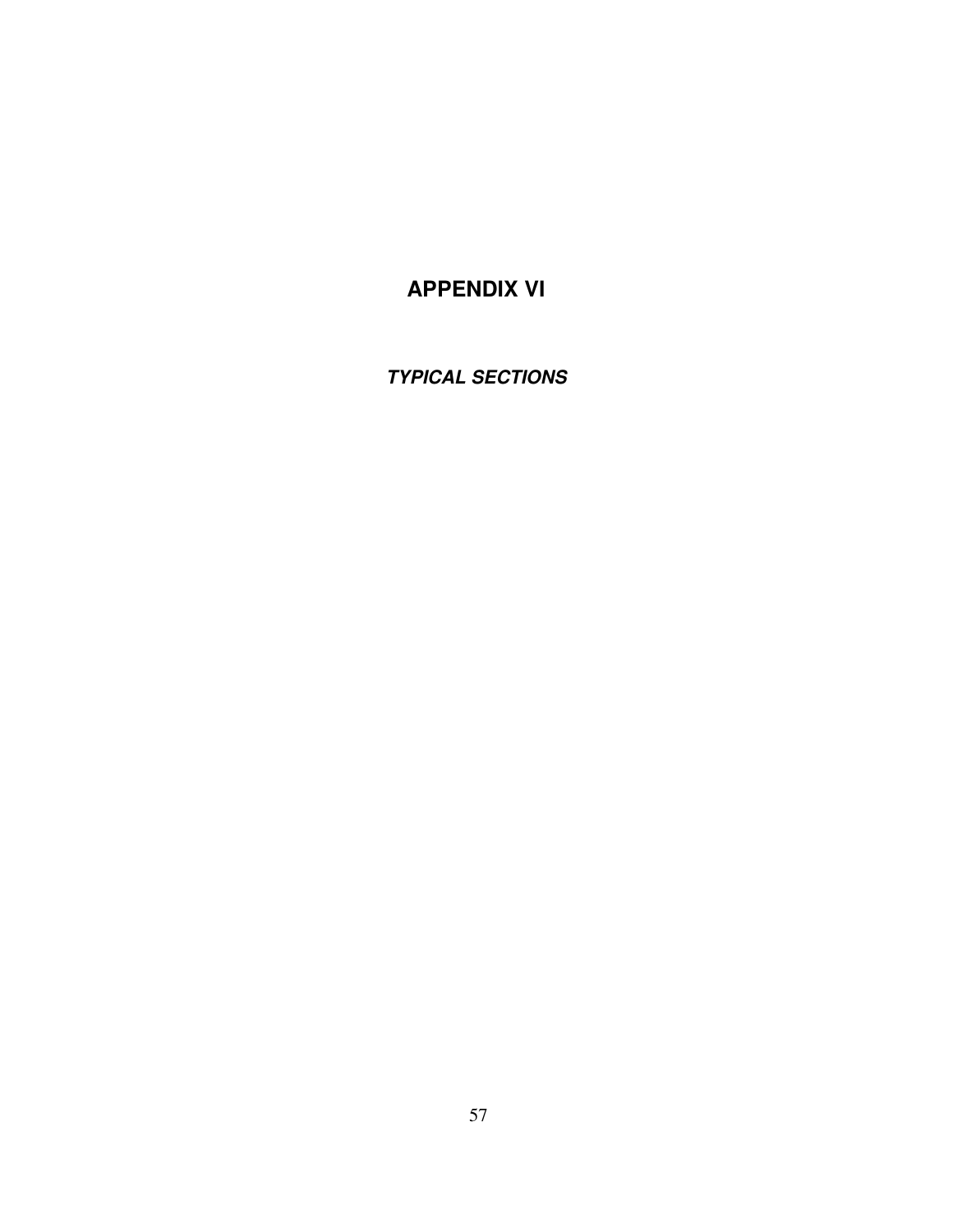# TYPICAL SECTION



NOTE: SHOULDERS AND FRONT SLOPES SHALL BE GRASSED

APPROVED BORROW MATERIAL  $(1)$  $(2)$ ROADBED PROCESSING  $(3)$ 6" MINIMUM COMPACTED CRUSHED AGGREGATE BASE (FULL WIDTH OF ROADWAY)  $\binom{4}{}$ BITUMINOUS CONCRETE PLANT MIX. BINDER LAYER (200 LBS/SY) BITUMINOUS CONCRETE PLANT MIX. WEARING SURFACE (100 LBS/SY)  $(5)$ (6) TOPSOIL